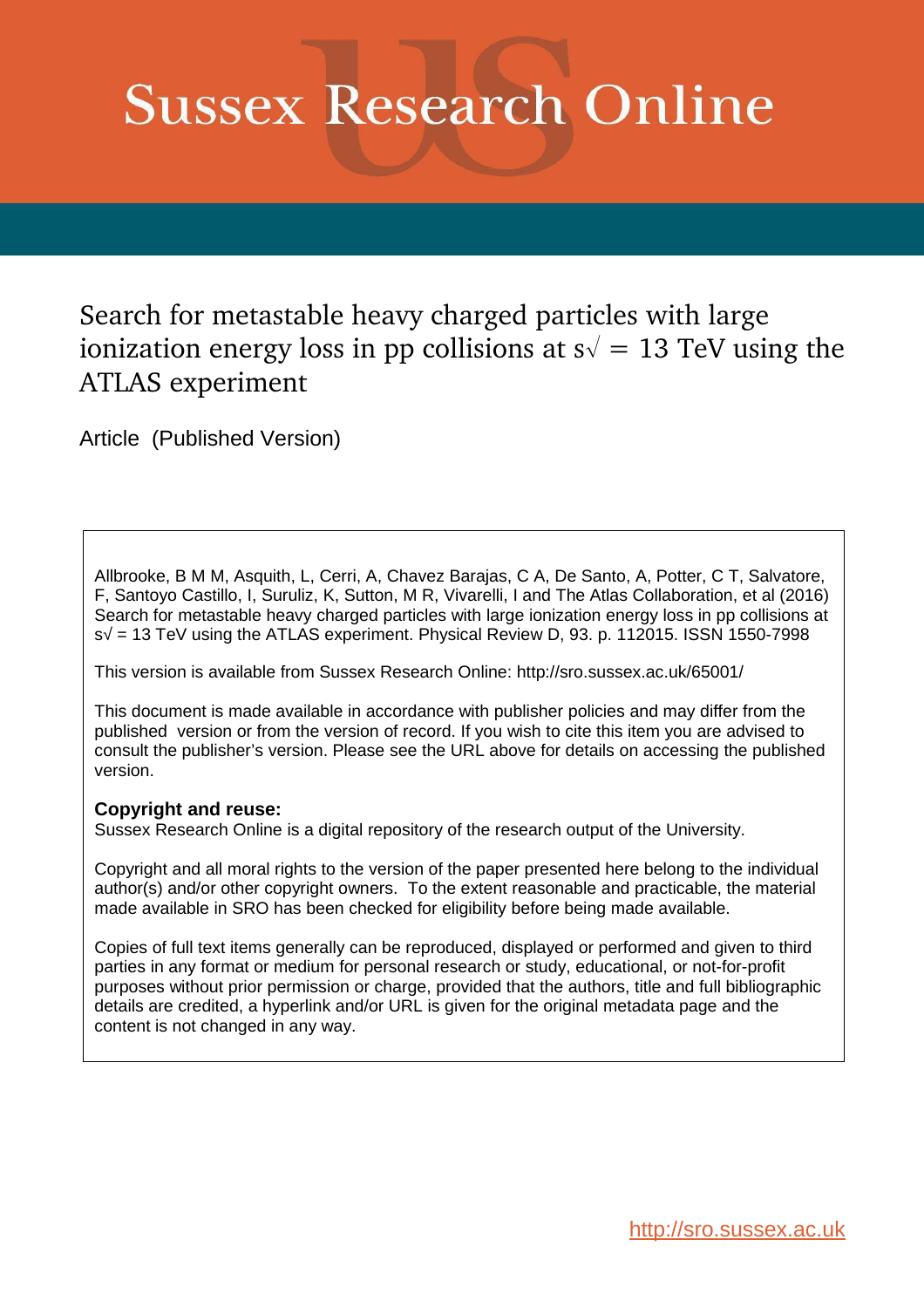### Search for metastable heavy charged particles with large ionization energy loss in *pp* collisions at  $\sqrt{s} = 13 \text{ TeV}$  using the ATLAS experiment

M. Aaboud et al.<sup>\*</sup>

(ATLAS Collaboration) (Received 18 April 2016; published 28 June 2016)

This paper presents a search for massive charged long-lived particles produced in pp collisions at  $\sqrt{s}$  = 13 TeV at the LHC using the ATLAS experiment. The data set used corresponds to an integrated luminosity of 3.2 fb<sup>-1</sup>. Many extensions of the Standard Model predict the existence of massive charged long-lived particles, such as R-hadrons. These massive particles are expected to be produced with a velocity significantly below the speed of light, and therefore to have a specific ionization higher than any Standard Model particle of unit charge at high momenta. The Pixel subsystem of the ATLAS detector is used to measure the ionization energy loss of reconstructed charged particles and to search for such highly ionizing particles. The search presented here has much greater sensitivity than a similar search performed using the ATLAS detector in the  $\sqrt{s} = 8$  TeV data set, thanks to the increase in expected signal cross section due to the higher center-of-mass energy of collisions, to an upgraded detector with a new silicon layer close to the interaction point, and to analysis improvements. No significant deviation from Standard Model background expectations is observed, and lifetime-dependent upper limits on R-hadron production cross sections and masses are set. Gluino R-hadrons with lifetimes above 0.4 ns and decaying to  $q\bar{q}$  plus a 100 GeV neutralino are excluded at the 95% confidence level, with lower mass limit ranging between 740 and 1590 GeV. In the case of stable R-hadrons the lower mass limit at the 95% confidence level is 1570 GeV.

<span id="page-1-0"></span>DOI: [10.1103/PhysRevD.93.112015](http://dx.doi.org/10.1103/PhysRevD.93.112015)

#### I. INTRODUCTION

Massive, long-lived particles (LLPs) are predicted by a wide range of physics models that extend the Standard Model (SM). LLPs arise in proposed solutions to the gauge hierarchy problem [\[1\],](#page-9-0) including supersymmetric (SUSY) models that either violate  $[2-4]$  $[2-4]$  or conserve  $[5-12]$  $[5-12]$  Rparity. The lifetime of these particles depends on the mass difference between the particle and the lightest stable SUSY particle, and on the size of any R-parity-violating coupling [\[13\]](#page-10-0).

Because of their large mass, LLPs are expected to be slow ( $\beta$  significantly below 1) and, if charged, to have a specific ionization higher than any SM particles of unit charge at high momenta. The Pixel subsystem [\[14\]](#page-10-1) of the ATLAS detector [\[15\]](#page-10-2) provides measurements of ionization energy loss  $(dE/dx)$  for charged particles and can be used to distinguish such highly ionizing particles from SM particles. In this paper, this information is used to search for LLPs using data collected at  $\sqrt{s} = 13$  TeV, extending in reach a study performed on data collected at  $\sqrt{s}$  = 8 TeV [\[16\]](#page-10-3). The increase in probability for high-energy parton-parton collisions significantly enhances the production cross section of LLPs via the strong interaction. Together with this enhancement, the search sensitivity has been considerably extended thanks to the upgrades to the Pixel detector (see Sec. [II](#page-1-0)) and improvements to the analysis (see Sec. [VI\)](#page-3-0).

<span id="page-1-1"></span>Many strategies have been explored to find LLPs at the LHC. A search using the complete  $\sqrt{s} = 8$  TeV data set recorded by the ATLAS detector [\[17\]](#page-10-4) combined Pixel  $dE/dx$  information with time-of-flight measurements, made in both the calorimeters and the muon spectrometer, to search for LLPs that do not decay within the detector. Charginos that are nearly mass degenerate with the lightest stable particle have been searched for in ATLAS looking for disappearing tracks [\[18\]](#page-10-5). A displaced vertex search [\[19\]](#page-10-6) performed by the ATLAS Collaboration provided limits on the mass of gluinos decaying due to couplings violating both R-parity and lepton number conservation. The CMS Collaboration published an analysis searching for nondecaying LLPs based on  $dE/dx$ ,  $\beta$ , and muon identification [\[20\]](#page-10-7). Additional analyses at the CMS experiment searched for LLPs with short lifetimes by looking for secondary vertices [\[21,22\]](#page-10-8) and for disappearing tracks [\[23\]](#page-10-9).

The current study addresses many different models of new physics, in particular those that predict the production of metastable massive particles with  $O(ns)$  lifetime at LHC energies, such as mini-split SUSY [\[11,24,25\]](#page-10-10) or anomalymediated supersymmetry-breaking models [\[26,27\].](#page-10-11) A metastable gluino with a mass of approximately 1 TeV would be compatible with the measured Higgs boson mass according to mini-split SUSY models, which also predict squarks with masses of  $10^3$ – $10^5$  TeV, therefore making the

<sup>\*</sup> Full author list given at the end of the article.

Published by the American Physical Society under the terms of the [Creative Commons Attribution 3.0 License.](http://creativecommons.org/licenses/by/3.0/) Further distribution of this work must maintain attribution to the author(s) and the published article's title, journal citation, and DOI.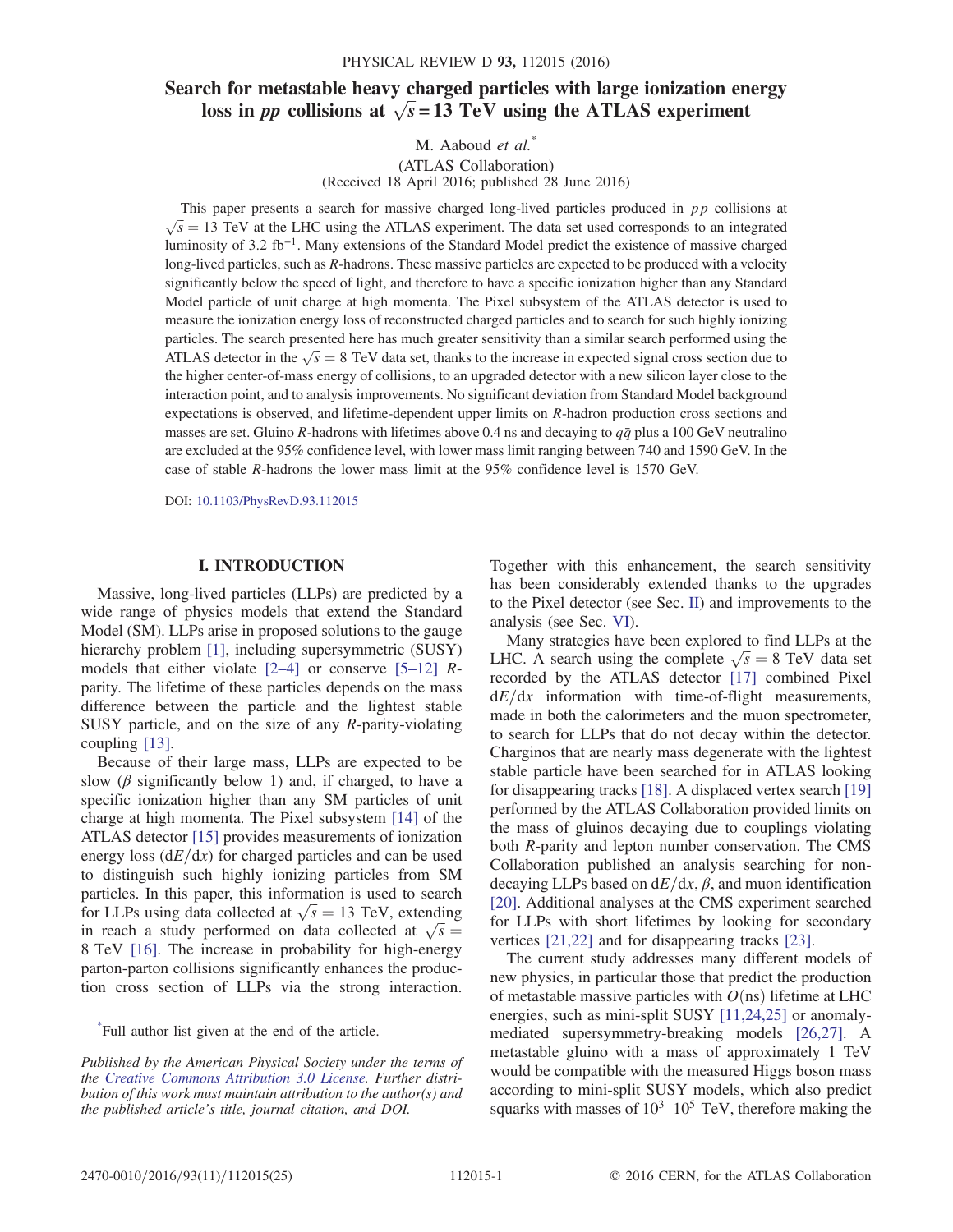gluino the only observable sparticle produced through the strong interaction at LHC energies. Results are presented assuming the production of R-hadrons as composite colorless states of a gluino together with SM quarks or gluons and the subsequent decay, on nanosecond timescales, of the gluino to a stable neutralino and a  $q\bar{q}$  pair [\[28\].](#page-10-12) This search could, in principle, also be sensitive to the production of LLPs through weak interactions, but these models are not considered here as the cross sections are much lower.

In the rest of this paper,  $R$ -hadrons with lifetimes consistent with decaying inside the ATLAS detector are referred to as metastable; the search strategy focuses on decays occurring within the active detector volume, which covers lifetimes from around 1 ns to several tens of ns. R-hadrons whose lifetime disfavors decay within the ATLAS detector are termed stable. The approach described in this paper allows direct observation of charged Rhadrons which are either stable or metastable and traverse the first seven layers of the ATLAS inner tracking system.

#### II. ATLAS DETECTOR AND PIXEL  $dE/dx$ MEASUREMENT

<span id="page-2-3"></span>The ATLAS detector<sup>1</sup> consists of a tracker, for measuring the trajectories of charged particles, surrounded by a solenoid magnet, followed by calorimeters for measuring the energy of particles that interact electromagnetically or hadronically. A muon spectrometer immersed in a toroidal magnetic field surrounds the calorimeters, and provides tracking for muons. The detector is hermetic and can therefore measure the missing transverse momentum associated with each event. A complete description of the ATLAS detector can be found in Ref. [\[15\].](#page-10-2) The tracker is made of three detector systems. Moving from the solenoid magnet toward the beam collision region, there is first a transition radiation tracker with approximately 400,000 channels [\[29\]](#page-10-13), followed by a silicon microstrip detector (SCT) with about 6 million channels [\[30\]](#page-10-14), and at the innermost radius sits a roughly 92 million channel silicon Pixel detector, which is crucial for this measurement, and is described below in some detail.

<span id="page-2-1"></span>The current Pixel detector provides at least four precision measurements for each track in the region  $|\eta| < 2.5$  at radial distances of 3.4 to 13 cm from the LHC beam line. After Run 1, the ATLAS Pixel detector was upgraded with the insertion of an additional layer, the Insertable B-Layer (IBL), which was installed inside the Run 1 Pixel detector, mounted on a new beam pipe of smaller diameter. The IBL <span id="page-2-0"></span>has smaller area pixels, reduced thickness, and different coding electronics, which provides charge measurements with lower resolution and dynamic range than the other Pixel layers. It therefore requires a separate treatment of the  $dE/dx$  information. At normal incidence, the average charge released by a minimum ionizing particle (MIP) in a pixel sensor is  $\approx 20000e^-$  ( $\approx 16000e^-$  for IBL) and the charge threshold is set to  $3500 \pm 40e^-$  (2500  $\pm 40e^-$  for IBL). Signals are accepted if they are larger than this threshold. They are then matched to a specific beam crossing. The hit efficiency under these conditions exceeds 99%. When detector data are read out, the time over threshold (ToT), i.e. the time interval with the signal above the threshold, is digitized with 8 bits (4 bits for IBL). The ToT is approximately proportional to the ionization charge [\[31\]](#page-10-15) and its dynamic range corresponds to 8.5 times (1.5 times for IBL) the average charge released by a MIP for a track normal to the silicon detectors which deposits all its ionization charge in a single pixel. If this value is exceeded, the hit charge information is either underestimated in the IBL, where the electronics signals the excess with an overflow bit, or lost in the other pixel layers.

The charge released by a track crossing the Pixel detector is rarely contained within just one pixel; neighboring pixels registering hits are joined together using a connected component analysis [\[32,33\]](#page-10-16) to form clusters. The charge of a cluster is calculated by summing the charges of all

<span id="page-2-2"></span>

FIG. 1. Distribution of the  $dE/dx$  computed with the Pixel algorithm in data (black dots) and Pixel without IBL (red triangles) for minimum bias events. Tracks were selected as in Ref. [\[34\]](#page-10-17), with the additional requirements of  $p > 3$  GeV and at least two associated pixel clusters. The corresponding  $dE/dx$ distributions for simulation with and without the IBL are also plotted, respectively, as dashed and dotted lines. The simulation overestimates the  $dE/dx$ , which is taken into account in the systematic uncertainty evaluation. The addition of IBL clusters reduces the tails at both low and high  $dE/dx$ . The fraction of tracks with  $dE/dx < 0.5$ (> 1.8) MeV g<sup>-1</sup> cm<sup>2</sup> decreases with the use of the IBL charge information from 0.065% to 0.018% (from 0.89% to 0.44%).

<sup>&</sup>lt;sup>1</sup>ATLAS uses a right-handed coordinate system with its origin at the nominal interaction point in the center of the detector and the z axis coinciding with the axis of the beam pipe. The  $x$  axis points from the interaction point to the center of the LHC ring, and the y axis points upward. Cylindrical coordinates  $(r, \phi)$  are used in the transverse plane,  $\phi$  being the azimuthal angle around the  $z$  axis. The pseudorapidity is defined in terms of the polar angle  $\theta$  as  $\eta = -\ln \tan(\theta/2)$ .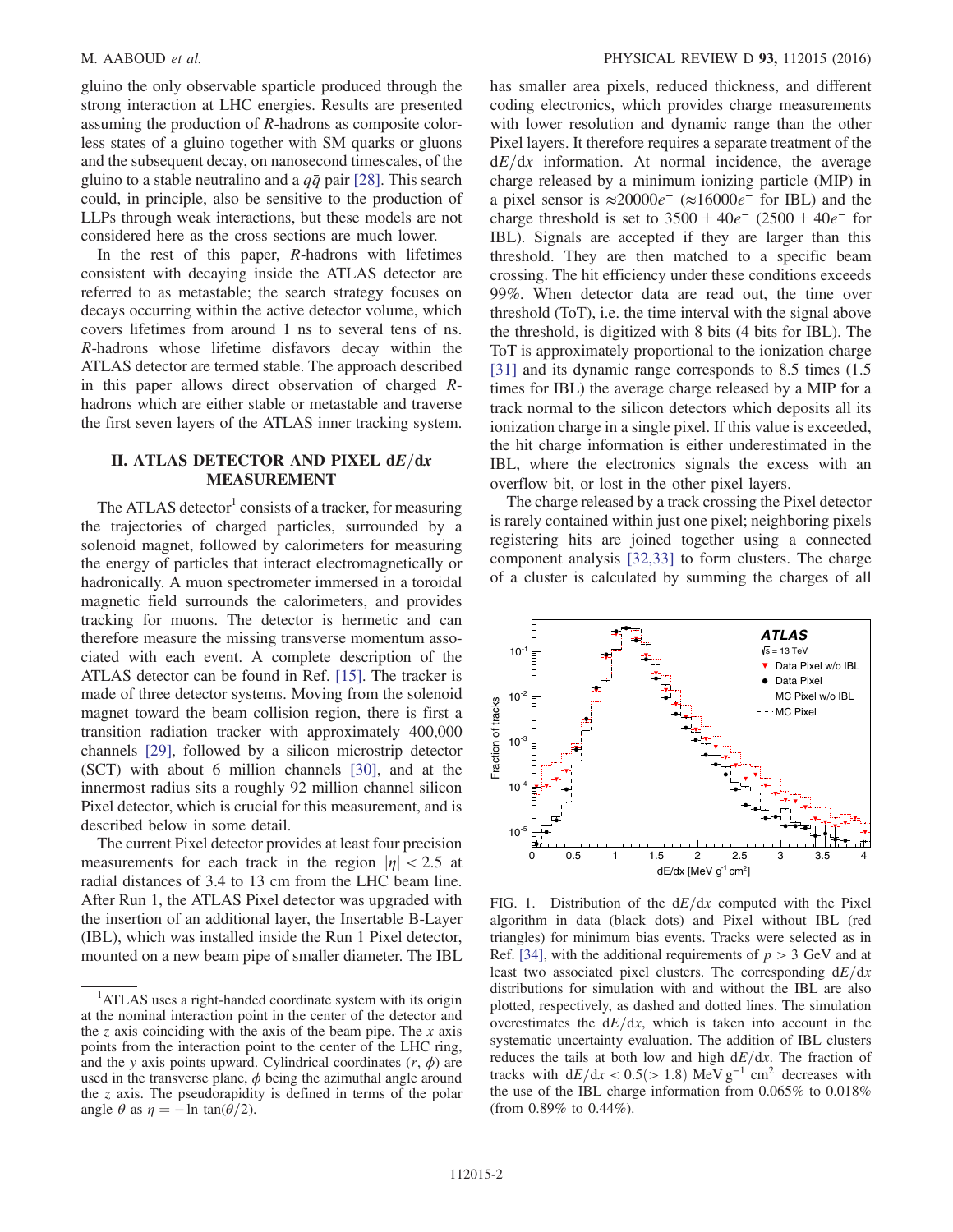pixels belonging to the cluster after calibration corrections; the IBL overflow information is accounted for separately. The  $dE/dx$  is estimated using the average of the individual cluster ionization measurements (charge collected in the cluster per unit track length in the sensor), for the clusters associated with a track. To reduce the effect of the tails of the Landau distribution, the average is evaluated after removing the highest  $dE/dx$  cluster, or the two highest  $dE/dx$  clusters in the rare case of more than four clusters on the track. A track is considered to have a good ionization measurement only if there are at least two remaining clusters. Including the IBL charge information reduces the tails of the  $dE/dx$  distribution, as illustrated in Fig. [1](#page-1-1), and increases the fraction of tracks for which the ionization measurement is valid from 77% to 91%. The most probable value of the measured  $dE/dx$  is 1.12 MeV g<sup>-1</sup> cm<sup>2</sup> for a minimum ionizing particle. This value is obtained with a Gaussian fit to the data shown in Fig. [1](#page-1-1), in a  $\pm 1$  standard deviation (0.13 MeV  $g^{-1}$  cm<sup>2</sup>) range around the peak. The  $βγ$  measurable with the current dE/dx method cannot be smaller than approximately 0.3 for particles with unit charge because of the ToT dynamic range.

#### III. MASS CALCULATION

The average energy loss of massive, charged particles in matter is expected to follow the Bethe-Bloch distribution, which can be expressed as a function of the  $\beta\gamma$  of the LLPs. Their mass can be derived from a fit of the measured specific energy loss and the reconstructed momentum to a parametric Bethe-Bloch distribution in the range  $0.3 < \beta \gamma < 1.5$ . This range overlaps the expected average  $\beta\gamma$  of LLPs produced at the LHC, which decreases with the particle mass from  $\langle \beta \gamma \rangle \approx 2.0$  at 100 GeV to  $\langle \beta \gamma \rangle \approx 0.5$  at 1600 GeV. The parametric function describing the relationship between the most probable value of the energy loss  $(dE/dx)_{MPV}$  and  $\beta\gamma$  is

$$
(dE/dx)_{\text{MPV}}(\beta \gamma) = \frac{p_1}{\beta^{p_3}} \ln(1 + [p_2 \beta \gamma]^{p_5}) - p_4. \tag{1}
$$

The  $p_i$ , with  $i = 1...5$ , calibration constants were measured in this data set using the peak values of three Crystal Ball functions, fitted to the  $dE/dx$  distribution observed in each of several low-momentum slices to model the energy loss distribution for pions, kaons and protons respectively, as described in Ref. [\[35\].](#page-10-18)

The distribution of the  $dE/dx$  versus momentum is shown in Fig. [2](#page-2-0) together with the fits to the pion, kaon and proton masses. The mass calculation performed through the  $dE/dx$ method is monitored by checking the stability of the proton mass measurement during the data taking.

A mass estimate  $M$  is obtained by numerically solving Eq. [\(1\)](#page-2-1) for the unknown  $M$ . In simulated  $R$ -hadron events, the reconstructed mass is found to reproduce well the generated mass up to masses around 1800 GeV, and a





FIG. 2. Two-dimensional distribution of  $dE/dx$  versus charge signed momentum (qp) for minimum-bias event tracks compatible with a primary vertex, which has the same data selection as in Ref. [\[34\]](#page-10-17). The distributions of the most probable value for the fitted probability density functions of pions, kaons and protons are superimposed.

residual 3% correction is applied to the reconstructed mass to improve the agreement. For particles with higher masses (beyond the current sensitivity of this analysis), the reconstructed mass is observed to slightly underestimate the generated mass. The half width at half maximum of the reconstructed mass distribution increases with the mass value. This is due to the momentum measurement uncertainty dominating the mass resolution for masses greater than  $\approx$  200 GeV.

#### IV. R-HADRON SIMULATION

A number of samples of simulated signal events are used in this analysis to determine the expected LLP signal efficiencies and to estimate uncertainties in the efficiency.

For stable R-hadrons, pair production of gluinos with masses between 800 GeV and 1800 GeV is simulated in PYTHIA 6.4.27 [\[36\]](#page-10-19) with the AUET2B [\[37\]](#page-10-20) set of tuned parameters for the underlying event and the CTEQ6L1 [\[38\]](#page-10-21) parton distribution function (PDF) set, incorporating dedicated hadronization routines [\[39\]](#page-10-22) to produce final states containing R-hadrons.

<span id="page-3-0"></span>The cross sections are calculated at next-to-leading order (NLO) in the strong coupling constant including the resummation of soft-gluon emission at next-to-leadinglogarithmic accuracy (NLO + NLL)  $[40-44]$  $[40-44]$  and assuming a squark mass of 10 TeV. The nominal cross-section predictions and the uncertainty are taken from an envelope of cross-section predictions using different PDF sets and factorization and renormalization scales, as described in Ref. [\[45\]](#page-10-24).

Selected events containing R-hadrons undergo a full detector simulation [\[46\],](#page-10-25) where interactions of R-hadrons with matter are handled by dedicated GEANT4 [\[47\]](#page-10-26) routines based on the physics model described in Refs. [\[39,48\].](#page-10-22) This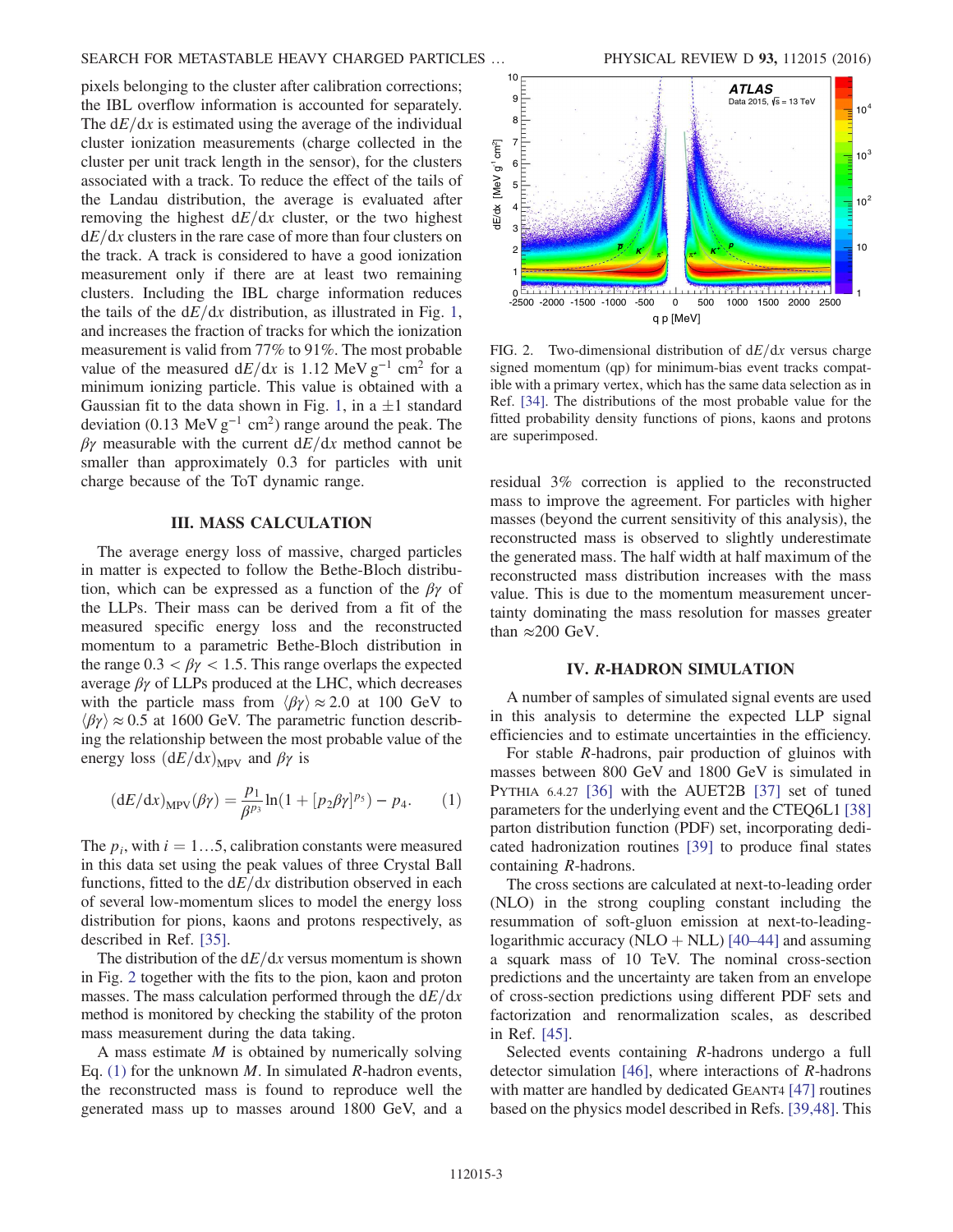model assumes, for each light valence quark, a cross section of 12 mb per nucleon and neglects the heavy parton, other than as a reservoir of kinetic energy. This hadronic scattering is described through a purely phasespace-driven approach. The probability for a gluino to form a gluon-gluino bound state is assumed to be 10% [\[5\]](#page-9-2).

The simulation of samples of metastable gluino-based R-hadrons is performed similarly to the stable R-hadrons. The gluinos within  *are then required to decay* via the process  $\tilde{g} \rightarrow q\overline{q}\tilde{\chi}_{1}^{0}$ , using PYTHIA 6. Gluino masses (m) between 400 and 3000 GeV are simulated, with the neutralino mass fixed to 100 GeV. This benchmark decay mode is chosen as it has the highest sensitivity among those studied in Ref. [\[16\]](#page-10-3). Heavier neutralino masses would give lower signal efficiencies, mainly because of the smaller missing transverse momentum available to trigger. The gluino lifetime ( $\tau$ ) is varied from 0.4 to 50 ns.

All simulated samples include a modeling of pileup, adding the expected number of minimum-bias protonproton interactions from the same (in-time pileup) and nearby (out-of-time pileup) bunch crossings. Simulated events are reconstructed using the software used for the collision data.

To get a more accurate description of radiative effects than PYTHIA 6 provides, additional samples of gluinos are generated for all mass points using MG5\_aMC@NLO [\[49\]](#page-10-27), interfaced to the PYTHIA 8.186 [\[50\]](#page-10-28) parton shower model, with the A14 [\[51\]](#page-11-0) set of tuning parameters together with the NNPDF2.3LO [\[52\]](#page-11-1) PDF set. The distribution of the transverse momentum of the gluino-gluino system simulated with PYTHIA 6 is then reweighted in such a way as to match that obtained in samples simulated with MG5\_aMC@NLO. This is especially important for stable R-hadrons as detailed in Sec. [VI.](#page-3-0)

#### V. SEARCH STRATEGY

This search is based on the signature of R-hadron events containing at least one reconstructed track with large measured  $dE/dx$  and high transverse momentum ( $p<sub>T</sub>$ ). This signature optimizes the search for metastable R-hadrons with lifetimes of  $O(ns)$ , as the selection requires that the R-hadron only live long enough to traverse the seven layers of the silicon detectors, corresponding to a distance from the beam axis of 37 cm. The search is also sensitive to R-hadrons with longer lifetimes, with a small dependence on the modeling of the interaction of R-hadrons in the calorimeter and muon systems.

The expected production and interaction of R-hadrons in the detector is described in detail in Ref. [\[53\]](#page-11-2). In the models studied in this search and described in Sec. [IV,](#page-2-2) pairproduced gluinos hadronize into two colorless R-hadrons with the following charge states: approximately 33% events with two neutral R-hadrons, 47% events with one neutral and one charged R-hadron, and 20% events with two charged R-hadrons. The fragmentation is extremely hard and the R-hadrons are therefore isolated. As massive particles with  $\beta$  < 1, the charged R-hadrons are expected to deposit more ionization energy in the detector than typical particles of the same momentum. This ionization signature is used both to select signal events, as described in Sec. [VI](#page-3-0), and to calculate the mass of selected candidates, as described in Sec. [III.](#page-2-3) The estimated candidate mass is used as the final search discriminant.

If the R-hadrons decay before or in the calorimeter, the decay products of R-hadrons in models studied here include quarks, which are identified as jets in the calorimeters (see Sec. [VI](#page-3-0)), and a 100 GeV neutralino, which carries away significant momentum undetected. If R-hadrons traverse the calorimeter without decaying, they are expected to deposit significantly less energy in the calorimeters than SM hadrons of the same momentum, as the heavy parton carries almost all the momentum of the composite particle and limited kinetic energy is available for interactions between the light SM partons and the detector. In the models studied here, over 90% of stable R-hadrons, independent of mass, deposit less than 20 GeV of energy in the calorimeters. However, the electric charge of the R-hadron can change due to the hadronic interactions, even if little energy is lost, and the charge of the R-hadron leaving the calorimeter is expected to be decoupled from the charge at production [\[53\]](#page-11-2). As hadronic interactions are rare in the tracking detectors, the probability for an R-hadron to change its electric charge before the calorimeters is only around 3%.

Events are selected by a trigger requiring missing transverse momentum  $(E_{\text{T}}^{\text{miss}})$ , calculated from energy deposits in the calorimeter  $[54]$ . For events with R-hadrons that decay before or inside the calorimeter, undetected neutralinos contribute to the measured transverse momentum imbalance. As stable R-hadrons deposit little energy in the calorimeters, most stable R-hadron events are selected by the trigger only when QCD initial-state radiation (ISR) boosts the R-hadron pair system. Details of the event selection are given in Sec. [VI.](#page-3-0)

#### VI. DATA SAMPLE AND EVENT SELECTION

The data sample used for this search was collected while tracking detectors, calorimeters, muon chambers, and magnets were operating normally and corresponds to an integrated luminosity of 3.2 fb<sup>−</sup><sup>1</sup> in 2015. The luminosity measurement was calibrated during dedicated beamseparation scans, using the same methodology as that described in Ref. [\[55\].](#page-11-4) The uncertainty in the luminosity measurement is 5%.

Candidate events are selected by an  $E_{\rm T}^{\rm miss}$  trigger, formed from energy deposits in the calorimeter [\[54\]](#page-11-3), with a threshold of 70 GeV.

The event selection, described in detail below, was optimized relative to the  $\sqrt{s} = 8$  TeV search [\[16\]](#page-10-3) to improve the sensitivity to events with R-hadrons relative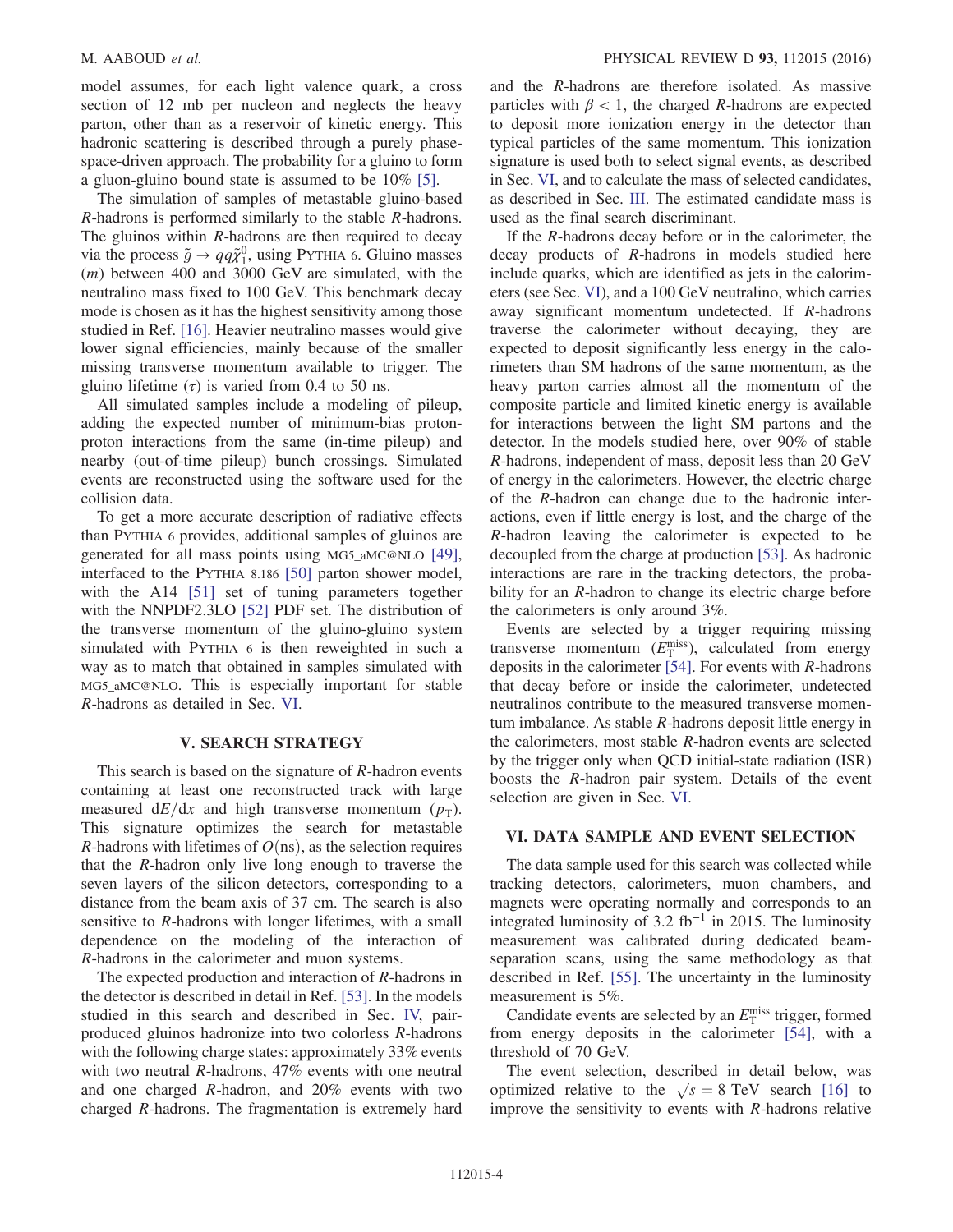to background events from SM processes. Major improvements include the addition of selections designed to reject tracks from hadrons and electrons, as well as changes to the isolation requirements, which now reject background events from overlapping tracks by identifying clusters in the Pixel or SCT detectors which are consistent with energy deposition from multiple particles. Two signal regions are defined: one targets metastable R-hadrons with shorter lifetimes, and the other is optimized for metastable or stable R-hadrons that are expected to pass through the muon spectrometer before decaying.

A primary vertex reconstructed from at least two wellreconstructed charged-particle tracks, each with  $p_T$  > 400 MeV, is required in order to remove noncollision background events. If there is more than one such vertex in an event, the primary vertex is defined as the vertex with the largest scalar sum of associated track momentum. To reduce backgrounds from SM processes, events must have  $E_{\rm T}^{\rm miss} > 130$  GeV, where  $E_{\rm T}^{\rm miss}$  is the off-line missing transverse momentum. Jets are reconstructed with the anti- $k<sub>t</sub>$ algorithm [\[56\]](#page-11-5) with radius parameter  $R = 0.4$  using clusters of energy depositions in the calorimeter as inputs. Events are rejected if they contain a jet with  $E_T > 20$  GeV that is consistent with noise contributions as determined based ontiming and shower shape information. The off-line  $E_{\rm T}^{\rm miss}$  is estimated from reconstructed electrons with  $|\eta|$  < 2.47, reconstructed muons with  $|\eta| < 2.5$ , calibrated jets with  $p<sub>T</sub> > 20$  GeV within  $|\eta|$  < 4.5, and reconstructed tracks which are not associated with other objects and that pass kinematic requirements designed to reject poorly reconstructed tracks.

For signal events, the trigger efficiency varies significantly depending on the model considered. For metastable R-hadrons with a mass of 1000 GeV, decaying into a 100 GeV neutralino and quarks, the trigger efficiency increases from 65% for R-hadrons with a lifetime of 50 ns to 95% for R-hadrons with a lifetime of 0.4 ns. For an R-hadron with a lifetime of 10 ns, the trigger efficiency increases slightly with the  $$ 91% for a mass of 1000 GeV to 96% for a mass of 1600 GeV. For stable R-hadrons, the trigger efficiency is approximately 40% for all masses studied. All efficiencies quoted in this section include both the acceptance and the selection efficiency effects.

<span id="page-5-0"></span>The off-line  $E_{\rm T}^{\rm miss}$  calculation includes the momentum of identified muons, which is important to reject background events from SM processes with muons, such as  $Z \rightarrow \mu\mu$ , that pass the calorimetric  $E_{\rm T}^{\rm miss}$  trigger. For events with metastable *R*-hadrons, the off-line  $E_{\text{T}}^{\text{miss}}$  requirement is very efficient (around 95%) due to the neutralinos in the event. For stable R-hadrons that pass the trigger requirement, the off-line  $E_{\rm T}^{\rm miss}$  cut is also efficient (around 90%), as the R-hadrons do not deposit significant energy in the calorimeter and in most events the R-hadron pair is boosted from initial-state radiation. Many R-hadrons fail to be identified as muons because they are in a neutral charge state going <span id="page-5-1"></span>through either the inner detector or the muon spectrometer. Even if a charged R-hadron with  $\beta$  < 1 traverses the muon spectrometer, it can fail to be identified by the standard muon reconstruction algorithm as a prompt muon due to its late time of arrival. In a typical R-hadron model considered in this search, only 30% of stable R-hadrons with a reconstructed track in the inner detector are identified as prompt muons entering into the  $E_{\rm T}^{\rm miss}$  calculation.

Selected events must contain at least one candidate R-hadron track. However, if more than one track in an event passes all requirements, only the highest- $p<sub>T</sub>$  candidate is considered, in order not to bias the distribution of the variables and to allow for proper normalization of the background estimate.

For a track to be identified as a candidate, it must have  $p_T > 50$  GeV and meet the following selection criteria. The track must contain at least seven clusters from silicon detector layers in order to make a good measurement of the track's momentum, must have a cluster in the innermost Pixel layer if expected, and must be associated with the primary vertex. In order to ensure a good ionization measurement, the track must have at least two clusters in the Pixel detector used to measure  $dE/dx$ . These selection requirements on associated clusters are summarized as cluster requirements.

To reject background events with overlapping tracks that could produce clusters with significant measured ionization, the candidate track must not contain any cluster that is compatible with contributions from two or more tracks. This requirement is over 90% efficient for signal events with lifetimes of 3 ns or greater. For background tracks, it lessens the high ionization tail of the distribution from photon conversions and collimated particles, reducing the size of the background and leaving the remaining tracks with a  $dE/dx$  distribution largely independent of background source. In order to reduce backgrounds from particles inside hadronic jets, the scalar sum of the  $p_T$  $(\sum p_T)$  of other tracks, with  $p_T > 1$  GeV and consistent with the primary vertex, in a cone of size  $\Delta R < 0.25$ , where  $\Delta R \equiv \sqrt{(\Delta \eta)^2 + (\Delta \phi)^2}$ , around the candidate track, must be less than 20 GeV.

The background from SM processes is further reduced by requiring that the candidate track momentum exceeds 150 GeV and that the relative uncertainty on the momentum measurement be less than 50%. The contribution from leptons from W boson decays is reduced by imposing a condition that the transverse mass,  $m<sub>T</sub>$ , built with the candidate track and the  $E_{\rm T}^{\rm miss}$ , be greater than 130 GeV, where

$$
m_{\rm T} = \sqrt{2p_{\rm T}E_{\rm T}^{\rm miss}(1 - \cos(\Delta\phi(E_{\rm T}^{\rm miss},\text{track})))}
$$
 (2)

and  $\Delta \phi(E_{\rm T}^{\rm miss}, {\rm track})$  is the azimuthal separation between the track and the  $E_{\rm T}^{\rm miss}$ . This selection has an efficiency between 78% and 89% for R-hadrons with lifetimes of 3 ns or greater, and reduces the background by roughly a factor of 3.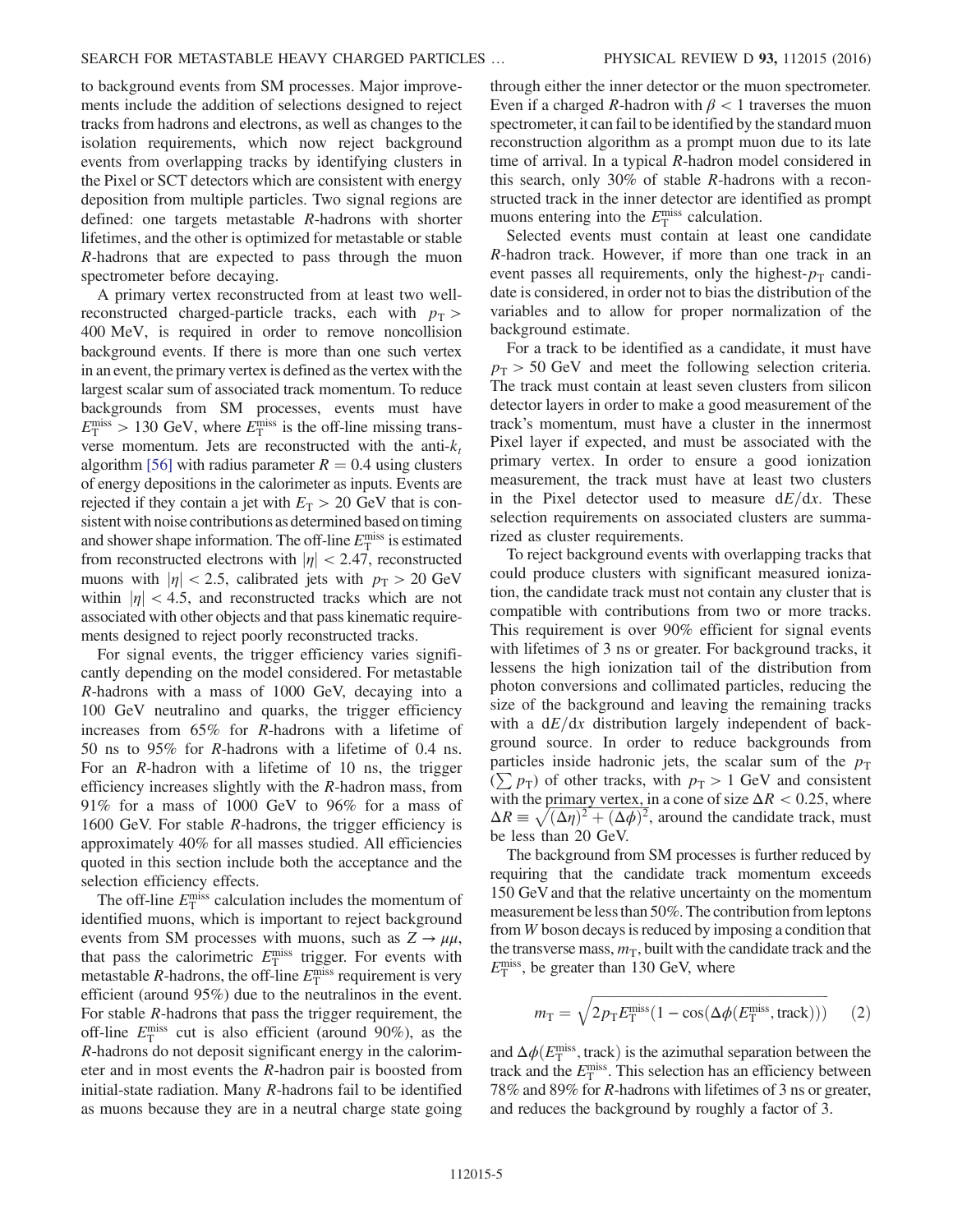<span id="page-6-0"></span>Background events due to tracks from electrons and hadrons are reduced by requiring that the energy of any jet associated with the candidate track must be less than the candidate track's measured momentum. Jets are associated with tracks if they are within  $\Delta R < 0.05$  of the candidate track and have  $p_T > 20$  GeV. Background events containing electrons are further reduced by rejecting candidate tracks associated with a jet with 95% or more of its energy deposited in the electromagnetic calorimeter. These selections are found to be 95% efficient for all signal models studied.

Tracks identified as well-reconstructed muons with  $p_T$  > 25 GeV are rejected in the search for metastable R-hadrons with lifetimes of 30 ns or less. R-hadrons with a lifetime equal to or greater than 50 ns typically reach the muon spectrometer, and therefore no such veto is applied in the long-lived R-hadron search. To further reject hadronic background in the search for stable *, the isolation* requirement on the  $\sum p_{\text{T}}$  of nearby tracks is tightened from 20 to 5 GeV for candidate R-hadron tracks, eliminating 30% of the remaining expected background.

The specific ionization of the candidate track, as measured by the Pixel detector, must be larger than  $1.80 - 0.11|\eta| + 0.17\eta^2 - 0.05|\eta|^3$  MeV g<sup>-1</sup> cm<sup>-2</sup>. This requirement corrects the slight (5%) | $\eta$ | dependence of the  $dE/dx$  measurement [\[57\]](#page-11-6) while maximizing the expected sensitivity to signal events. This selection is approximately 70%–90% efficient for signal events with lifetimes of 3 ns or greater, depending on the  $R$ -hadron mass, and retains less than 1% of background events. Additionally, a time-dependent correction is applied to the ionization measurement in data to account for an observed variation in the charge measurement by the IBL electronics due to effects of radiation. The size of this correction is around 5%.

The observed numbers of events in data and the predicted numbers of simulated signal events, for a 1600 GeV R-hadron with a lifetime of 10 ns, are shown in Table [I](#page-5-0) after each stage of the event selection. The total selection efficiency relative to generated events, which includes both the acceptance and efficiency effects, is also shown for the signal.

#### VII. SIGNAL SELECTION EFFICIENCY

<span id="page-6-1"></span>The overall signal selection efficiency depends on the mass and lifetime of the signal, ranging from about 19% for a 1600 GeV R-hadron with a lifetime of 10 ns to less than 1% for R-hadrons with a lifetime of 0.4 ns. The trigger and off-line  $E_{\rm T}^{\rm miss}$  requirements are more efficient for *R*-hadrons that decay before or inside the calorimeters. However, as the R-hadron lifetime decreases, the probability of reconstructing the track from the original R-hadron in the silicon detectors decreases. For these two reasons, R-hadrons with lifetimes in the 10–30 ns range have the highest selection efficiency.

The inefficiency for selecting  $R$ -hadrons with short lifetimes can be better understood by calculating the selection efficiency relative to a simple fiducial region that separates out acceptance effects due to basic kinematic properties of the R-hadrons. An event is considered to be within the fiducial acceptance if it contains at least one R-hadron that passes the following requirements at Monte Carlo generator level: charged at production,  $p_T > 50$  GeV,  $p > 150$  GeV,  $|\eta| < 2.5$ , and transverse decay distance  $\geq$  37 cm from the origin. With this definition, the acceptance for R-hadron events with a lifetime of 1 ns ranges from 7% for a mass of 600 GeV to 4% for a mass of 1600 GeV. The selection efficiency for R-hadron events in the fiducial region has only a mild dependence on the mass; in the R-hadron mass range from 600 to 1600 GeV, the selection efficiencies are 20% to 25%  $(\tau = 1 \text{ ns})$ , 35% to 39%  $(\tau = 3 \text{ ns})$ , 39% to 45%  $(\tau = 10 \text{ ns})$ , and 31% to 35% ( $\tau = 30 \text{ ns}$ ), respectively.

Table [II](#page-6-0) summarizes the systematic uncertainties in the predicted signal yields. The systematic uncertainties are calculated and used independently for each mass bin and signal lifetime. In the table, only the maximum uncertainty is quoted.

TABLE I. Expected number of events at different steps of the selection for metastable 1600 GeV gluino R-hadrons decaying with a 10 ns lifetime, along with the number of events observed in data, for 3.2 fb<sup>-1</sup>. The simulated yields are shown with statistical uncertainties only. The total efficiency  $\times$  acceptance is also shown in parentheses for the signal.

| Selection level                               | Expected signal events | Observed events in $3.2$ fb <sup>-1</sup> |
|-----------------------------------------------|------------------------|-------------------------------------------|
| Generated                                     | $26.0 \pm 0.3$         |                                           |
| $E_{\rm T}^{\rm miss}$ trigger & preselection | $24.8 \pm 0.3$ (95%)   |                                           |
| $E_{\rm T}^{\rm miss} > 130~{\rm GeV}$        | $23.9 \pm 0.3$ (92%)   |                                           |
| Track $p_T > 50$ and cluster requirements     | $10.7 \pm 0.2$ (41%)   | 368324                                    |
| Isolation requirement                         | $9.0 \pm 0.2$ (35%)    | 108079                                    |
| Track $p > 150$ GeV                           | $6.6 \pm 0.2$ (25%)    | 47463                                     |
| $m_T > 130 \text{ GeV}$                       | $5.8 \pm 0.2$ (22%)    | 18746                                     |
| Electron & hadron veto                        | $5.5 \pm 0.2$ (21%)    | 3612                                      |
| Muon veto                                     | $5.5 \pm 0.2$ (21%)    | 1668                                      |
| Ionization requirement                        | $5.0 \pm 0.1$ (19%)    | 11                                        |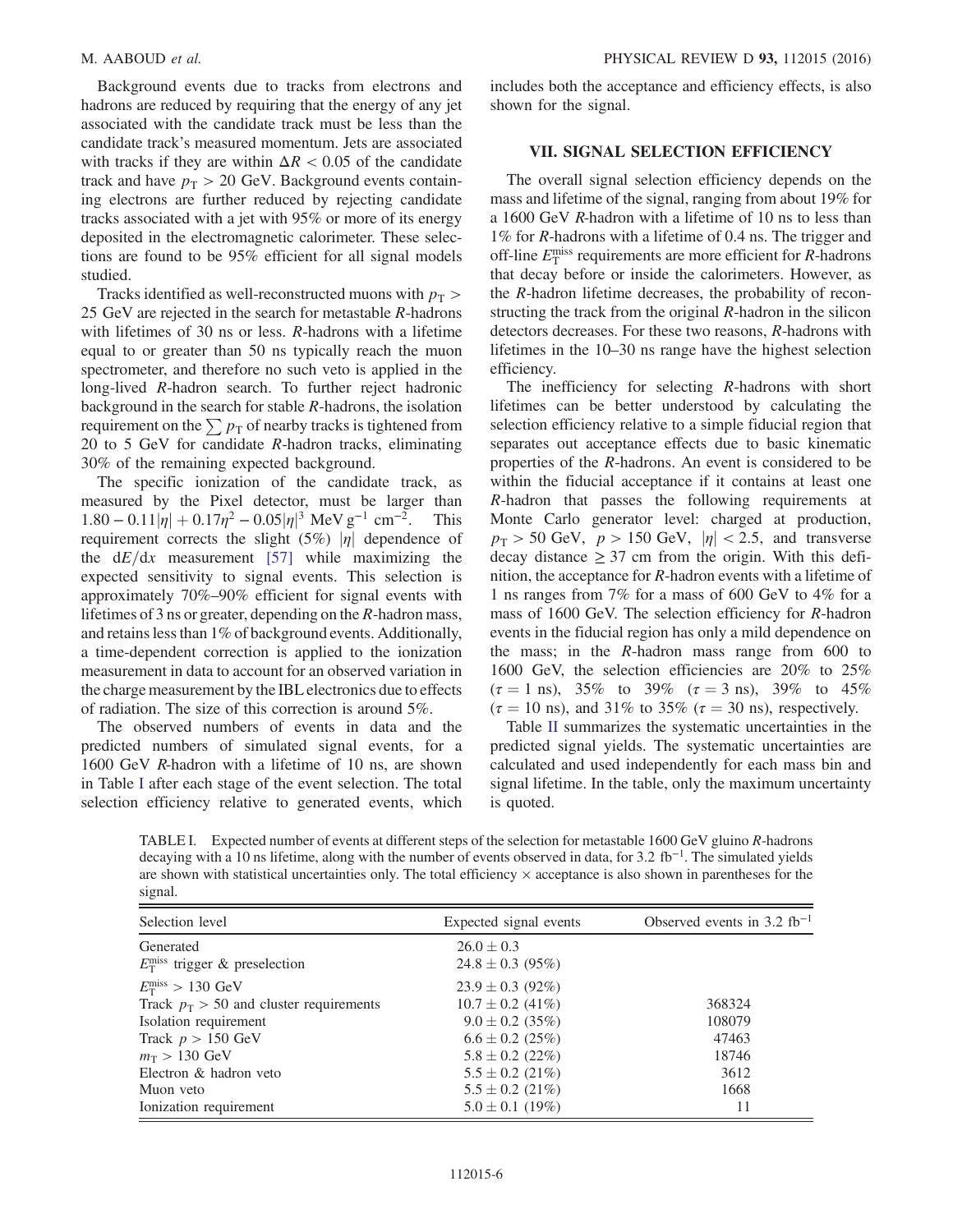<span id="page-7-0"></span>TABLE II. Systematic uncertainties on the predicted signal yields. The uncertainty depends on the mass and on the lifetime; only the maximum negative and positive values across all signal models (see Sec. [IV](#page-2-2)) are reported here.

| Source of uncertainty                                             | $-[%]$ | $+$ [%]  |
|-------------------------------------------------------------------|--------|----------|
| ISR modeling (R-hadron stable)                                    | 14     | 14       |
| ISR modeling (R-hadron metastable)                                | 1.5    | 1.5      |
| Trigger turn-on                                                   | 0.9    | 0.9      |
| $E_{\rm T}^{\rm miss}$ scale                                      | 1.1    | 2.2      |
| Pileup                                                            | 1.1    | 1.1      |
| Ionization parameterization                                       | 7.1    | $\Omega$ |
| Momentum parameterization                                         | 0.3    | 0.3      |
| $\mu$ identification (metastable only)                            | 3.2    | 3.2      |
| Total systematic uncertainty<br>in acceptance $\times$ efficiency |        |          |
| Stable R-hadron                                                   | 16     | 14       |
| Metastable R-hadron                                               | 9      | 5        |
| Luminosity                                                        | 5      | 5        |
| Signal cross section                                              | 28     | 28       |

The trigger and off-line  $E_{\rm T}^{\rm miss}$  selections are sensitive to the modeling of ISR in the event, in particular for signal events that do not decay inside the detector volume. Half of the difference between the selection efficiency of the PYTHIA 6 samples and those reweighted with MG5\_aMC@NLO is taken as an uncertainty due to radiative effects.

The  $E_{\rm T}^{\rm miss}$  trigger modeling is studied in a sample of  $Z \rightarrow \mu\mu$  events and an uncertainty is assigned based on differences between efficiencies measured in data and in simulation. The uncertainty in the  $E_{\rm T}^{\rm miss}$  calibration comes primarily from uncertainties on the jet energy scale. A systematic uncertainty in the measurement of the Pixel ionization is evaluated by comparing the ionization of an inclusive sample of simulated and observed low-momentum tracks. An asymmetric uncertainty is assigned due to the selection efficiency difference observed after the most probable value of the signal distribution is reweighted based on the comparison of low-momentum tracks between data and simulation. The uncertainty in the signal acceptance is asymmetric since the ionization in simulation is systematically larger than that observed in data and larger at low mass (7.1% at 1000 GeV) than at high mass (2.0% at 1800 GeV). An uncertainty in the efficiency of the muon veto is estimated by studying the modeling of the muon spectrometer's timing measurement: it is 3.2% for the 30 ns samples and negligible for the shorter lifetime samples, as the R-hadrons rarely reach the spectrometer.

<span id="page-7-1"></span>The signal selection efficiency is found to be largely independent of the number of pileup events in simulation. However, to cover any remaining difference, efficiency differences from variations in the pileup distributions are accounted for as an additional source of uncertainty. The uncertainty on the momentum scale and resolution of the tracks results in a small uncertainty in the selection efficiency. Variations of the requirements to reject tracks from electrons and hadrons are found to have a negligible effect on the signal efficiency. The theoretical uncertainty in the signal cross section is described in Sec. [IV.](#page-2-2)

#### VIII. BACKGROUND ESTIMATION

<span id="page-7-3"></span>The expected shape and normalization of the mass distribution of background events from SM processes is derived from data. The distributions of key variables are extracted in two control regions in data and these templates are used to generate the expected background distribution in the signal region. The choice of control samples takes into account the measured correlations between the key variables  $p$ ,  $dE/dx$  and  $\eta$ , and the control region selections minimize the possible signal contamination. The same regions are used in the searches for stable and metastable particles, except for the rejection of track candidates identified as muons in the latter case and for the tighter track isolation requirement in the former case.

The first control region (hereafter called CR1) is selected by applying all the selections described in Sec. [VI](#page-3-0), except for the requirement on high ionization, which is inverted. The tracks in this control region are kinematically similar to those in the signal region for SM processes, and the expected p and  $\eta(p)$  distributions of tracks from background processes are extracted from this region. The second sample (CR2 hereafter) is selected by inverting the  $E_{\rm T}^{\rm miss}$  requirement ( $E_{\rm T}^{\rm miss}$  < 130 GeV), while keeping all other selections unchanged. As more than 90% of R-hadron events that pass the trigger have  $E_{\rm T}^{\rm miss} > 130$  GeV, while the  $E_{\rm T}^{\rm miss}$  distribution from SM background processes falls steeply in the range 70–130 GeV, CR2 is background dominated. Tracks from this region are used to derive  $dE/dx$  templates in bins of  $\eta$ , as  $E_T^{\text{miss}}$  and  $dE/dx$  are uncorrelated for tracks from SM processes. The signal contamination is less than 1% in both control regions for all R-hadron masses and lifetimes considered in this search.

The shape of the background in the signal region is estimated from the control region templates with the following procedure: 1 million  $(p, \eta, dE/dx)$  triplets are generated, where the momentum is randomly sampled according to the template from CR1 tracks, the pseudorapidity is generated according to the  $\eta(p)$ -binned templates based on CR1 tracks, and the ionization is sampled according to  $dE/dx(\eta)$ -binned templates from CR2 tracks. This procedure maintains the measured correlations between p,  $\eta$ , and  $dE/dx$  for tracks from SM sources. The particle mass M is calculated given the predicted  $dE/dx$  and p values, using the technique explained in Sec. [III.](#page-2-3)

<span id="page-7-2"></span>The normalization of the generated background is obtained by scaling the background to the data in the shoulder region of the mass distribution (i.e.  $M < 160$  GeV), where a possible signal has already been excluded [\[16\].](#page-10-3) The normalization is performed on the samples before the ionization requirement. The expected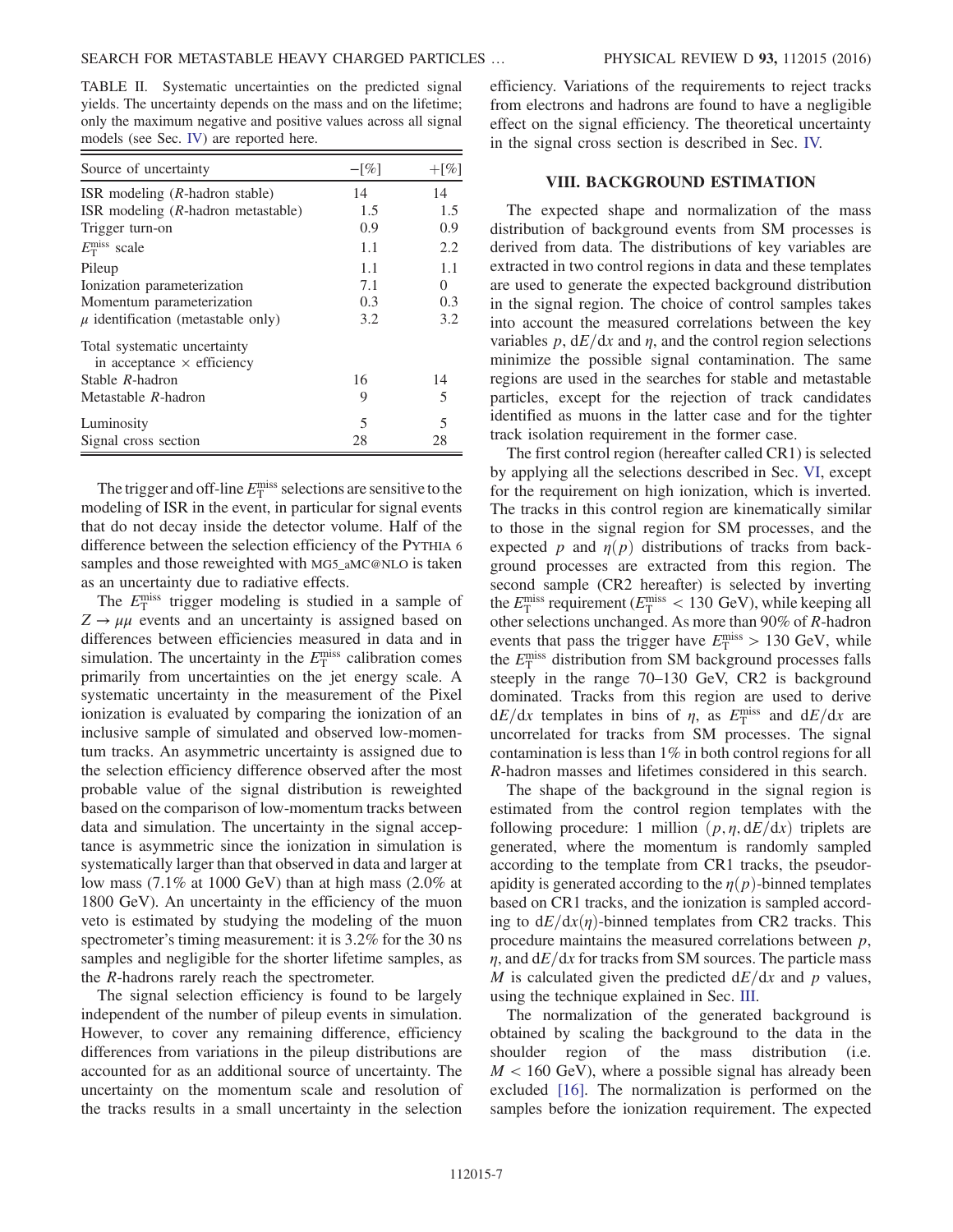<span id="page-8-0"></span>

FIG. 3. Expected mass distribution from background events in the signal region for the metastable R-hadrons, before the ionization requirement is imposed. Data are superimposed. The yellow band around the background estimation includes both the statistical and systematic uncertainties. The ratio of data to expected background is shown in the lower panel with statistical uncertainties only.

mass distributions of the background and the observed data, before the ionization requirement, are shown in Fig. [3](#page-7-0) for the metastable R-hadrons selection.

Systematic uncertainties in the background estimate are evaluated by varying the relative fraction of muons in the control regions, using an analytical description to vary the shape of the high ionization tail in the  $dE/dx$  template, and by changing the IBL ionization correction by  $\pm 1\sigma$ . The statistical uncertainty in the template shape, which is estimated by Poisson fluctuations of the templates, dominates. There is also a small statistical uncertainty from the size of the normalization region. The breakdown of uncertainties in the background estimate is shown in Table [III.](#page-7-1)

The complete procedure is tested on signal-depleted validation regions. The validation regions are selected with the same requirements as for the nominal signal and control regions, but requiring the track momentum to be in the

<span id="page-8-1"></span>TABLE III. Summary table of the uncertainties in the background estimate. The uncertainties are evaluated integrating over the mass windows considered for the signal search (see Sec. [IX\)](#page-7-3). If the uncertainty depends on the mass, the largest value is quoted.

| Source of uncertainty               | $\lceil \% \rceil$ |  |
|-------------------------------------|--------------------|--|
| Statistical uncertainty from        | 15                 |  |
| control region templates            |                    |  |
| Statistical uncertainty from        |                    |  |
| normalization region                |                    |  |
| Analytical description of $dE/dx$   |                    |  |
| Particle species composition of CR2 |                    |  |
| IBL ionization correction           |                    |  |

<span id="page-8-2"></span>range  $50 < p < 150$  GeV. Applied to these validation samples, the procedure described above yields a calculated background of  $20.0 \pm 3.0$ (stat)  $\pm 1.2$ (syst) events in the validation region for metastable R-hadrons, while 14 events are observed in the data. For the control region for stable R-hadrons,  $28.1 \pm 4.2$ (stat)  $\pm 1.9$ (syst) events are estimated from this procedure and 20 are observed. While the observed numbers of events in the validation regions are lower than predicted, they are consistent with statistical fluctuations at the level of  $1.7\sigma$ .

#### IX. RESULTS

In data, 16 events are observed for the stable R-hadron selection and 11 are observed for the metastable selection. Table [IV](#page-7-2) summarizes the background estimates with total statistical and systematic uncertainty as well as the observed events for the metastable and stable R-hadron selection. The observed mass distribution in data is shown in Fig. [4](#page-8-0) for both selection regions, along with the background expectation.

No evidence of a signal above the background is observed. Expected and observed upper limits on R-hadron production cross sections are evaluated at 95% CL for a discrete set of R-hadron mass values by counting simulated signal, background and observed data events that survive the selection in a  $\pm 1.4\sigma$  wide mass window around the position of each simulated signal mass peak for the corresponding mass hypothesis being probed. The peak position and width are estimated by a Gaussian fit to each individual signal mass distribution ( $\sigma \approx 280 \approx 500$ ) GeV at an R-hadron mass of 1200 [1600] GeV). When the lifetime of the R-hadron is long enough to reach the muon spectrometer, the stable selection becomes more efficient than the metastable one and improves the expected sensitivity. This transition happens around 50 ns. The choice of whether to apply the metastable or stable R-hadron selection to each lifetime is based on the best expected limit. Based on this procedure, the stable selection is applied to both the 50 ns and stable lifetimes.

<span id="page-8-3"></span>The cross-section upper limits are extracted, separately for the stable and the metastable searches (in the latter case, for each lifetime value), with the  $CL<sub>S</sub>$  method [\[58\]](#page-11-7), using the profile likelihood ratio as a test statistic. In the procedure, the systematic uncertainties in the signal and background yields, as evaluated in Sec. [VII](#page-5-1) and Sec. [VIII](#page-6-1), are treated as Gaussian-distributed nuisance parameters.

TABLE IV. Estimated number of background events and the number of observed events in data in the final selection regions. The background predictions show both the statistical and systematic uncertainties.

| Selection region    | Background expected    | Data |  |
|---------------------|------------------------|------|--|
| Metastable R-hadron | $11.1 \pm 1.7 \pm 0.7$ |      |  |
| Stable R-hadron     | $17.2 + 2.6 + 1.2$     | 16   |  |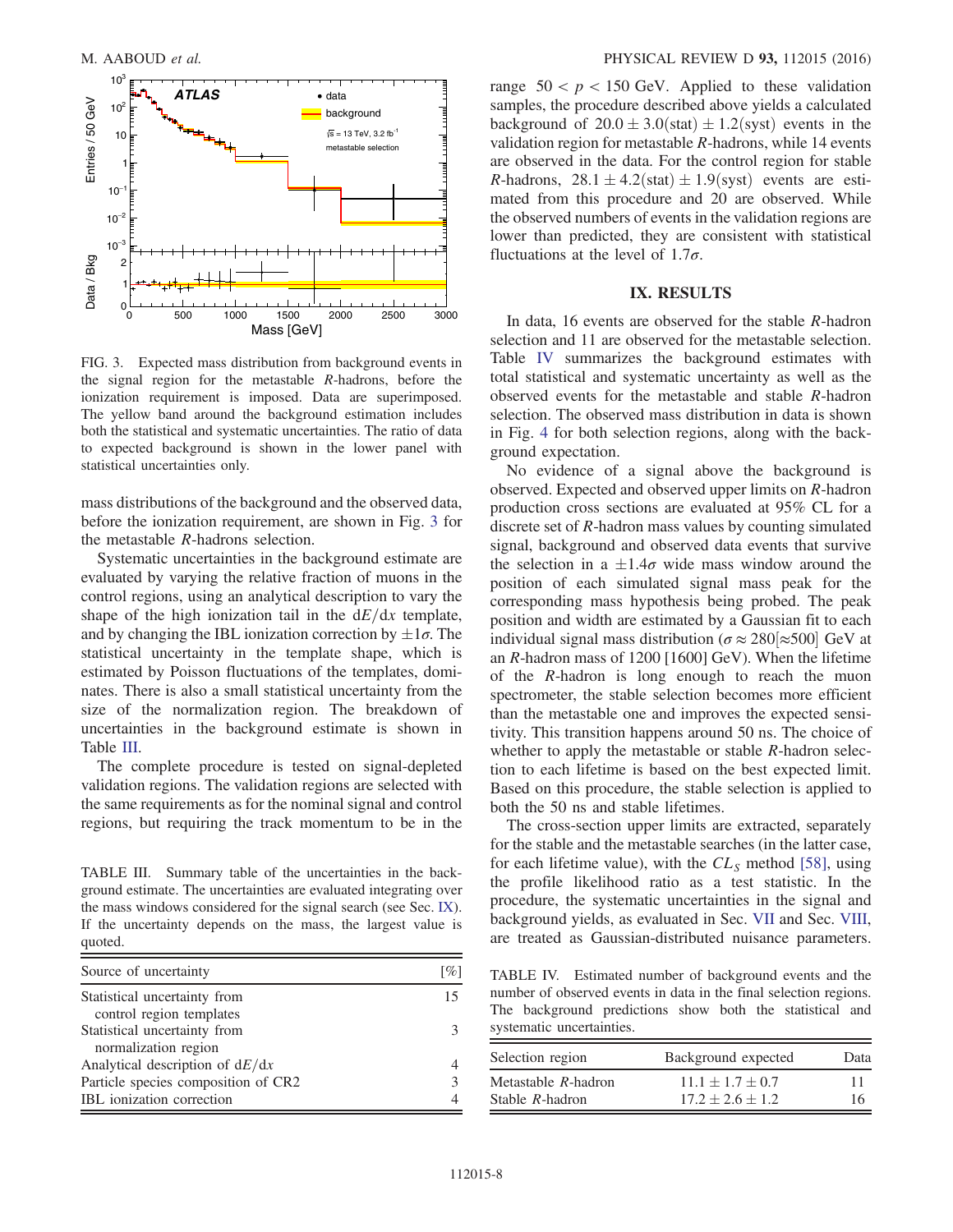

FIG. 4. Mass distribution for data and background for stable (top) and metastable (bottom) particle searches. The yellow band around the background estimation includes both the statistical and systematic uncertainties. Also shown are two examples for signals as expected for gluino R-hadrons in the explored mass range.

The statistical uncertainty in the background distribution also takes into account the uncertainty due to the normalization. Lower limits on the R-hadron mass are then derived, for each lifetime, by comparing the measured cross-section

<span id="page-9-0"></span>TABLE V. Observed and expected 95% CL lower limit on mass is listed for gluino R-hadrons that are either stable or decaying to  $q\bar{q}$  plus a light neutralino of mass  $m(\tilde{\chi}_0) = 100 \text{ GeV}$ . The stable selection is more efficient for lifetimes of 50 ns or more.

<span id="page-9-2"></span><span id="page-9-1"></span>

| Selection     | $\tau$ [ns] | $M_{\text{obs}} >$ [GeV] | GeV <br>$M_{\rm exp}$ > |
|---------------|-------------|--------------------------|-------------------------|
| Metastable    | 0.4         | 740                      | 730                     |
| Metastable    | 1.0         | 1110                     | 1150                    |
| Metastable    | 3.0         | 1430                     | 1470                    |
| Metastable    | 10          | 1570                     | 1600                    |
| Metastable    | 30          | 1580                     | 1620                    |
| Metastable    | 50          | 1540                     | 1590                    |
| <b>Stable</b> | 50          | 1590                     | 1590                    |
| <b>Stable</b> | stable      | 1570                     | 1580                    |



FIG. 5. Cross section as a function of mass for gluino R-hadrons with lifetime  $\tau = 10$  ns, decaying to  $q\bar{q}$  plus a light neutralino of mass  $m(\tilde{\chi}_0) = 100$  GeV. Theoretical values for the cross section are shown with their error. The expected upper limits (UL) in the case of background only is shown by the solid black line, with its  $\pm 1\sigma$  and  $\pm 2\sigma$  bands, green and yellow respectively. The observed 95% UL is shown as a solid red line. The cross section for the same process and the corresponding 95% UL measured at  $\sqrt{s}$  = 8 TeV [\[16\]](#page-10-3) are shown as dashed lines.

upper limits to the theoretically predicted production cross section. The resulting lower limits set on the mass of the stable and metastable particles are summarized in Table [V.](#page-8-1)

The strongest mass limits are obtained for lifetimes of 10 ns or more. The cross-section upper limits for 10 ns



FIG. 6. Excluded range of lifetimes as a function of gluino R-hadron mass. The expected lower limit (LL), with its experimental  $\pm 1\sigma$  band, is given with respect to the nominal theoretical cross section. The observed  $95\%$  LL obtained at  $\sqrt{s} = 8$  TeV [\[16\]](#page-10-3) is also shown for comparison.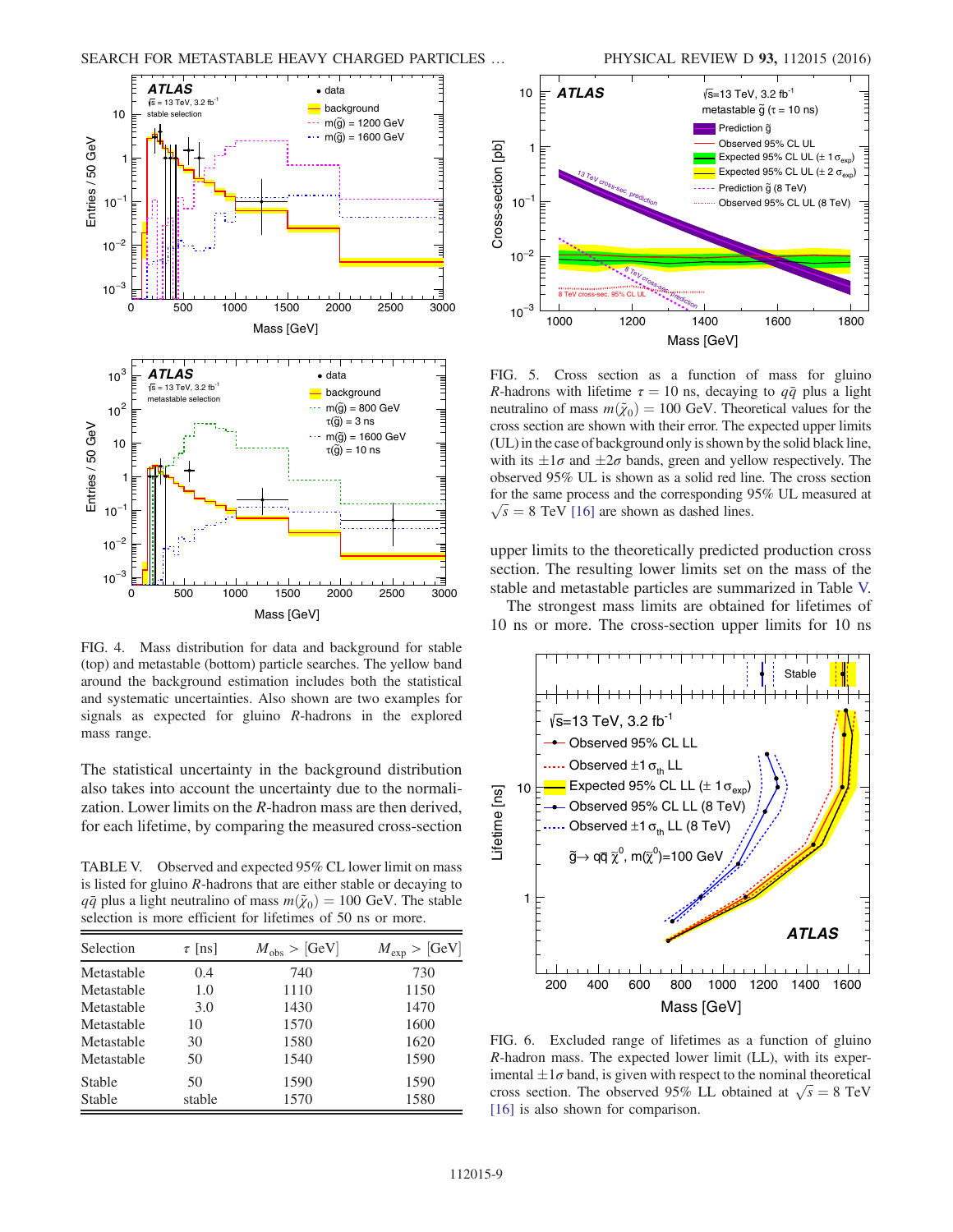<span id="page-10-10"></span>lifetime R-hadrons decaying to  $q\bar{q}$  plus a light neutralino of mass  $m(\tilde{\chi}_0) = 100 \text{ GeV}$  are shown in Fig. [5.](#page-8-2) For this signal, the expected and observed lower mass limits are 1600 GeV and 1570 GeV, respectively. The 8 TeV result excluded R-hadrons with a 10 ns lifetime and masses up to 1185 GeV, using the lower edge of the  $\pm 1\sigma$  band around the theoretical cross section.

<span id="page-10-2"></span><span id="page-10-1"></span><span id="page-10-0"></span>The excluded regions on the lifetime-mass plane for R-hadrons decaying to  $q\bar{q}$  plus a light neutralino of mass  $m(\tilde{\chi}_0) = 100$  GeV are shown in Fig. [6](#page-8-3).

#### <span id="page-10-22"></span><span id="page-10-21"></span><span id="page-10-20"></span>X. CONCLUSION

<span id="page-10-6"></span><span id="page-10-5"></span><span id="page-10-4"></span><span id="page-10-3"></span>This paper presents the results of a search for massive, long-lived particles with lifetimes of  $O(ns)$  or longer, produced in 3.2 fb<sup>-1</sup> of *pp* collision data at  $\sqrt{s}$  = 13TeV at the LHC, and identified by anomalous specific ionization energy loss in the ATLAS Pixel detector. This analysis takes advantage of the addition of a fourth silicon layer to the Pixel detector, the increased parton luminosity, and analysis improvements to significantly extend a search performed at  $\sqrt{s} = 8$  TeV [\[16\].](#page-10-3) No excess of events is observed over the background estimate. Gluino R-hadrons with lifetimes above 0.4 ns and decaying to  $q\bar{q}$  plus a 100 GeV neutralino are excluded at the 95% confidence level with lower mass limit range between 740 and 1590 GeV. In the case of stable  $R$ -hadrons the lower mass limit at the 95% confidence level is 1570 GeV. The observed lower limit on R-hadron masses increases by up to approximately 400 GeV relative to the equivalent analysis at  $\sqrt{s} = 8$  TeV.

#### <span id="page-10-23"></span>ACKNOWLEDGMENTS

<span id="page-10-9"></span><span id="page-10-8"></span><span id="page-10-7"></span>We thank CERN for the very successful operation of the LHC, as well as the support staff from our institutions without whom ATLAS could not be operated efficiently. We acknowledge the support of ANPCyT, Argentina;

<span id="page-10-19"></span><span id="page-10-18"></span><span id="page-10-17"></span><span id="page-10-16"></span><span id="page-10-15"></span><span id="page-10-14"></span>YerPhI, Armenia; ARC, Australia; BMWFW and FWF, Austria; ANAS, Azerbaijan; SSTC, Belarus; CNPq and FAPESP, Brazil; NSERC, NRC and CFI, Canada; CERN; CONICYT, Chile; CAS, MOST and NSFC, China; COLCIENCIAS, Colombia; MSMT CR, MPO CR and VSC CR, Czech Republic; DNRF and DNSRC, Denmark; IN2P3-CNRS, CEA-DSM/IRFU, France; GNSF, Georgia; BMBF, HGF, and MPG, Germany; GSRT, Greece; RGC, Hong Kong SAR, China; ISF, I-CORE and Benoziyo Center, Israel; INFN, Italy; MEXT and JSPS, Japan; CNRST, Morocco; FOM and NWO, Netherlands; RCN, Norway; MNiSW and NCN, Poland; FCT, Portugal; MNE/ IFA, Romania; MES of Russia and NRC KI, Russian Federation; JINR; MESTD, Serbia; MSSR, Slovakia; ARRS and MIZŠ, Slovenia; DST/NRF, South Africa; MINECO, Spain; SRC and Wallenberg Foundation, Sweden; SERI, SNSF and Cantons of Bern and Geneva, Switzerland; MOST, Taiwan; TAEK, Turkey; STFC, U.K.; DOE and NSF, U.S. In addition, individual groups and members have received support from BCKDF, the Canada Council, CANARIE, CRC, Compute Canada, FQRNT, and the Ontario Innovation Trust, Canada; EPLANET, ERC, FP7, Horizon 2020 and Marie Skłodowska-Curie Actions, European Union; Investissements d'Avenir Labex and Idex, ANR, Région Auvergne and Fondation Partager le Savoir, France; DFG and AvH Foundation, Germany; Herakleitos, Thales and Aristeia programmes co-financed by EU-ESF and the Greek NSRF; BSF, GIF and Minerva, Israel; BRF, Norway; Generalitat de Catalunya, Generalitat Valenciana, Spain; the Royal Society and Leverhulme Trust, U.K. The crucial computing support from all WLCG partners is acknowledged gratefully, in particular from CERN and the ATLAS Tier-1 facilities at TRIUMF (Canada), NDGF (Denmark, Norway, Sweden), CC-IN2P3 (France), KIT/ GridKA (Germany), INFN-CNAF (Italy), NL-T1 (Netherlands), PIC (Spain), ASGC (Taiwan), RAL (UK) and BNL (U.S.) and in the Tier-2 facilities worldwide.

- [1] L. Susskind, The gauge hierarchy problem, technicolour, supersymmetry, and all that, [Phys. Rep.](http://dx.doi.org/10.1016/0370-1573(84)90208-4) 104, 181 [\(1984\).](http://dx.doi.org/10.1016/0370-1573(84)90208-4)
- <span id="page-10-11"></span>[2] H. K. Dreiner, An introduction to explicit R-parity violation, [arXiv:hep-ph/9707435.](http://arXiv.org/abs/hep-ph/9707435)
- [3] E. L. Berger and Z. Sullivan, Lower Limits on R-Parity-Violating Couplings in Supersymmetry, [Phys. Rev. Lett.](http://dx.doi.org/10.1103/PhysRevLett.92.201801) 92, [201801 \(2004\).](http://dx.doi.org/10.1103/PhysRevLett.92.201801)
- <span id="page-10-12"></span>[4] R. Barbieri et al., R-parity violating supersymmetry, [Phys. Rep.](http://dx.doi.org/10.1016/j.physrep.2005.08.006) 420, 1 (2005).
- <span id="page-10-13"></span>[5] M. Fairbairn, A. C. Kraan, D. A. Milstead, T. Sjöstrand, P. Skands, and T. Sloan, Stable massive particles at colliders, [Phys. Rep.](http://dx.doi.org/10.1016/j.physrep.2006.10.002) 438, 1 (2007).
- <span id="page-10-26"></span><span id="page-10-25"></span><span id="page-10-24"></span>[6] C. F. Kolda, Gauge-mediated supersymmetry breaking: Introduction, review and update, [Nucl. Phys. B, Proc. Suppl.](http://dx.doi.org/10.1016/S0920-5632(97)00667-1) 62[, 266 \(1998\).](http://dx.doi.org/10.1016/S0920-5632(97)00667-1)
- <span id="page-10-27"></span>[7] H. Baer, K. Cheung, and J. F. Gunion, Heavy gluino as the lightest supersymmetric particle, [Phys. Rev. D](http://dx.doi.org/10.1103/PhysRevD.59.075002) 59, 075002 [\(1999\).](http://dx.doi.org/10.1103/PhysRevD.59.075002)
- [8] S. J. Gates Jr. and O. Lebedev, Searching for supersymmetry in hadrons, [Phys. Lett. B](http://dx.doi.org/10.1016/S0370-2693(00)00172-6) 477, 216 (2000).
- [9] A. Mafi and S. Raby, Analysis of a heavy gluino LSP at CDF: The heavy gluino window, Phys. Rev. D 62[, 035003 \(2000\).](http://dx.doi.org/10.1103/PhysRevD.62.035003)
- <span id="page-10-28"></span>[10] M. Chertok et al., Phenomenology of a constrained standard model from an extra dimension, eConf C010630, P310 (2001).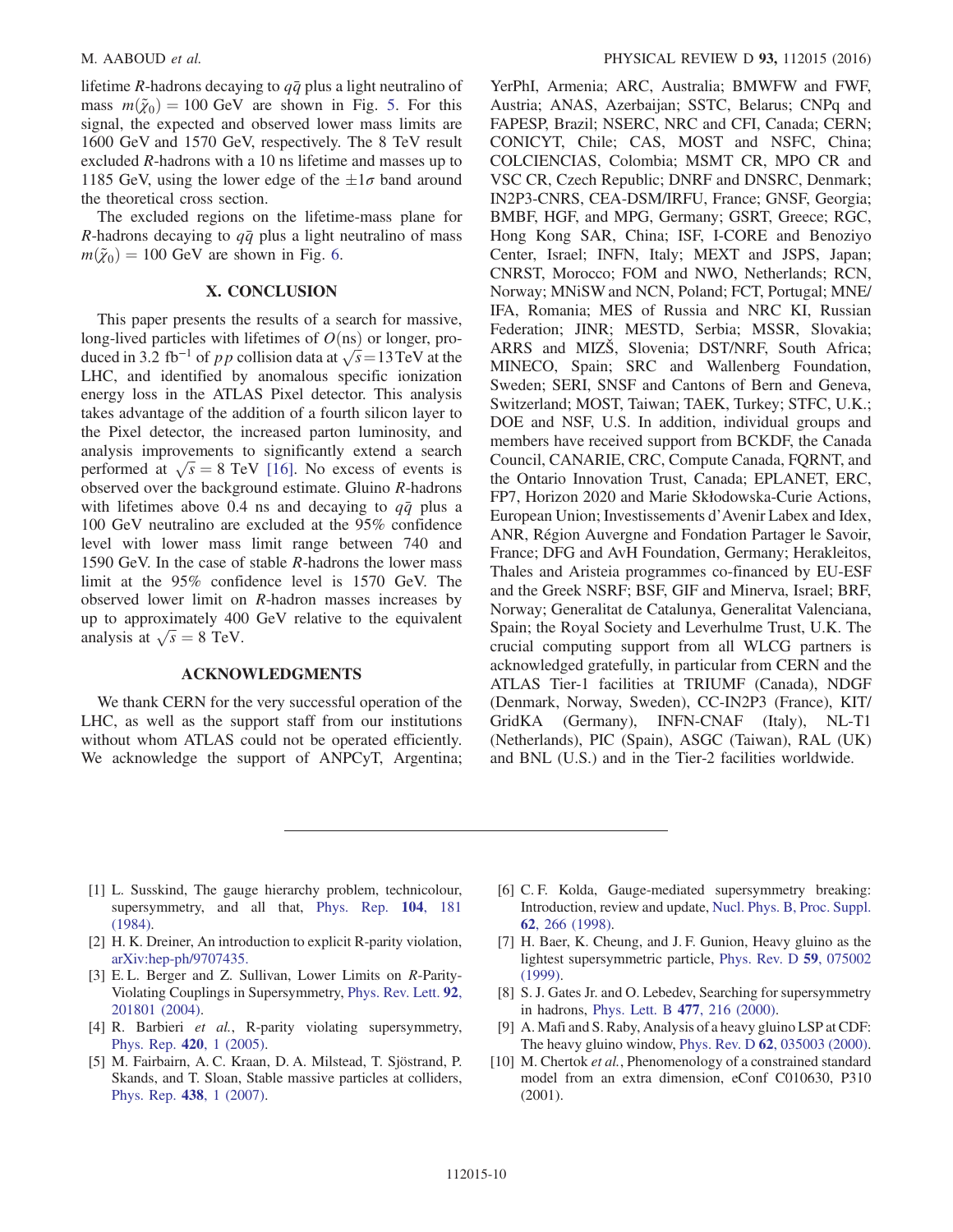- <span id="page-11-0"></span>[11] G. F. Giudice and A. Romanino, Split supersymmetry, [Nucl. Phys.](http://dx.doi.org/10.1016/j.nuclphysb.2004.08.001) B699, 65 (2004).
- <span id="page-11-1"></span>[12] N. Arkani-Hamed, S. Dimopoulos, G. F. Giudice, and A. Romanino, Aspects of split supersymmetry, [Nucl. Phys.](http://dx.doi.org/10.1016/j.nuclphysb.2004.12.026) B709[, 3 \(2005\)](http://dx.doi.org/10.1016/j.nuclphysb.2004.12.026).
- <span id="page-11-2"></span>[13] M. R. Buckley, L. Randall, and B. Shuve, LHC searches for non-chiral weakly charged multiplets, [J. High Energy Phys.](http://dx.doi.org/10.1007/JHEP05(2011)097) [05 \(2011\) 097.](http://dx.doi.org/10.1007/JHEP05(2011)097)
- <span id="page-11-3"></span>[14] G. Aad et al., ATLAS pixel detector electronics and sensors, J. Instrum. 3[, P07007 \(2008\)](http://dx.doi.org/10.1088/1748-0221/3/07/P07007).
- [15] ATLAS Collaboration, The ATLAS Experiment at the CERN Large Hadron Collider, [J. Instrum.](http://dx.doi.org/10.1088/1748-0221/3/08/S08003) 3, S08003 [\(2008\).](http://dx.doi.org/10.1088/1748-0221/3/08/S08003)
- <span id="page-11-9"></span>[16] ATLAS Collaboration, Search for metastable heavy charged particles with large ionisation energy loss in pp collisions at  $\sqrt{s}$  = 8 TeV using the ATLAS experiment, [Eur. Phys. J. C](http://dx.doi.org/10.1140/epjc/s10052-015-3609-0) 75[, 407 \(2015\).](http://dx.doi.org/10.1140/epjc/s10052-015-3609-0)
- <span id="page-11-10"></span>[17] ATLAS Collaboration, Searches for heavy long-lived charged particles with the ATLAS detector in proton–proton collisions at  $\sqrt{s} = 8$  TeV, [J. High Energy Phys. 01 \(2015\)](http://dx.doi.org/10.1007/JHEP01(2015)068) [068.](http://dx.doi.org/10.1007/JHEP01(2015)068)
- [18] ATLAS Collaboration, Search for charginos nearly mass degenerate with the lightest neutralino based on a disappearing-track signature in pp collisions at  $\sqrt{s} = 8$  TeV with the ATLAS detector, Phys. Rev. D 88[, 112006 \(2013\).](http://dx.doi.org/10.1103/PhysRevD.88.112006)
- [19] ATLAS Collaboration, Search for massive, long-lived particles using multitrack displaced vertices or displaced lepton pairs in pp collisions at  $\sqrt{s} = 8$  TeV with the ATLAS detector, Phys. Rev. D 92[, 072004 \(2015\)](http://dx.doi.org/10.1103/PhysRevD.92.072004).
- [20] CMS Collaboration, Search for heavy long-lived charged particles in pp collisions at  $\sqrt{s} = 7$  TeV, [Phys. Lett. B](http://dx.doi.org/10.1016/j.physletb.2012.06.023) 713, [408 \(2012\)](http://dx.doi.org/10.1016/j.physletb.2012.06.023).
- <span id="page-11-12"></span>[21] CMS Collaboration, Search for long-lived neutral particles decaying to quark–antiquark pairs in proton–proton collisions at  $\sqrt{s} = 8$  TeV, [Phys. Rev. D](http://dx.doi.org/10.1103/PhysRevD.91.012007) 91, 012007 [\(2015\).](http://dx.doi.org/10.1103/PhysRevD.91.012007)
- <span id="page-11-13"></span>[22] CMS Collaboration, Search for long-lived particles that decay into final states containing two electrons or two muons in proton–proton collisions at  $\sqrt{s} = 8$  TeV, Phys. Rev. D 91[, 052012 \(2015\)](http://dx.doi.org/10.1103/PhysRevD.91.052012).
- <span id="page-11-14"></span>[23] CMS Collaboration, Search for disappearing tracks in proton–proton collisions at  $\sqrt{s} = 8$  TeV, [J. High Energy](http://dx.doi.org/10.1007/JHEP01(2015)096) [Phys. 01 \(2015\) 096.](http://dx.doi.org/10.1007/JHEP01(2015)096)
- [24] N. Arkani-Hamed and S. Dimopoulos, Supersymmetric unification without low energy supersymmetry and signatures for fine-tuning at the LHC, [J. High Energy Phys. 06](http://dx.doi.org/10.1088/1126-6708/2005/06/073) [\(2005\) 073.](http://dx.doi.org/10.1088/1126-6708/2005/06/073)
- [25] A Arvanitaki, N. Craig, S. Dimopoulos, and G. Villadoro, Mini-split, [J. High Energy Phys. 02 \(2013\) 126.](http://dx.doi.org/10.1007/JHEP02(2013)126)
- [26] G. F. Giudice, R. Rattazzi, M. A Luty, and H. Murayama, Gaugino mass without singlets, [J. High Energy Phys. 12](http://dx.doi.org/10.1088/1126-6708/1998/12/027) [\(1998\) 027.](http://dx.doi.org/10.1088/1126-6708/1998/12/027)
- [27] L. Randall and R. Sundrum, Out of this world supersymmetry breaking, [Nucl. Phys.](http://dx.doi.org/10.1016/S0550-3213(99)00359-4) B557, 79 (1999).
- [28] G. R. Farrar and P. Fayet, Phenomenology of the production, decay, and detection of new hadronic states associated with supersymmetry, Phys. Lett. 76B[, 575 \(1978\)](http://dx.doi.org/10.1016/0370-2693(78)90858-4).
- <span id="page-11-11"></span><span id="page-11-8"></span>[29] E. Abat et al., The ATLAS Transition Radiation Tracker (TRT) proportional drift tube: Design and performance, J. Instrum. 3[, P02013 \(2008\)](http://dx.doi.org/10.1088/1748-0221/3/02/P02013).
- <span id="page-11-4"></span>[30] ATLAS Collaboration, Operation and performance of the ATLAS semiconductor tracker, [J. Instrum.](http://dx.doi.org/10.1088/1748-0221/9/08/P08009) 9, P08009 [\(2014\).](http://dx.doi.org/10.1088/1748-0221/9/08/P08009)
- <span id="page-11-5"></span>[31] B. Aubert et al., The BABAR detector, [Nucl. Instrum.](http://dx.doi.org/10.1016/S0168-9002(01)02012-5) [Methods Phys. Res., Sect. A](http://dx.doi.org/10.1016/S0168-9002(01)02012-5) 479, 1 (2002).
- <span id="page-11-6"></span>[32] A. Rosenfeld and J. L. Faltz, Sequential operations in digital picture processing, [J. Assoc. Comput. Mach.](http://dx.doi.org/10.1145/321356.321357) 13, 471 [\(1966\).](http://dx.doi.org/10.1145/321356.321357)
- <span id="page-11-7"></span>[33] ATLAS Collaboration, A neural network clustering algorithm for the ATLAS silicon pixel detector, [J. Instrum.](http://dx.doi.org/10.1088/1748-0221/9/09/P09009) 9, [P09009 \(2014\)](http://dx.doi.org/10.1088/1748-0221/9/09/P09009).
- [34] ATLAS Collaboration, Charged-particle distributions in  $\sqrt{s}$  = 13 TeV pp interactions measured with the ATLAS detector at the LHC, [Phys. Lett. B](http://dx.doi.org/10.1016/j.physletb.2016.04.050) 758, 67 (2016).
- [35] ATLAS Collaboration, Report No. ATLAS-CONF-2011- 016.
- [36] T. Sjöstrand, S. Mrenna, and P. Skands, PYTHIA 6.4 Physics and Manual, [J. High Energy Phys. 05 \(2006\) 026.](http://dx.doi.org/10.1088/1126-6708/2006/05/026)
- [37] ATLAS Collaboration, Report No. ATL-PHYS-PUB-2011-014.
- [38] J Pumplin, D. R. Stump, J. Huston, H.-L. Lai, P. Nadolsky, and W.-K. Tung, New generation of parton distributions with uncertainties from global QCD analysis, [J. High](http://dx.doi.org/10.1088/1126-6708/2002/07/012) [Energy Phys. 07 \(2002\) 012.](http://dx.doi.org/10.1088/1126-6708/2002/07/012)
- [39] A. C. Kraan, Interactions of heavy stable hadronizing particles, [Eur. Phys. J. C](http://dx.doi.org/10.1140/epjc/s2004-01946-6) 37, 91 (2004).
- [40] W. Beenakker, R. Höpker, M. Spira, and P.M. Zerwas, Squark and gluino production at hadron colliders, [Nucl. Phys.](http://dx.doi.org/10.1016/S0550-3213(97)80027-2) B492, 51 (1997).
- [41] A. Kulesza and L. Motyka, Threshold Resummation for Squark-Antisquark and Gluino-Pair Production at the LHC, Phys. Rev. Lett. 102[, 111802 \(2009\).](http://dx.doi.org/10.1103/PhysRevLett.102.111802)
- [42] A. Kulesza and L. Motyka, Soft gluon resummation for the production of gluino-gluino and squark-antisquark pairs at the LHC, Phys. Rev. D 80[, 095004 \(2009\).](http://dx.doi.org/10.1103/PhysRevD.80.095004)
- [43] W. Beenakker, S. Brensing, M. Krämer, A. Kulesza, E. Laenen, and I. Niessen, Soft-gluon resummation for squark and gluino hadroproduction, [J. High Energy Phys. 12](http://dx.doi.org/10.1088/1126-6708/2009/12/041) [\(2009\) 041.](http://dx.doi.org/10.1088/1126-6708/2009/12/041)
- [44] W. Beenakker, S. Brensing, M. Krämer, A. Kulesza, E. Laenen, L. Motyka, and I. Niessen, Squark and gluino hadroproduction, [Int. J. Mod. Phys. A](http://dx.doi.org/10.1142/S0217751X11053560) 26, 2637 (2011).
- [45] M. Krämer et al., Supersymmetry production cross sections in pp collisions at  $\sqrt{s} = 7$  TeV, [arXiv:1206.2892.](http://arXiv.org/abs/1206.2892)
- [46] ATLAS Collaboration, The ATLAS simulation infrastructure, [Eur. Phys. J. C](http://dx.doi.org/10.1140/epjc/s10052-010-1429-9) 70, 823 (2010).
- [47] S. Agostinelli et al., GEANT4: A Simulation toolkit, [Nucl. Instrum. Methods Phys. Res., Sect. A](http://dx.doi.org/10.1016/S0168-9002(03)01368-8) 506, 250 [\(2003\).](http://dx.doi.org/10.1016/S0168-9002(03)01368-8)
- [48] R. Mackeprang and A. Rizzi, Interactions of coloured heavy stable particles in matter, [Eur. Phys. J. C](http://dx.doi.org/10.1140/epjc/s10052-007-0252-4) 50, 353 (2007).
- [49] J. Alwall, R. Frederix, S. Frixione, V. Hirschi, F. Maltoni, O. Mattelaer, H.-S. Shao, T. Stelzer, P. Torrielli, and M. Zaro, The automated computation of tree-level and next-toleading order differential cross sections, and their matching to parton shower simulations, [J. High Energy Phys. 07](http://dx.doi.org/10.1007/JHEP07(2014)079) [\(2014\) 079.](http://dx.doi.org/10.1007/JHEP07(2014)079)
- [50] T. Sjöstrand, S. Mrenna, and P. Z. Skands, A Brief Introduction to PYTHIA 8.1, [Comput. Phys. Commun.](http://dx.doi.org/10.1016/j.cpc.2008.01.036) 178, [852 \(2008\)](http://dx.doi.org/10.1016/j.cpc.2008.01.036).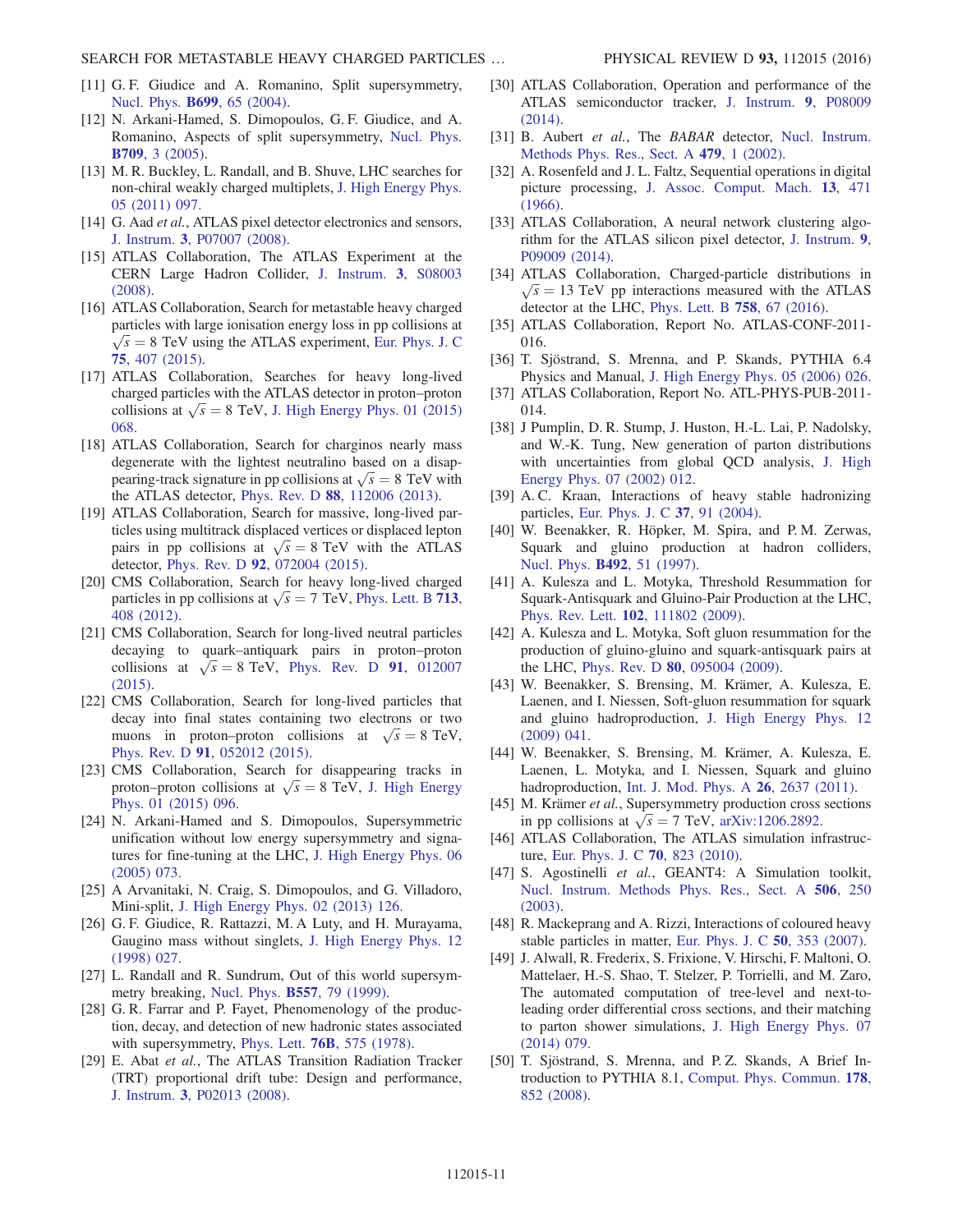- [51] ATLAS Collaboration, Report No. ATL-PHYS-PUB-2014- 021.
- [52] R. D. Ball et al., Parton distributions with LHC data, Nucl. Phys. B867[, 244 \(2013\).](http://dx.doi.org/10.1016/j.nuclphysb.2012.10.003)
- [53] R. Mackeprang and J.R. Hansen, PhD thesis, Copenhagen University, 2007, [http://cds.cern.ch/record/](http://cds.cern.ch/record/1385016) [1385016.](http://cds.cern.ch/record/1385016)
- [54] ATLAS Collaboration, Performance of the ATLAS trigger system in 2010, [Eur. Phys. J. C](http://dx.doi.org/10.1140/epjc/s10052-011-1849-1) 72, 1849 (2012).
- [55] ATLAS Collaboration, Improved luminosity determination in pp collisions at  $\sqrt{s} = 7$  TeV using the ATLAS detector at the LHC, [Eur. Phys. J. C](http://dx.doi.org/10.1140/epjc/s10052-013-2518-3) 73, 2518 (2013).
- [56] M. Cacciari, G. P. Salam, and G. Soyez, The anti-kt jet clustering algorithm, [J. High Energy Phys. 04 \(2008\) 063.](http://dx.doi.org/10.1088/1126-6708/2008/04/063)
- [57] H. Bichsel, Straggling in thin silicon detectors, [Rev. Mod.](http://dx.doi.org/10.1103/RevModPhys.60.663) Phys. 60[, 663 \(1988\).](http://dx.doi.org/10.1103/RevModPhys.60.663)
- [58] A.L. Read, Presentation of search results: The CLS technique, J. Phys. G 28[, 2693 \(2002\).](http://dx.doi.org/10.1088/0954-3899/28/10/313)

<span id="page-12-4"></span><span id="page-12-3"></span><span id="page-12-2"></span><span id="page-12-1"></span><span id="page-12-0"></span>M. Aaboud,<sup>136d</sup> G. Aad,<sup>87</sup> B. Abbott,<sup>114</sup> J. Abdallah,<sup>65</sup> O. Abdinov,<sup>12</sup> B. Abeloos,<sup>118</sup> R. Aben,<sup>108</sup> O. S. AbouZeid,<sup>138</sup> N. L. Abraham,<sup>150</sup> H. Abramowicz,<sup>154</sup> H. Abreu,<sup>153</sup> R. Abreu,<sup>117</sup> Y. Abulaiti,<sup>147a,147b</sup> B. S. Acharya,<sup>164a,164b[,b](#page-23-0)</sup> L. Adamczyk,<sup>40a</sup> D. L. Adams,<sup>27</sup> J. Adelman,<sup>109</sup> S. Adomeit,<sup>101</sup> T. Adye,<sup>132</sup> A. A. Affolder,<sup>76</sup> T. Agatonovic-Jovin,<sup>14</sup> J. Agricola,<sup>56</sup> J. A. Aguilar-Saavedra,<sup>127a,127f</sup> S. P. Ahlen,<sup>24</sup> F. Ahmadov,<sup>67[,c](#page-23-1)</sup> G. Aielli,<sup>134a,134b</sup> H. Akerstedt,<sup>147a,147b</sup> T. P. A. Åkesson,  $83$  A. V. Akimov,  $97$  G. L. Alberghi,  $22a,22b$  J. Albert,  $169$  S. Albrand,  $57$  M. J. Alconada Verzini,  $73$  M. Aleksa,  $32$ I. N. Aleksandrov,<sup>67</sup> C. Alexa,<sup>28b</sup> G. Alexander,<sup>154</sup> T. Alexopoulos,<sup>10</sup> M. Alhroob,<sup>114</sup> M. Aliev,<sup>75a,75b</sup> G. Alimonti,<sup>93a</sup> J. Alison,<sup>33</sup> S. P. Alkire,<sup>37</sup> B. M. M. Allbrooke,<sup>150</sup> B. W. Allen,<sup>117</sup> P. P. Allport,<sup>19</sup> A. Aloisio,<sup>105a,105b</sup> A. Alonso,<sup>38</sup> F. Alonso,<sup>73</sup> C. Alpigiani,<sup>139</sup> M. Alstaty,<sup>87</sup> B. Alvarez Gonzalez,<sup>32</sup> D. Álvarez Piqueras,<sup>167</sup> M. G. Alviggi,<sup>105a,105b</sup> B. T. Amadio,<sup>16</sup> K. Amako,<sup>68</sup> Y. Amaral Coutinho,<sup>26a</sup> C. Amelung,<sup>25</sup> D. Amidei,<sup>91</sup> S. P. Amor Dos Santos,<sup>127a,127c</sup> A. Amorim,<sup>127a,127b</sup> S. Amoroso,<sup>32</sup> G. Amundsen,<sup>25</sup> C. Anastopoulos,<sup>140</sup> L. S. Ancu,<sup>51</sup> N. Andari,<sup>109</sup> T. Andeen,<sup>11</sup> C. F. Anders,<sup>60b</sup> G. Anders,<sup>32</sup> J. K. Anders,<sup>76</sup> K. J. Anderson,<sup>33</sup> A. Andreazza,<sup>93a,93b</sup> V. Andrei,<sup>60a</sup> S. Angelidakis,<sup>9</sup> I. Angelozzi,<sup>108</sup> P. Anger,<sup>46</sup> A. Angerami,<sup>37</sup> F. Anghinolfi,<sup>32</sup> A. V. Anisenkov,<sup>11[0,d](#page-23-2)</sup> N. Anjos,<sup>13</sup> A. Annovi,<sup>125a,125b</sup> M. Antonelli,<sup>49</sup> A. Antonov,<sup>99</sup> F. Anulli,<sup>133a</sup> M. Aoki,<sup>68</sup> L. Aperio Bella,<sup>19</sup> G. Arabidze,<sup>92</sup> Y. Arai,<sup>68</sup> J. P. Araque,<sup>127a</sup> A. T. H. Arce,<sup>47</sup> F. A. Arduh,<sup>73</sup> J-F. Arguin,<sup>96</sup> S. Argyropoulos,<sup>65</sup> M. Arik,<sup>20a</sup> A. J. Armbruster,<sup>144</sup> L. J. Armitage,<sup>78</sup> O. Arnaez,<sup>32</sup> H. Arnold,<sup>50</sup> M. Arratia,<sup>30</sup> O. Arslan,<sup>23</sup> A. Artamonov,<sup>98</sup> G. Artoni,<sup>121</sup> S. Artz,<sup>85</sup> S. Asai,<sup>156</sup> N. Asbah,<sup>44</sup> A. Ashkenazi,<sup>154</sup> B. Åsman,<sup>147a,147b</sup> L. Asquith,<sup>150</sup> K. Assamagan,<sup>27</sup> R. Astalos,<sup>145a</sup> M. Atkinson,<sup>166</sup> N. B. Atlay,<sup>142</sup> K. Augsten,<sup>129</sup> G. Avolio,<sup>32</sup> B. Axen,<sup>16</sup> M. K. Ayoub,<sup>118</sup> G. Azuelos,<sup>9[6,e](#page-23-3)</sup> M. A. Baak,<sup>32</sup> A. E. Baas,<sup>60a</sup> M. J. Baca,<sup>19</sup> H. Bachacou,<sup>137</sup> K. Bachas,<sup>75a,75b</sup> M. Backes,<sup>32</sup> M. Backhaus,<sup>32</sup> P. Bagiacchi,<sup>133a,133b</sup> P. Bagnaia,<sup>133a,133b</sup> Y. Bai,<sup>35a</sup> J. T. Baines,<sup>132</sup> O. K. Baker,<sup>176</sup> E. M. Baldin,<sup>11[0,d](#page-23-2)</sup> P. Balek,<sup>130</sup> T. Balestri,<sup>149</sup> F. Balli,<sup>137</sup> W. K. Balunas,<sup>123</sup> E. Banas,<sup>41</sup> Sw. Banerjee,<sup>173[,f](#page-23-4)</sup> A. A. E. Bannoura,<sup>175</sup> L. Barak,<sup>32</sup> E. L. Barberio,<sup>90</sup> D. Barberis,<sup>52a,52b</sup> M. Barbero,<sup>87</sup> T. Barillari,<sup>102</sup> T. Barklow,<sup>144</sup> N. Barlow,<sup>30</sup> S. L. Barnes,<sup>86</sup> B. M. Barnett,<sup>132</sup> R. M. Barnett,<sup>16</sup> Z. Barnovska,<sup>5</sup> A. Baroncelli,<sup>135a</sup> G. Barone,<sup>25</sup> A. J. Barr,<sup>121</sup> L. Barranco Navarro,<sup>167</sup> F. Barreiro,<sup>84</sup> J. Barreiro Guimarães da Costa,<sup>35a</sup> R. Bartoldus,<sup>144</sup> A. E. Barton,<sup>74</sup> P. Bartos, <sup>145a</sup> A. Basalaev, <sup>124</sup> A. Bassalat, <sup>118</sup> R. L. Bates, <sup>55</sup> S. J. Batista, <sup>159</sup> J. R. Batley, <sup>30</sup> M. Battaglia, <sup>138</sup> M. Bauce, <sup>133a,133b</sup> F. Bauer,  $^{137}$  H. S. Bawa,  $^{144,g}$  $^{144,g}$  $^{144,g}$  J. B. Beacham,  $^{112}$  M. D. Beattie,  $^{74}$  T. Beau,  $^{82}$  P. H. Beauchemin,  $^{162}$  P. Bechtle,  $^{23}$  H. P. Beck,  $^{18,h}$  $^{18,h}$  $^{18,h}$ K. Becker,<sup>121</sup> M. Becker,<sup>85</sup> M. Beckingham,<sup>170</sup> C. Becot,<sup>111</sup> A. J. Beddall,<sup>20e</sup> A. Beddall,<sup>20b</sup> V. A. Bednyakov,<sup>67</sup> M. Bedognetti,<sup>108</sup> C. P. Bee,<sup>149</sup> L. J. Beemster,<sup>108</sup> T. A. Beermann,<sup>32</sup> M. Begel,<sup>27</sup> J. K. Behr,<sup>44</sup> C. Belanger-Champagne,<sup>89</sup> A. S. Bell,<sup>80</sup> G. Bella,<sup>154</sup> L. Bellagamba,<sup>22a</sup> A. Bellerive,<sup>31</sup> M. Bellomo,<sup>88</sup> K. Belotskiy,<sup>99</sup> O. Beltramello,<sup>32</sup> N. L. Belyaev,<sup>99</sup> O. Benary,<sup>154</sup> D. Benchekroun,<sup>136a</sup> M. Bender,<sup>101</sup> K. Bendtz,<sup>147a,147b</sup> N. Benekos,<sup>10</sup> Y. Benhammou,<sup>154</sup> E. Benhar Noccioli,<sup>176</sup> J. Benitez,<sup>65</sup> D. P. Benjamin,<sup>47</sup> J. R. Bensinger,<sup>25</sup> S. Bentvelsen,<sup>108</sup> L. Beresford,<sup>121</sup> M. Beretta,<sup>49</sup> D. Berge,<sup>108</sup> E. Bergeaas Kuutmann,<sup>165</sup> N. Berger,<sup>5</sup> J. Beringer,<sup>16</sup> S. Berlendis,<sup>57</sup> N. R. Bernard,<sup>88</sup> C. Bernius,<sup>111</sup> F. U. Bernlochner,<sup>23</sup> T. Berry,<sup>79</sup> P. Berta,<sup>130</sup> C. Bertella,<sup>85</sup> G. Bertoli,<sup>147a,147b</sup> F. Bertolucci,<sup>125a,125b</sup> I. A. Bertram,<sup>74</sup> C. Bertsche,<sup>44</sup> D. Bertsche,<sup>114</sup> G. J. Besjes,<sup>38</sup> O. Bessidskaia Bylund,<sup>147a,147b</sup> M. Bessner,<sup>44</sup> N. Besson,<sup>137</sup> C. Betancourt,<sup>50</sup> S. Bethke,<sup>102</sup> A. J. Bevan,<sup>78</sup> W. Bhimji,<sup>16</sup> R. M. Bianchi,<sup>126</sup> L. Bianchini,<sup>25</sup> M. Bianco,<sup>32</sup> O. Biebel,<sup>101</sup> D. Biedermann,<sup>17</sup> R. Bielski,<sup>86</sup> N. V. Biesuz,<sup>125a,125b</sup> M. Biglietti,<sup>135a</sup> J. Bilbao De Mendizabal,<sup>51</sup> H. Bilokon,<sup>49</sup> M. Bindi,<sup>56</sup> S. Binet,<sup>118</sup> A. Bingul,<sup>20b</sup> C. Bini,<sup>133a,133b</sup> S. Biondi,<sup>22a,22b</sup> D. M. Bjergaard,<sup>47</sup> C. W. Black,<sup>151</sup> J. E. Black,<sup>144</sup> K. M. Black,<sup>24</sup> D. Blackburn, <sup>139</sup> R. E. Blair, <sup>6</sup> J.-B. Blanchard, <sup>137</sup> J. E. Blanco, <sup>79</sup> T. Blazek, <sup>145a</sup> I. Bloch, <sup>44</sup> C. Blocker, <sup>25</sup> W. Blum, <sup>85, a</sup> U. Blumenschein,<sup>56</sup> S. Blunier,<sup>34a</sup> G. J. Bobbink,<sup>108</sup> V. S. Bobrovnikov,<sup>110[,d](#page-23-2)</sup> S. S. Bocchetta,<sup>83</sup> A. Bocci,<sup>47</sup> C. Bock,<sup>101</sup> M. Boehler,<sup>50</sup> D. Boerner,<sup>175</sup> J. A. Bogaerts,<sup>32</sup> D. Bogavac,<sup>14</sup> A. G. Bogdanchikov,<sup>110</sup> C. Bohm,<sup>147a</sup> V. Boisvert,<sup>79</sup>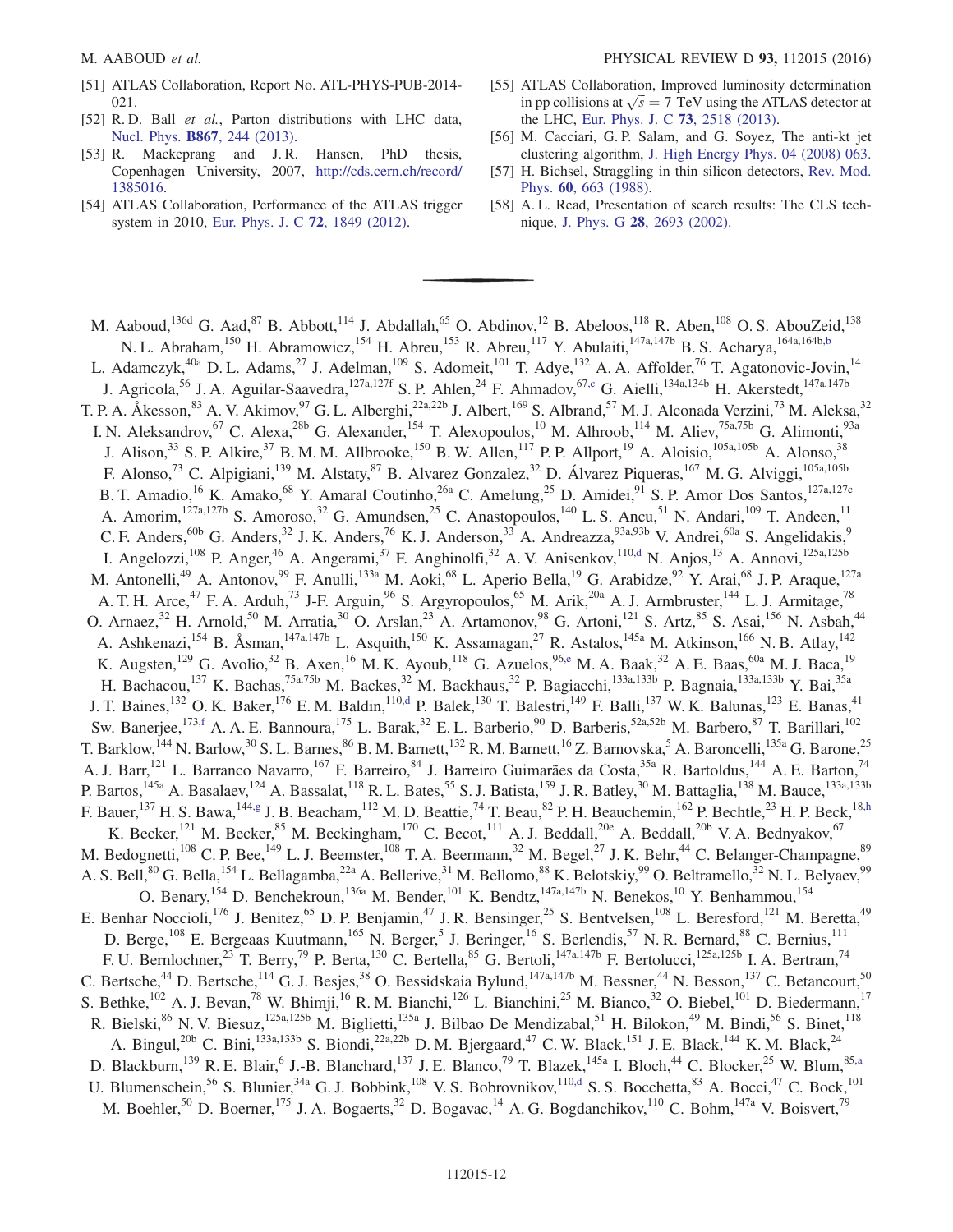<span id="page-13-5"></span><span id="page-13-4"></span><span id="page-13-3"></span><span id="page-13-2"></span><span id="page-13-1"></span><span id="page-13-0"></span>P. Bokan, <sup>14</sup> T. Bold, <sup>40a</sup> A. S. Boldyrev, <sup>164a, 164c</sup> M. Bomben, <sup>82</sup> M. Bona, <sup>78</sup> M. Boonekamp, <sup>137</sup> A. Borisov, <sup>131</sup> G. Borissov, <sup>74</sup> J. Bortfeldt,<sup>101</sup> D. Bortoletto,<sup>121</sup> V. Bortolotto,<sup>62a,62b,62c</sup> K. Bos,<sup>108</sup> D. Boscherini,<sup>22a</sup> M. Bosman,<sup>13</sup> J. D. Bossio Sola,<sup>29</sup> J. Boudreau,<sup>126</sup> J. Bouffard,<sup>2</sup> E. V. Bouhova-Thacker,<sup>74</sup> D. Boumediene,<sup>36</sup> C. Bourdarios,<sup>118</sup> S. K. Boutle,<sup>55</sup> A. Boveia,<sup>32</sup> J. Boyd,<sup>32</sup> I. R. Boyko,<sup>67</sup> J. Bracinik,<sup>19</sup> A. Brandt,<sup>8</sup> G. Brandt,<sup>56</sup> O. Brandt,<sup>60a</sup> U. Bratzler,<sup>157</sup> B. Brau,<sup>88</sup> J. E. Brau,<sup>117</sup> H. M. Braun,<sup>17[5,a](#page-23-7)</sup> W. D. Breaden Madden,<sup>55</sup> K. Brendlinger,<sup>123</sup> A. J. Brennan,<sup>90</sup> L. Brenner,<sup>108</sup> R. Brenner,<sup>165</sup> S. Bressler,<sup>172</sup> T. M. Bristow, <sup>48</sup> D. Britton, <sup>55</sup> D. Britzger, <sup>44</sup> F. M. Brochu, <sup>30</sup> I. Brock, <sup>23</sup> R. Brock, <sup>92</sup> G. Brooijmans, <sup>37</sup> T. Brooks, <sup>79</sup> W. K. Brooks,<sup>34b</sup> J. Brosamer,<sup>16</sup> E. Brost,<sup>117</sup> J.H Broughton,<sup>19</sup> P. A. Bruckman de Renstrom,<sup>41</sup> D. Bruncko,<sup>145b</sup> R. Bruneliere,<sup>50</sup> A. Bruni,<sup>22a</sup> G. Bruni,<sup>22a</sup> BH Brunt,<sup>30</sup> M. Bruschi,<sup>22a</sup> N. Bruscino,<sup>23</sup> P. Bryant,<sup>33</sup> L. Bryngemark,<sup>83</sup> T. Buanes,<sup>15</sup> Q. Buat,<sup>143</sup> P. Buchholz,<sup>142</sup> A. G. Buckley,<sup>55</sup> I. A. Budagov,<sup>67</sup> F. Buehrer,<sup>50</sup> M. K. Bugge,<sup>120</sup> O. Bulekov,<sup>99</sup> D. Bullock,  $8$  H. Burckhart,<sup>32</sup> S. Burdin,<sup>76</sup> C. D. Burgard,<sup>50</sup> B. Burghgrave,<sup>109</sup> K. Burka,<sup>41</sup> S. Burke,<sup>132</sup> I. Burmeister,<sup>45</sup> E. Busato,<sup>36</sup> D. Büscher,<sup>50</sup> V. Büscher,<sup>85</sup> P. Bussey,<sup>55</sup> J. M. Butler,<sup>24</sup> C. M. Buttar,<sup>55</sup> J. M. Butterworth,<sup>80</sup> P. Butti,<sup>108</sup> W. Buttinger,<sup>27</sup> A. Buzatu,<sup>55</sup> A. R. Buzykaev,<sup>11[0,d](#page-23-2)</sup> S. Cabrera Urbán,<sup>167</sup> D. Caforio,<sup>129</sup> V. M. Cairo,<sup>39a,39b</sup> O. Cakir,<sup>4a</sup> N. Calace,<sup>51</sup> P. Calafiura,<sup>16</sup> A. Calandri,<sup>87</sup> G. Calderini,<sup>82</sup> P. Calfayan,<sup>101</sup> L. P. Caloba,<sup>26a</sup> D. Calvet,<sup>36</sup> S. Calvet,<sup>36</sup> T. P. Calvet, <sup>87</sup> R. Camacho Toro, <sup>33</sup> S. Camarda, <sup>32</sup> P. Camarri, <sup>134a,134b</sup> D. Cameron, <sup>120</sup> R. Caminal Armadans, <sup>166</sup> C. Camincher,<sup>57</sup> S. Campana,<sup>32</sup> M. Campanelli,<sup>80</sup> A. Camplani,<sup>93a,93b</sup> A. Campoverde,<sup>149</sup> V. Canale,<sup>105a,105b</sup> A. Canepa,<sup>160a</sup> M. Cano Bret,<sup>35e</sup> J. Cantero,<sup>115</sup> R. Cantrill,<sup>127a</sup> T. Cao,<sup>42</sup> M. D. M. Capeans Garrido,<sup>32</sup> I. Caprini,<sup>28b</sup> M. Caprini,<sup>28b</sup> M. Capua,<sup>39a,39b</sup> R. Caputo,<sup>85</sup> R. M. Carbone,<sup>37</sup> R. Cardarelli,<sup>134a</sup> F. Cardillo,<sup>50</sup> I. Carli,<sup>130</sup> T. Carli,<sup>32</sup> G. Carlino,<sup>105a</sup> L. Carminati,<sup>93a,93b</sup> S. Caron,<sup>107</sup> E. Carquin,<sup>34b</sup> G. D. Carrillo-Montoya,<sup>32</sup> J. R. Carter,<sup>30</sup> J. Carvalho,<sup>127a,127c</sup> D. Casadei,<sup>19</sup> M. P. Casado,<sup>13[,i](#page-23-8)</sup> M. Casolino,<sup>13</sup> D. W. Casper,<sup>163</sup> E. Castaneda-Miranda,<sup>146a</sup> R. Castelijn,<sup>108</sup> A. Castelli,<sup>108</sup> V. Castillo Gimenez, <sup>167</sup> N. F. Castro, <sup>127a[,j](#page-23-9)</sup> A. Catinaccio, <sup>32</sup> J. R. Catmore, <sup>120</sup> A. Cattai, <sup>32</sup> J. Caudron, <sup>85</sup> V. Cavaliere, <sup>166</sup> E. Cavallaro,<sup>13</sup> D. Cavalli,<sup>93a</sup> M. Cavalli-Sforza,<sup>13</sup> V. Cavasinni,<sup>125a,125b</sup> F. Ceradini,<sup>135a,135b</sup> L. Cerda Alberich,<sup>167</sup> B. C. Cerio,<sup>47</sup> A. S. Cerqueira,<sup>26b</sup> A. Cerri,<sup>150</sup> L. Cerrito,<sup>78</sup> F. Cerutti,<sup>16</sup> M. Cerv,<sup>32</sup> A. Cervelli,<sup>18</sup> S. A. Cetin,<sup>20d</sup> A. Chafaq, <sup>136a</sup> D. Chakraborty, <sup>109</sup> S. K. Chan, <sup>59</sup> Y. L. Chan, <sup>62a</sup> P. Chang, <sup>166</sup> J. D. Chapman, <sup>30</sup> D. G. Charlton, <sup>19</sup> A. Chatterjee,<sup>51</sup> C. C. Chau,<sup>159</sup> C. A. Chavez Barajas,<sup>150</sup> S. Che,<sup>112</sup> S. Cheatham,<sup>74</sup> A. Chegwidden,<sup>92</sup> S. Chekanov,<sup>6</sup> S. V. Chekulaev,  $^{160a}$  G. A. Chelkov,  $^{67,k}$  $^{67,k}$  $^{67,k}$  M. A. Chelstowska,  $^{91}$  C. Chen,  $^{66}$  H. Chen,  $^{27}$  K. Chen,  $^{149}$  S. Chen,  $^{35c}$  S. Chen,  $^{156}$ X. Chen,<sup>35f</sup> Y. Chen,<sup>69</sup> H. C. Cheng,<sup>91</sup> H.J Cheng,<sup>35a</sup> Y. Cheng,<sup>33</sup> A. Cheplakov,<sup>67</sup> E. Cheremushkina,<sup>131</sup> R. Cherkaoui El Moursli,<sup>136e</sup> V. Chernyatin,<sup>2[7,a](#page-23-7)</sup> E. Cheu,<sup>7</sup> L. Chevalier,<sup>137</sup> V. Chiarella,<sup>49</sup> G. Chiarelli,<sup>125a,125b</sup> G. Chiodini,<sup>75a</sup> A. S. Chisholm,<sup>19</sup> A. Chitan,<sup>28b</sup> M. V. Chizhov,<sup>67</sup> K. Choi,<sup>63</sup> A. R. Chomont,<sup>36</sup> S. Chouridou,<sup>9</sup> B. K. B. Chow,<sup>101</sup> V. Christodoulou,<sup>80</sup> D. Chromek-Burckhart,<sup>32</sup> J. Chudoba,<sup>128</sup> A. J. Chuinard,<sup>89</sup> J. J. Chwastowski,<sup>41</sup> L. Chytka,<sup>116</sup> G. Ciapetti,<sup>133a,133b</sup> A. K. Ciftci,<sup>4a</sup> D. Cinca,<sup>55</sup> V. Cindro,<sup>77</sup> I. A. Cioara,<sup>23</sup> A. Ciocio,<sup>16</sup> F. Cirotto,<sup>105a,105b</sup> Z. H. Citron,<sup>172</sup> M. Citterio,<sup>93a</sup> M. Ciubancan,<sup>28b</sup> A. Clark,<sup>51</sup> B. L. Clark,<sup>59</sup> M. R. Clark,<sup>37</sup> P. J. Clark,<sup>48</sup> R. N. Clarke,<sup>16</sup> C. Clement,<sup>147a,147b</sup> Y. Coadou,<sup>87</sup> M. Cobal,<sup>164a,164c</sup> A. Coccaro,<sup>51</sup> J. Cochran,<sup>66</sup> L. Coffey,<sup>25</sup> L. Colasurdo,<sup>107</sup> B. Cole,<sup>37</sup> A. P. Colijn,<sup>108</sup> J. Collot,<sup>57</sup> T. Colombo,<sup>32</sup> G. Compostella,<sup>102</sup> P. Conde Muiño,<sup>127a,127b</sup> E. Coniavitis,<sup>50</sup> S. H. Connell,<sup>146b</sup> I. A. Connelly,<sup>79</sup> V. Consorti,<sup>50</sup> S. Constantinescu,<sup>28b</sup> G. Conti,<sup>32</sup> F. Conventi,<sup>105a[,l](#page-23-11)</sup> M. Cooke,<sup>16</sup> B. D. Cooper,<sup>80</sup> A. M. Cooper-Sarkar,<sup>121</sup> K. J. R. Cormier,<sup>159</sup> T. Cornelissen,<sup>175</sup> M. Corradi,<sup>133a,133b</sup> F. Corriveau,<sup>89[,m](#page-23-12)</sup> A. Corso-Radu,<sup>163</sup> A. Cortes-Gonzalez,<sup>13</sup> G. Cortiana,  $^{102}$  G. Costa,  $^{93a}$  M. J. Costa,  $^{167}$  D. Costanzo,  $^{140}$  G. Cottin,  $^{30}$  G. Cowan,  $^{79}$  B. E. Cox,  $^{86}$  K. Cranmer,  $^{111}$ S. J. Crawley,<sup>55</sup> G. Cree,<sup>31</sup> S. Crépé-Renaudin,<sup>57</sup> F. Crescioli,<sup>82</sup> W. A. Cribbs,<sup>147a,147b</sup> M. Crispin Ortuzar,<sup>121</sup> M. Cristinziani,<sup>23</sup> V. Croft,<sup>107</sup> G. Crosetti,<sup>39a,39b</sup> T. Cuhadar Donszelmann,<sup>140</sup> J. Cummings,<sup>176</sup> M. Curatolo,<sup>49</sup> J. Cúth,<sup>85</sup> C. Cuthbert, <sup>151</sup> H. Czirr, <sup>142</sup> P. Czodrowski, <sup>3</sup> G. D'amen, <sup>22a, 22b</sup> S. D'Auria, <sup>55</sup> M. D'Onofrio, <sup>76</sup> M. J. Da Cunha Sargedas De Sousa,<sup>127a,127b</sup> C. Da Via,<sup>86</sup> W. Dabrowski,<sup>40a</sup> T. Dado,<sup>145a</sup> T. Dai,<sup>91</sup> O. Dale,<sup>15</sup> F. Dallaire,<sup>96</sup> C. Dallapiccola, <sup>88</sup> M. Dam, <sup>38</sup> J. R. Dandoy, <sup>33</sup> N. P. Dang, <sup>50</sup> A. C. Daniells, <sup>19</sup> N. S. Dann, <sup>86</sup> M. Danninger, <sup>168</sup> M. Dano Hoffmann,<sup>137</sup> V. Dao,<sup>50</sup> G. Darbo,<sup>52a</sup> S. Darmora,<sup>8</sup> J. Dassoulas,<sup>3</sup> A. Dattagupta,<sup>63</sup> W. Davey,<sup>23</sup> C. David,<sup>169</sup> T. Davidek,<sup>130</sup> M. Davies,<sup>154</sup> P. Davison,<sup>80</sup> E. Dawe,<sup>90</sup> I. Dawson,<sup>140</sup> R. K. Daya-Ishmukhametova,<sup>88</sup> K. De,<sup>8</sup> R. de Asmundis,  $^{105a}$  A. De Benedetti,  $^{114}$  S. De Castro,  $^{22a,22b}$  S. De Cecco,  $^{82}$  N. De Groot,  $^{107}$  P. de Jong,  $^{108}$  H. De la Torre,  $^{84}$ F. De Lorenzi,<sup>66</sup> A. De Maria,<sup>56</sup> D. De Pedis,<sup>133a</sup> A. De Salvo,<sup>133a</sup> U. De Sanctis,<sup>150</sup> A. De Santo,<sup>150</sup> F. De Sanctis,<sup>150</sup> A. De Santo,<sup>150</sup> J. B. De Vivie De Regie,<sup>118</sup> W. J. Dearnaley,<sup>74</sup> R. Debbe,<sup>27</sup> C. Debenedetti,<sup>138</sup> D. V. Dedovich,<sup>67</sup> N. Dehghanian,<sup>3</sup> I. Deigaard,<sup>108</sup> M. Del Gaudio,<sup>39a,39b</sup> J. Del Peso,<sup>84</sup> T. Del Prete,<sup>125a,125b</sup> D. Delgove,<sup>118</sup> F. Deliot,<sup>137</sup> C. M. Delitzsch,<sup>51</sup> M. Deliyergiyev,<sup>77</sup> A. Dell'Acqua,<sup>32</sup> L. Dell'Asta,<sup>24</sup> M. Dell'Orso,<sup>125a,125b</sup> M. Della Pietra,<sup>105a,1</sup> D. della Volpe,<sup>51</sup> M. Delmastro, <sup>5</sup> P. A. Delsart, <sup>57</sup> C. Deluca, <sup>108</sup> D. A. DeMarco, <sup>159</sup> S. Demers, <sup>176</sup> M. Demichev, <sup>67</sup> A. Demilly, <sup>82</sup>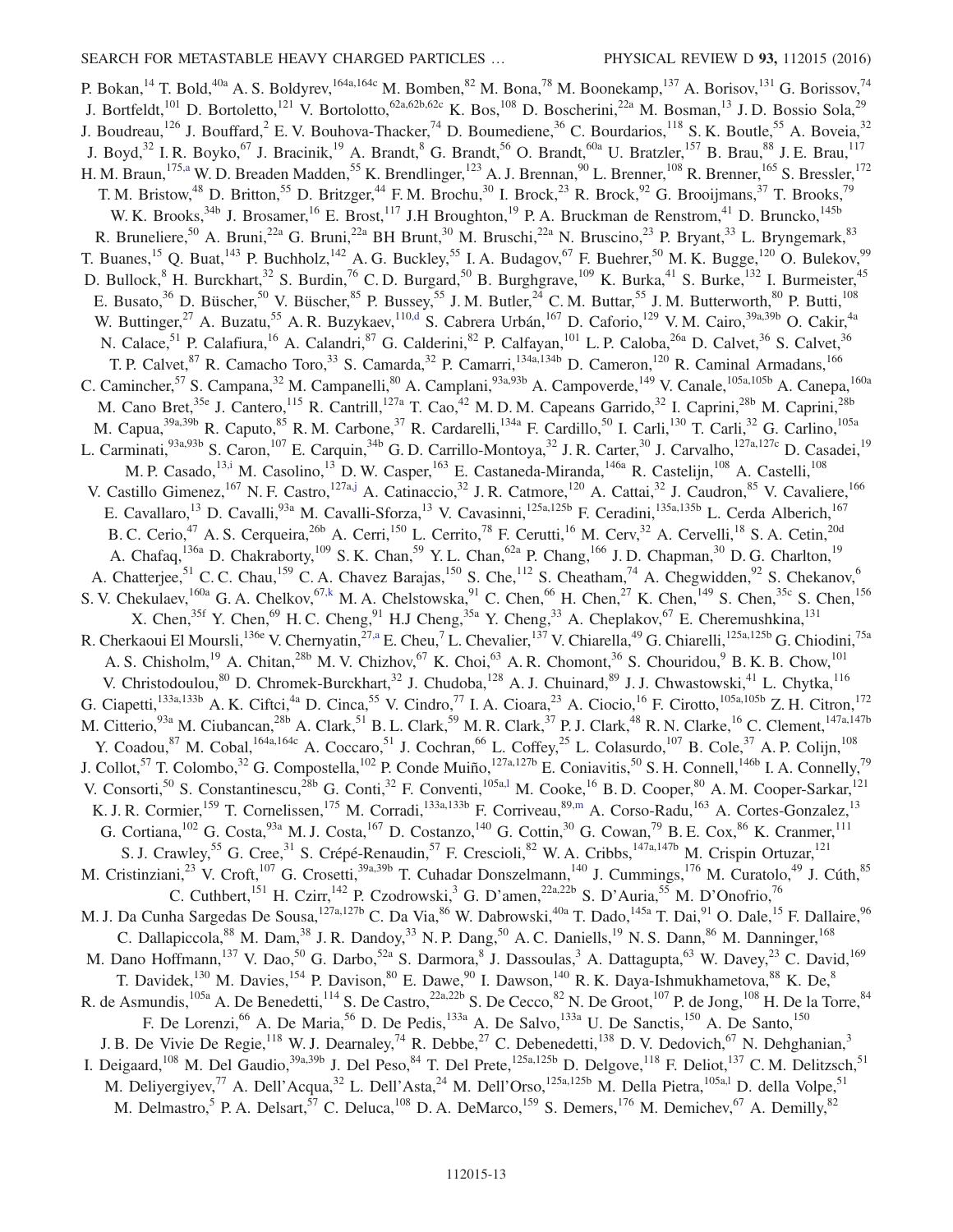<span id="page-14-7"></span><span id="page-14-6"></span><span id="page-14-5"></span><span id="page-14-4"></span><span id="page-14-3"></span><span id="page-14-2"></span><span id="page-14-1"></span><span id="page-14-0"></span>S. P. Denisov,<sup>131</sup> D. Denysiuk,<sup>137</sup> D. Derendarz,<sup>41</sup> J. E. Derkaoui,<sup>136d</sup> F. Derue,<sup>82</sup> P. Dervan,<sup>76</sup> K. Desch,<sup>23</sup> C. Deterre,<sup>44</sup> K. Dette,<sup>45</sup> P. O. Deviveiros,<sup>32</sup> A. Dewhurst,<sup>132</sup> S. Dhaliwal,<sup>25</sup> A. Di Ciaccio,<sup>134a,134b</sup> L. Di Ciaccio,<sup>5</sup> W. K. Di Clemente,<sup>123</sup> C. Di Donato,  $^{133a,133b}$  A. Di Girolamo,  $^{32}$  B. Di Girolamo,  $^{32}$  B. Di Micco,  $^{135a,135b}$  R. Di Nardo,  $^{32}$  A. Di Simone,  $^{50}$ R. Di Sipio,<sup>159</sup> D. Di Valentino,<sup>31</sup> C. Diaconu,<sup>87</sup> M. Diamond,<sup>159</sup> F. A. Dias,<sup>48</sup> M. A. Diaz,<sup>34a</sup> E. B. Diehl,<sup>91</sup> J. Dietrich,<sup>17</sup> S. Diglio, <sup>87</sup> A. Dimitrievska, <sup>14</sup> J. Dingfelder, <sup>23</sup> P. Dita, <sup>28b</sup> S. Dita, <sup>28b</sup> F. Dittus, <sup>32</sup> F. Djama, <sup>87</sup> T. Djobava, <sup>53b</sup> J. I. Djuvsland, <sup>60a</sup> M. A. B. do Vale,<sup>26c</sup> D. Dobos,<sup>32</sup> M. Dobre,<sup>28b</sup> C. Doglioni,<sup>83</sup> T. Dohmae,<sup>156</sup> J. Dolejsi,<sup>130</sup> Z. Dolezal,<sup>130</sup> B. A. Dolgoshein,<sup>99[,a](#page-23-7)</sup> M. Donadelli,<sup>26d</sup> S. Donati,<sup>125a,125b</sup> P. Dondero,<sup>122a,122b</sup> J. Donini,<sup>36</sup> J. Dopke,<sup>132</sup> A. Doria,<sup>105a</sup> M. T. Dova,<sup>73</sup> A. T. Doyle,<sup>55</sup> E. Drechsler,<sup>56</sup> M. Dris,<sup>10</sup> Y. Du,<sup>35d</sup> J. Duarte-Campderros,<sup>154</sup> E. Duchovni,<sup>172</sup> G. Duckeck,<sup>101</sup> O. A. Ducu,  $96, n$  D. Duda,  $108$  A. Dudarev,  $32$  E. M. Duffield,  $16$  L. Duflot,  $118$  L. Duguid,  $79$  M. Dührssen,  $32$  M. Dumancic,  $172$ M. Dunford,<sup>60a</sup> H. Duran Yildiz,<sup>4a</sup> M. Düren,<sup>54</sup> A. Durglishvili,<sup>53b</sup> D. Duschinger,<sup>46</sup> B. Dutta,<sup>44</sup> M. Dyndal,<sup>44</sup> C. Eckardt,<sup>44</sup> K. M. Ecker,<sup>102</sup> R. C. Edgar,<sup>91</sup> N. C. Edwards,<sup>48</sup> T. Eifert,<sup>32</sup> G. Eigen,<sup>15</sup> K. Einsweiler,<sup>16</sup> T. Ekelof,<sup>165</sup> M. El Kacimi,<sup>136c</sup> V. Ellajosyula,  $87$  M. Ellert,  $165$  S. Elles,  $5$  F. Ellinghaus,  $175$  A. A. Elliot,  $169$  N. Ellis,  $32$  J. Elmsheuser,  $27$  M. Elsing,  $32$ D. Emeliyanov,<sup>132</sup> Y. Enari,<sup>156</sup> O. C. Endner,<sup>85</sup> M. Endo,<sup>119</sup> J. S. Ennis,<sup>170</sup> J. Erdmann,<sup>45</sup> A. Ereditato,<sup>18</sup> G. Ernis,<sup>175</sup> J. Ernst,<sup>2</sup> M. Ernst,<sup>27</sup> S. Errede,<sup>166</sup> E. Ertel,<sup>85</sup> M. Escalier,<sup>118</sup> H. Esch,<sup>45</sup> C. Escobar,<sup>126</sup> B. Esposito,<sup>49</sup> A. I. Etienvre,<sup>137</sup> E. Etzion,<sup>154</sup> H. Evans, <sup>63</sup> A. Ezhilov, <sup>124</sup> F. Fabbri, <sup>22a, 22b</sup> L. Fabbri, <sup>22a, 22b</sup> G. Facini, <sup>33</sup> R. M. Fakhrutdinov, <sup>131</sup> S. Falciano, <sup>133a</sup> R. J. Falla, <sup>80</sup> J. Faltova,<sup>130</sup> Y. Fang,<sup>35a</sup> M. Fanti,<sup>93a,93b</sup> A. Farbin,<sup>8</sup> A. Farilla,<sup>135a</sup> C. Farina,<sup>126</sup> T. Farooque,<sup>13</sup> S. Farrell,<sup>16</sup> S. M. Farrington,<sup>170</sup> P. Farthouat,<sup>32</sup> F. Fassi,<sup>136e</sup> P. Fassnacht,<sup>32</sup> D. Fassouliotis,<sup>9</sup> M. Faucci Giannelli,<sup>79</sup> A. Favareto,<sup>52a,52b</sup> W. J. Fawcett,<sup>121</sup> L. Fayard,<sup>118</sup> O. L. Fedin,<sup>124[,o](#page-23-14)</sup> W. Fedorko,<sup>168</sup> S. Feigl,<sup>120</sup> L. Feligioni,<sup>87</sup> C. Feng,<sup>35d</sup> E. J. Feng,<sup>32</sup> H. Feng,<sup>91</sup> A. B. Fenyuk,<sup>131</sup> L. Feremenga, <sup>8</sup> P. Fernandez Martinez, <sup>167</sup> S. Fernandez Perez, <sup>13</sup> J. Ferrando, <sup>55</sup> A. Ferrari, <sup>165</sup> P. Ferrari, <sup>108</sup> R. Ferrari,<sup>122a</sup> D. E. Ferreira de Lima,<sup>60b</sup> A. Ferrer,<sup>167</sup> D. Ferrere,<sup>51</sup> C. Ferretti,<sup>91</sup> A. Ferretto Parodi,<sup>52a,52b</sup> F. Fiedler,<sup>85</sup> A. Filipčič,<sup>77</sup> M. Filipuzzi,<sup>44</sup> F. Filthaut,<sup>107</sup> M. Fincke-Keeler,<sup>169</sup> K. D. Finelli,<sup>151</sup> M. C. N. Fiolhais,<sup>127a,127c</sup> L. Fiorini,<sup>167</sup> A. Firan,<sup>42</sup> A. Fischer,<sup>2</sup> C. Fischer,<sup>13</sup> J. Fischer,<sup>175</sup> W. C. Fisher,<sup>92</sup> N. Flaschel,<sup>44</sup> I. Fleck,<sup>142</sup> P. Fleischmann,<sup>91</sup> G. T. Fletcher, <sup>140</sup> R. R. M. Fletcher, <sup>123</sup> T. Flick, <sup>175</sup> A. Floderus, <sup>83</sup> L. R. Flores Castillo, <sup>62a</sup> M. J. Flowerdew, <sup>102</sup> G. T. Forcolin,  $86$  A. Formica,  $137$  A. Forti,  $86$  A. G. Foster,  $19$  D. Fournier,  $118$  H. Fox,  $74$  S. Fracchia,  $13$  P. Francavilla,  $82$ M. Franchini,<sup>22a,22b</sup> D. Francis,<sup>32</sup> L. Franconi,<sup>120</sup> M. Franklin,<sup>59</sup> M. Frate,<sup>163</sup> M. Fraternali,<sup>122a,122b</sup> D. Freeborn,<sup>80</sup> S. M. Fressard-Batraneanu,<sup>32</sup> F. Friedrich,<sup>46</sup> D. Froidevaux,<sup>32</sup> J. A. Frost,<sup>121</sup> C. Fukunaga,<sup>157</sup> E. Fullana Torregrosa,<sup>85</sup> T. Fusayasu,<sup>103</sup> J. Fuster,<sup>167</sup> C. Gabaldon,<sup>57</sup> O. Gabizon,<sup>175</sup> A. Gabrielli,<sup>22a,22b</sup> A. Gabrielli,<sup>16</sup> G. P. Gach,<sup>40a</sup> S. Gadatsch,<sup>32</sup> S. Gadomski,<sup>51</sup> G. Gagliardi,<sup>52a,52b</sup> L. G. Gagnon,<sup>96</sup> P. Gagnon,<sup>63</sup> C. Galea,<sup>107</sup> B. Galhardo,<sup>127a,127c</sup> E. J. Gallas,<sup>121</sup> B. J. Gallop,<sup>132</sup> P. Gallus,<sup>129</sup> G. Galster,<sup>38</sup> K. K. Gan,<sup>112</sup> J. Gao,<sup>35b,87</sup> Y. Gao,<sup>48</sup> Y. S. Gao,<sup>144[,g](#page-23-5)</sup> F. M. Garay Walls,<sup>48</sup> C. García,<sup>167</sup> J. E. García Navarro,<sup>167</sup> M. Garcia-Sciveres,<sup>16</sup> R. W. Gardner,<sup>33</sup> N. Garelli,<sup>144</sup> V. Garonne,<sup>120</sup> A. Gascon Bravo,<sup>44</sup> C. Gatti,<sup>49</sup> A. Gaudiello,<sup>52a,52b</sup> G. Gaudio,<sup>122a</sup> B. Gaur,<sup>142</sup> L. Gauthier,<sup>96</sup> I. L. Gavrilenko,<sup>97</sup> C. Gay,<sup>168</sup> G. Gaycken,  $^{23}$  E. N. Gazis,  $^{10}$  Z. Gecse,  $^{168}$  C. N. P. Gee,  $^{132}$  Ch. Geich-Gimbel,  $^{23}$  M. Geisen,  $^{85}$  M. P. Geisler,  $^{60a}$  C. Gemme,  $^{52a}$ M. H. Genest,<sup>57</sup> C. Geng,<sup>35b[,p](#page-23-15)</sup> S. Gentile,<sup>133a,133b</sup> S. George,<sup>79</sup> D. Gerbaudo,<sup>13</sup> A. Gershon,<sup>154</sup> S. Ghasemi,<sup>142</sup> H. Ghazlane,<sup>136b</sup> M. Ghneimat,<sup>23</sup> B. Giacobbe,<sup>22a</sup> S. Giagu,<sup>133a,133b</sup> P. Giannetti,<sup>125a,125b</sup> B. Gibbard,<sup>27</sup> S. M. Gibson,<sup>79</sup> M. Gignac, <sup>168</sup> M. Gilchriese, <sup>16</sup> T. P. S. Gillam, <sup>30</sup> D. Gillberg, <sup>31</sup> G. Gilles, <sup>175</sup> D. M. Gingrich, <sup>3[,e](#page-23-3)</sup> N. Giokaris, <sup>9</sup> M. P. Giordani, <sup>164a,164c</sup> F. M. Giorgi,<sup>22a</sup> F. M. Giorgi,<sup>17</sup> P. F. Giraud,<sup>137</sup> P. Giromini,<sup>59</sup> D. Giugni,<sup>93a</sup> F. Giuli,<sup>121</sup> C. Giuliani,<sup>102</sup> M. Giulini,<sup>60b</sup> B. K. Gjelsten,<sup>120</sup> S. Gkaitatzis,<sup>155</sup> I. Gkialas,<sup>155</sup> E. L. Gkougkousis,<sup>118</sup> L. K. Gladilin,<sup>100</sup> C. Glasman,<sup>84</sup> J. Glatzer,<sup>32</sup> P. C. F. Glaysher,<sup>48</sup> A. Glazov,<sup>44</sup> M. Goblirsch-Kolb,<sup>102</sup> J. Godlewski,<sup>41</sup> S. Goldfarb,<sup>91</sup> T. Golling,<sup>51</sup> D. Golubkov,<sup>131</sup> A. Gomes,<sup>127a,127b,127d</sup> R. Gonçalo,<sup>127a</sup> J. Goncalves Pinto Firmino Da Costa,<sup>137</sup> G. Gonella,<sup>50</sup> L. Gonella,<sup>19</sup> A. Gongadze,<sup>67</sup> S. González de la Hoz,<sup>167</sup> G. Gonzalez Parra,<sup>13</sup> S. Gonzalez-Sevilla,<sup>51</sup> L. Goossens,<sup>32</sup> P. A. Gorbounov,<sup>98</sup> H. A. Gordon,<sup>27</sup> I. Gorelov,<sup>106</sup> B. Gorini,<sup>32</sup> E. Gorini,<sup>75a,75b</sup> A. Gorišek,<sup>77</sup> E. Gornicki,<sup>41</sup> A. T. Goshaw,<sup>47</sup> C. Gössling,<sup>45</sup> M. I. Gostkin, <sup>67</sup> C. R. Goudet, <sup>118</sup> D. Goujdami, <sup>136c</sup> A. G. Goussiou, <sup>139</sup> N. Govender, <sup>146[b,q](#page-23-16)</sup> E. Gozani, <sup>153</sup> L. Graber, <sup>56</sup> I. Grabowska-Bold,<sup>40a</sup> P. O. J. Gradin,<sup>57</sup> P. Grafström,<sup>22a,22b</sup> J. Gramling,<sup>51</sup> E. Gramstad,<sup>120</sup> S. Grancagnolo,<sup>17</sup> V. Gratchev,<sup>124</sup> P. M. Gravila,<sup>28e</sup> H. M. Gray,<sup>32</sup> E. Graziani,<sup>135a</sup> Z. D. Greenwood,<sup>81[,r](#page-23-17)</sup> C. Grefe,<sup>23</sup> K. Gregersen,<sup>80</sup> I. M. Gregor,<sup>44</sup> P. Grenier,<sup>144</sup> K. Grevtsov,<sup>5</sup> J. Griffiths,<sup>8</sup> A. A. Grillo,<sup>138</sup> K. Grimm,<sup>74</sup> S. Grinstein,<sup>13[,s](#page-23-18)</sup> Ph. Gris,<sup>36</sup> J.-F. Grivaz,<sup>118</sup> S. Groh,<sup>85</sup> J. P. Grohs,<sup>46</sup> E. Gross,<sup>172</sup> J. Grosse-Knetter,<sup>56</sup> G. C. Grossi,<sup>81</sup> Z. J. Grout,<sup>150</sup> L. Guan,<sup>91</sup> W. Guan, <sup>173</sup> J. Guenther, <sup>129</sup> F. Guescini, <sup>51</sup> D. Guest, <sup>163</sup> O. Gueta, <sup>154</sup> E. Guido, <sup>52a, 52b</sup> T. Guillemin, <sup>5</sup> S. Guindon, <sup>2</sup> U. Gul, <sup>55</sup> C. Gumpert,<sup>32</sup> J. Guo,<sup>35e</sup> Y. Guo,<sup>35b[,p](#page-23-15)</sup> S. Gupta,<sup>121</sup> G. Gustavino,<sup>133a,133b</sup> P. Gutierrez,<sup>114</sup> N. G. Gutierrez Ortiz,<sup>80</sup> C. Gutschow,  $^{46}$  C. Guyot,  $^{137}$  C. Gwenlan,  $^{121}$  C. B. Gwilliam,  $^{76}$  A. Haas,  $^{111}$  C. Haber,  $^{16}$  H. K. Hadavand,  $^{8}$  N. Haddad,  $^{136}$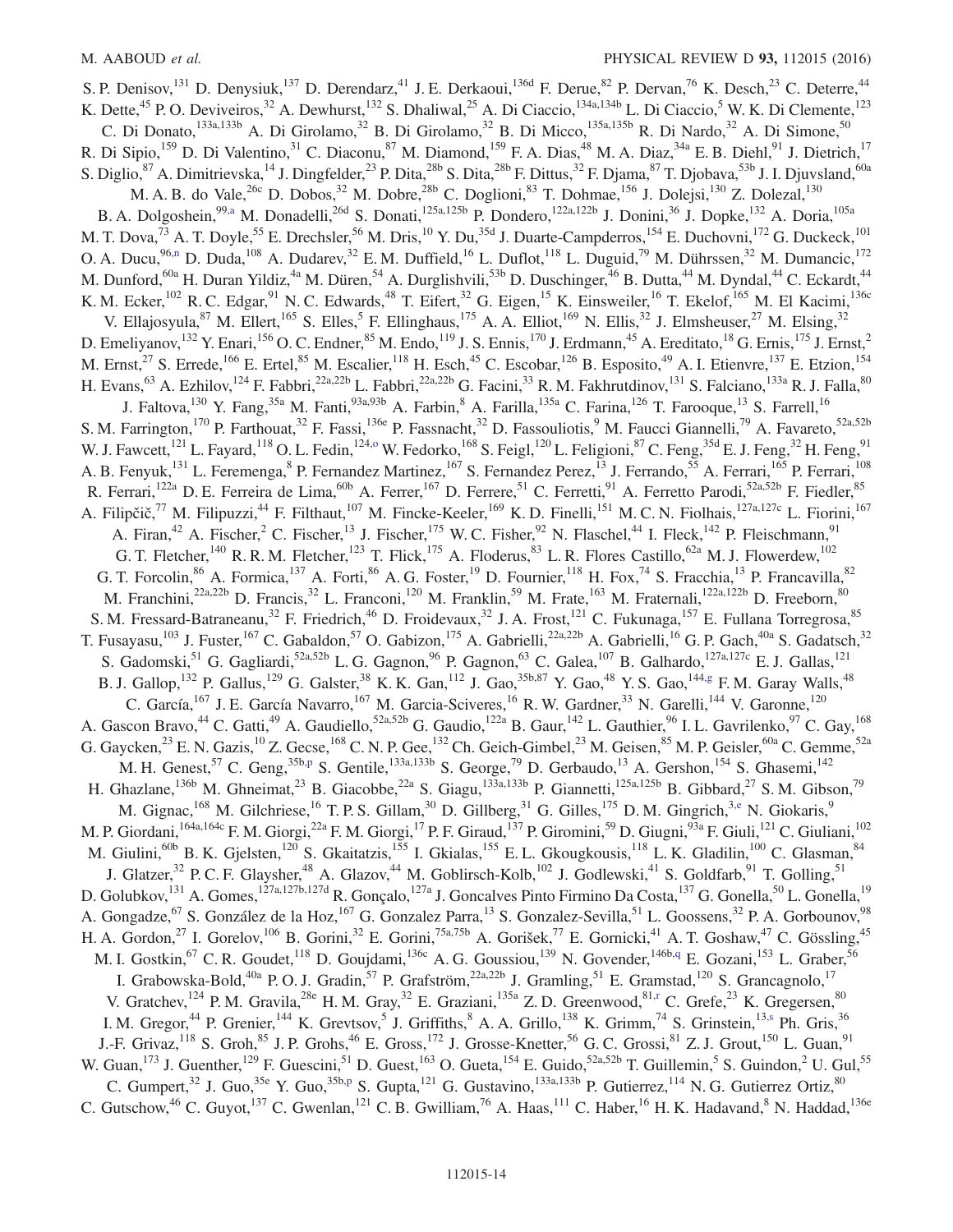<span id="page-15-2"></span><span id="page-15-1"></span><span id="page-15-0"></span>A. Hadef, <sup>87</sup> P. Haefner,<sup>23</sup> S. Hageböck,<sup>23</sup> Z. Hajduk,<sup>41</sup> H. Hakobyan,<sup>17[7,a](#page-23-7)</sup> M. Haleem,<sup>44</sup> J. Haley,<sup>115</sup> G. Halladjian,<sup>92</sup> G. D. Hallewell,<sup>87</sup> K. Hamacher,<sup>175</sup> P. Hamal,<sup>116</sup> K. Hamano,<sup>169</sup> A. Hamilton,<sup>146a</sup> G. N. Hamity,<sup>140</sup> P. G. Hamnett,<sup>44</sup> L. Han,<sup>35b</sup> K. Hanagaki,<sup>68[,t](#page-23-19)</sup> K. Hanawa,<sup>156</sup> M. Hance,<sup>138</sup> B. Haney,<sup>123</sup> P. Hanke,<sup>60a</sup> R. Hanna,<sup>137</sup> J. B. Hansen,<sup>38</sup> J. D. Hansen,<sup>38</sup> M. C. Hansen,<sup>23</sup> P. H. Hansen,<sup>38</sup> K. Hara,<sup>161</sup> A. S. Hard,<sup>173</sup> T. Harenberg,<sup>175</sup> F. Hariri,<sup>118</sup> S. Harkusha,<sup>94</sup> R. D. Harrington,<sup>48</sup> P. F. Harrison,<sup>170</sup> F. Hartjes,<sup>108</sup> N. M. Hartmann,<sup>101</sup> M. Hasegawa,<sup>69</sup> Y. Hasegawa,<sup>141</sup> A. Hasib,<sup>114</sup> S. Hassani,<sup>137</sup> S. Haug,<sup>18</sup> R. Hauser,<sup>92</sup> L. Hauswald,<sup>46</sup> M. Havranek,<sup>128</sup> C. M. Hawkes,<sup>19</sup> R. J. Hawkings,<sup>32</sup> D. Hayden,<sup>92</sup> C. P. Hays,<sup>121</sup> J. M. Hays,<sup>78</sup> H. S. Hayward,<sup>76</sup> S. J. Haywood,<sup>132</sup> S. J. Head,<sup>19</sup> T. Heck,<sup>85</sup> V. Hedberg,<sup>83</sup> L. Heelan,<sup>8</sup> S. Heim,<sup>123</sup> T. Heim,<sup>16</sup> B. Heinemann,<sup>16</sup> J. J. Heinrich,<sup>101</sup> L. Heinrich,<sup>111</sup> C. Heinz,<sup>54</sup> J. Hejbal,<sup>128</sup> L. Helary,<sup>24</sup> S. Hellman,  $147a,147b$  C. Helsens,  $32$  J. Henderson,  $121$  R. C. W. Henderson,  $74$  Y. Heng,  $173$  S. Henkelmann,  $168$ A. M. Henriques Correia,<sup>32</sup> S. Henrot-Versille,<sup>118</sup> G. H. Herbert,<sup>17</sup> Y. Hernández Jiménez,<sup>167</sup> G. Herten,<sup>50</sup> R. Hertenberger,  $^{101}$  L. Hervas,  $^{32}$  G. G. Hesketh,  $^{80}$  N. P. Hessey,  $^{108}$  J. W. Hetherly,  $^{42}$  R. Hickling,  $^{78}$  E. Higón-Rodriguez,  $^{167}$ E. Hill,<sup>169</sup> J. C. Hill,<sup>30</sup> K. H. Hiller,<sup>44</sup> S. J. Hillier,<sup>19</sup> I. Hinchliffe,<sup>16</sup> E. Hines,<sup>123</sup> R. R. Hinman,<sup>16</sup> M. Hirose,<sup>158</sup> D. Hirschbuehl,<sup>175</sup> J. Hobbs,<sup>149</sup> N. Hod,<sup>160a</sup> M. C. Hodgkinson,<sup>140</sup> P. Hodgson,<sup>140</sup> A. Hoecker,<sup>32</sup> M. R. Hoeferkamp,<sup>106</sup> F. Hoenig,  $^{101}$  D. Hohn,  $^{23}$  T. R. Holmes,  $^{16}$  M. Homann,  $^{45}$  T. M. Hong,  $^{126}$  B. H. Hooberman,  $^{166}$  W. H. Hopkins,  $^{117}$  Y. Horii,  $^{104}$ A. J. Horton,<sup>143</sup> J-Y. Hostachy,<sup>57</sup> S. Hou,<sup>152</sup> A. Hoummada,<sup>136a</sup> J. Howarth,<sup>44</sup> M. Hrabovsky,<sup>116</sup> I. Hristova,<sup>17</sup> J. Hrivnac,<sup>118</sup> T. Hryn'ova,<sup>5</sup> A. Hrynevich,<sup>95</sup> C. Hsu,<sup>146c</sup> P. J. Hsu,<sup>15[2,u](#page-23-20)</sup> S.-C. Hsu,<sup>139</sup> D. Hu,<sup>37</sup> Q. Hu,<sup>35b</sup> Y. Huang,<sup>44</sup> Z. Hubacek,<sup>129</sup> F. Hubaut,  $87$  F. Huegging,  $23$  T. B. Huffman,  $121$  E. W. Hughes,  $37$  G. Hughes,  $74$  M. Huhtinen,  $32$  T. A. Hülsing,  $85$  P. Huo,  $149$ N. Huseynov,<sup>67[,c](#page-23-1)</sup> J. Huston,<sup>92</sup> J. Huth,<sup>59</sup> G. Iacobucci,<sup>51</sup> G. Iakovidis,<sup>27</sup> I. Ibragimov,<sup>142</sup> L. Iconomidou-Fayard,<sup>118</sup> E. Ideal, <sup>176</sup> Z. Idrissi, <sup>136e</sup> P. Iengo, <sup>32</sup> O. Igonkina, <sup>108[,v](#page-23-21)</sup> T. Iizawa, <sup>171</sup> Y. Ikegami, <sup>68</sup> M. Ikeno, <sup>68</sup> Y. Ilchenko, <sup>1[1,w](#page-23-22)</sup> D. Iliadis, <sup>155</sup> N. Ilic,<sup>144</sup> T. Ince,<sup>102</sup> G. Introzzi,<sup>122a,122b</sup> P. Ioannou,<sup>9[,a](#page-23-7)</sup> M. Iodice,<sup>135a</sup> K. Iordanidou,<sup>37</sup> V. Ippolito,<sup>59</sup> M. Ishino,<sup>70</sup> M. Ishitsuka,<sup>158</sup> R. Ishmukhametov,<sup>112</sup> C. Issever,<sup>121</sup> S. Istin,<sup>20a</sup> F. Ito,<sup>161</sup> J. M. Iturbe Ponce,<sup>86</sup> R. Iuppa,<sup>134a,134b</sup> W. Iwanski,<sup>41</sup> H. Iwasaki,<sup>68</sup> J. M. Izen,<sup>43</sup> V. Izzo,<sup>105a</sup> S. Jabbar,<sup>3</sup> B. Jackson,<sup>123</sup> M. Jackson,<sup>76</sup> P. Jackson,<sup>1</sup> V. Jain,<sup>2</sup> K. B. Jakobi,<sup>85</sup> K. Jakobs,<sup>50</sup> S. Jakobsen,<sup>32</sup> T. Jakoubek,<sup>128</sup> D. O. Jamin,<sup>115</sup> D. K. Jana,<sup>81</sup> E. Jansen,<sup>80</sup> R. Jansky,<sup>64</sup> J. Janssen,<sup>23</sup> M. Janus,<sup>56</sup> G. Jarlskog,<sup>83</sup> N. Javadov,<sup>6[7,c](#page-23-1)</sup> T. Javůrek,<sup>50</sup> F. Jeanneau,<sup>137</sup> L. Jeanty,<sup>16</sup> J. Jejelava,<sup>53a[,x](#page-23-23)</sup> G.-Y. Jeng,<sup>151</sup> D. Jennens,<sup>90</sup> P. Jenni,<sup>50[,y](#page-23-24)</sup> J. Jentzsch,<sup>45</sup> C. Jeske,<sup>170</sup> S. Jézéquel,<sup>5</sup> H. Ji,<sup>173</sup> J. Jia,<sup>149</sup> H. Jiang,<sup>66</sup> Y. Jiang,<sup>35b</sup> S. Jiggins,<sup>80</sup> J. Jimenez Pena,<sup>167</sup> S. Jin,<sup>35a</sup> A. Jinaru,<sup>28b</sup> O. Jinnouchi,<sup>158</sup> P. Johansson,<sup>140</sup> K. A. Johns,<sup>7</sup> W. J. Johnson,<sup>139</sup> K. Jon-And,  $^{147a,147b}$  G. Jones,  $^{170}$  R. W. L. Jones,  $^{74}$  S. Jones,  $^{7}$  T. J. Jones,  $^{76}$  J. Jongmanns,  $^{60a}$  P. M. Jorge,  $^{127a,127b}$ J. Jovicevic,<sup>160a</sup> X. Ju,<sup>173</sup> A. Juste Rozas,<sup>1[3,s](#page-23-18)</sup> M. K. Köhler,<sup>172</sup> A. Kaczmarska,<sup>41</sup> M. Kado,<sup>118</sup> H. Kagan,<sup>112</sup> M. Kagan,<sup>144</sup> S. J. Kahn, <sup>87</sup> E. Kajomovitz, <sup>47</sup> C. W. Kalderon, <sup>121</sup> A. Kaluza, <sup>85</sup> S. Kama, <sup>42</sup> A. Kamenshchikov, <sup>131</sup> N. Kanaya, <sup>156</sup> S. Kaneti, <sup>30</sup> L. Kanjir,<sup>77</sup> V. A. Kantserov,<sup>99</sup> J. Kanzaki,<sup>68</sup> B. Kaplan,<sup>111</sup> L. S. Kaplan,<sup>173</sup> A. Kapliy,<sup>33</sup> D. Kar,<sup>146c</sup> K. Karakostas,<sup>10</sup> A. Karamaoun,<sup>3</sup> N. Karastathis,<sup>10</sup> M. J. Kareem,<sup>56</sup> E. Karentzos,<sup>10</sup> M. Karnevskiy,<sup>85</sup> S. N. Karpov,<sup>67</sup> Z. M. Karpova,<sup>67</sup> K. Karthik,<sup>111</sup> V. Kartvelishvili,<sup>74</sup> A. N. Karyukhin,<sup>131</sup> K. Kasahara,<sup>161</sup> L. Kashif,<sup>173</sup> R. D. Kass,<sup>112</sup> A. Kastanas,<sup>15</sup> Y. Kataoka,<sup>156</sup> C. Kato,<sup>156</sup> A. Katre,<sup>51</sup> J. Katzy,<sup>44</sup> K. Kawagoe,<sup>72</sup> T. Kawamoto,<sup>156</sup> G. Kawamura,<sup>56</sup> S. Kazama,<sup>156</sup> V. F. Kazanin, <sup>11[0,d](#page-23-2)</sup> R. Keeler, <sup>169</sup> R. Kehoe, <sup>42</sup> J. S. Keller, <sup>44</sup> J. J. Kempster, <sup>79</sup> K Kentaro, <sup>104</sup> H. Keoshkerian, <sup>159</sup> O. Kepka, <sup>128</sup> B. P. Kerševan,<sup>77</sup> S. Kersten,<sup>175</sup> R. A. Keyes,<sup>89</sup> F. Khalil-zada,<sup>12</sup> A. Khanov,<sup>115</sup> A. G. Kharlamov,<sup>11[0,d](#page-23-2)</sup> T. J. Khoo,<sup>51</sup> V. Khovanskiy,<sup>98</sup> E. Khramov,<sup>67</sup> J. Khubua,<sup>53b[,z](#page-23-25)</sup> S. Kido,<sup>69</sup> H. Y. Kim,<sup>8</sup> S. H. Kim,<sup>161</sup> Y. K. Kim,<sup>33</sup> N. Kimura,<sup>155</sup> O. M. Kind,<sup>17</sup> B. T. King,<sup>76</sup> M. King,<sup>167</sup> S. B. King,<sup>168</sup> J. Kirk,<sup>132</sup> A. E. Kiryunin,<sup>102</sup> T. Kishimoto,<sup>69</sup> D. Kisielewska,<sup>40a</sup> F. Kiss,<sup>50</sup> K. Kiuchi,<sup>161</sup> O. Kivernyk,<sup>137</sup> E. Kladiva,<sup>145b</sup> M. H. Klein,<sup>37</sup> M. Klein,<sup>76</sup> U. Klein,<sup>76</sup> K. Kleinknecht,<sup>85</sup> P. Klimek,<sup>147a,147b</sup> A. Klimentov,<sup>27</sup> R. Klingenberg,<sup>45</sup> J. A. Klinger,<sup>140</sup> T. Klioutchnikova,<sup>32</sup> E.-E. Kluge,<sup>60a</sup> P. Kluit,<sup>108</sup> S. Kluth,<sup>102</sup> J. Knapik,<sup>41</sup> E. Kneringer,<sup>64</sup> E. B. F. G. Knoops,<sup>87</sup> A. Knue,<sup>55</sup> A. Kobayashi,<sup>156</sup> D. Kobayashi,<sup>158</sup> T. Kobayashi,<sup>156</sup> M. Kobel,<sup>46</sup> M. Kocian,<sup>144</sup> P. Kodys,<sup>130</sup> T. Koffas,<sup>31</sup> E. Koffeman,<sup>108</sup> T. Koi,<sup>144</sup> H. Kolanoski,<sup>17</sup> M. Kolb,<sup>60b</sup> I. Koletsou,<sup>5</sup> A. A. Komar,<sup>9[7,a](#page-23-7)</sup> Y. Komori,<sup>156</sup> T. Kondo,<sup>68</sup> N. Kondrashova,<sup>44</sup> K. Köneke,<sup>50</sup> A. C. König,<sup>107</sup> T. Kono,<sup>6[8,aa](#page-23-26)</sup> R. Konoplich,<sup>111[,bb](#page-23-27)</sup> N. Konstantinidis,<sup>80</sup> R. Kopeliansky,<sup>63</sup> S. Koperny,<sup>40a</sup> L. Köpke,<sup>85</sup> A. K. Kopp,<sup>50</sup> K. Korcyl,<sup>41</sup> K. Kordas,<sup>155</sup> A. Korn,<sup>80</sup> A. A. Korol,<sup>11[0,d](#page-23-2)</sup> I. Korolkov,<sup>13</sup> E. V. Korolkova,<sup>140</sup> O. Kortner,<sup>102</sup> S. Kortner,<sup>102</sup> T. Kosek,<sup>130</sup> V. V. Kostyukhin,<sup>23</sup> A. Kotwal,<sup>47</sup> A. Kourkoumeli-Charalampidi,<sup>155</sup> C. Kourkoumelis,<sup>9</sup> V. Kouskoura,<sup>27</sup> A. B. Kowalewska,<sup>41</sup> R. Kowalewski,<sup>169</sup> T. Z. Kowalski,<sup>40a</sup> C. Kozakai,<sup>156</sup> W. Kozanecki,<sup>137</sup> A. S. Kozhin,<sup>131</sup> V. A. Kramarenko,<sup>100</sup> G. Kramberger,<sup>77</sup> D. Krasnopevtsev,<sup>99</sup> M. W. Krasny,<sup>82</sup> A. Krasznahorkay,<sup>32</sup> J. K. Kraus,<sup>23</sup> A. Kravchenko,<sup>27</sup> M. Kretz,<sup>60c</sup> J. Kretzschmar,<sup>76</sup> K. Kreutzfeldt,<sup>54</sup> P. Krieger,<sup>159</sup> K. Krizka,<sup>33</sup> K. Kroeninger,<sup>45</sup> H. Kroha,<sup>102</sup> J. Kroll,<sup>123</sup> J. Kroseberg,<sup>23</sup> J. Krstic,<sup>14</sup> U. Kruchonak,<sup>67</sup> H. Krüger,<sup>23</sup> N. Krumnack,<sup>66</sup> A. Kruse,<sup>173</sup> M. C. Kruse,<sup>47</sup>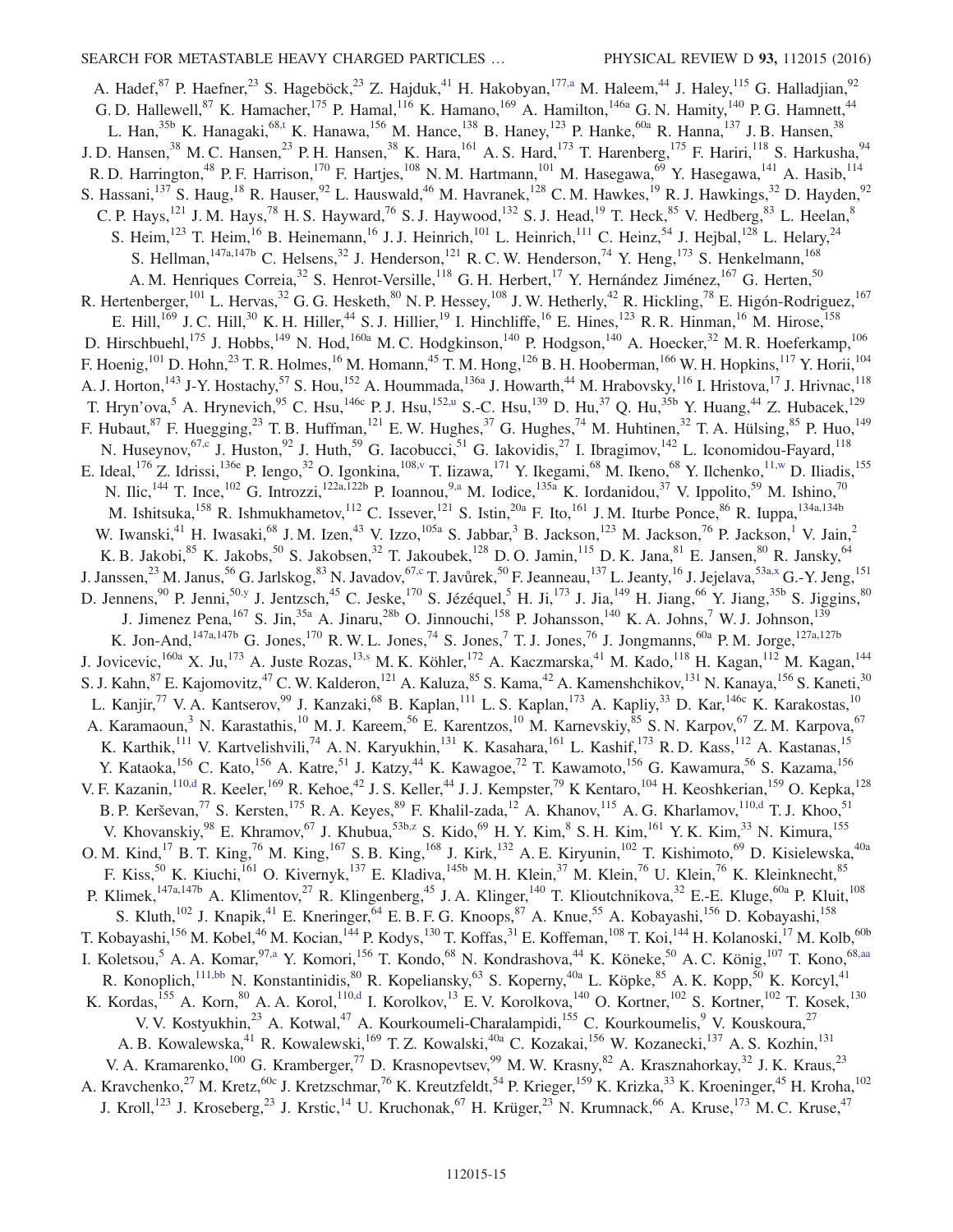<span id="page-16-4"></span><span id="page-16-3"></span><span id="page-16-2"></span><span id="page-16-1"></span><span id="page-16-0"></span>M. Kruskal,<sup>24</sup> T. Kubota,<sup>90</sup> H. Kucuk,<sup>80</sup> S. Kuday,<sup>4b</sup> J. T. Kuechler,<sup>175</sup> S. Kuehn,<sup>50</sup> A. Kugel,<sup>60c</sup> F. Kuger,<sup>174</sup> A. Kuhl,<sup>138</sup> T. Kuhl,<sup>44</sup> V. Kukhtin,<sup>67</sup> R. Kukla,<sup>137</sup> Y. Kulchitsky,<sup>94</sup> S. Kuleshov,<sup>34b</sup> M. Kuna,<sup>133a,133b</sup> T. Kunigo,<sup>70</sup> A. Kupco,<sup>128</sup> H. Kurashige,<sup>69</sup> Y. A. Kurochkin,<sup>94</sup> V. Kus,<sup>128</sup> E. S. Kuwertz,<sup>169</sup> M. Kuze,<sup>158</sup> J. Kvita,<sup>116</sup> T. Kwan,<sup>169</sup> D. Kyriazopoulos,<sup>140</sup> A. La Rosa, <sup>102</sup> J. L. La Rosa Navarro, <sup>26d</sup> L. La Rotonda, <sup>39a, 39b</sup> C. Lacasta, <sup>167</sup> F. Lacava, <sup>133a, 133b</sup> J. Lacey, <sup>31</sup> H. Lacker, <sup>17</sup> D. Lacour,<sup>82</sup> V. R. Lacuesta,<sup>167</sup> E. Ladygin,<sup>67</sup> R. Lafaye,<sup>5</sup> B. Laforge,<sup>82</sup> T. Lagouri,<sup>176</sup> S. Lai,<sup>56</sup> S. Lammers,<sup>63</sup> W. Lampl,<sup>7</sup> E. Lançon,<sup>137</sup> U. Landgraf,<sup>50</sup> M. P. J. Landon,<sup>78</sup> V. S. Lang,<sup>60a</sup> J. C. Lange,<sup>13</sup> A. J. Lankford,<sup>163</sup> F. Lanni,<sup>27</sup> K. Lantzsch,<sup>23</sup> A. Lanza,<sup>122a</sup> S. Laplace,<sup>82</sup> C. Lapoire,<sup>32</sup> J. F. Laporte,<sup>137</sup> T. Lari,<sup>93a</sup> F. Lasagni Manghi,<sup>22a,22b</sup> M. Lassnig,<sup>32</sup> P. Laurelli,<sup>49</sup> W. Lavrijsen,<sup>16</sup> A. T. Law,<sup>138</sup> P. Laycock,<sup>76</sup> T. Lazovich,<sup>59</sup> M. Lazzaroni,<sup>93a,93b</sup> B. Le,<sup>90</sup> O. Le Dortz,<sup>82</sup> E. Le Guirriec,<sup>87</sup> E. P. Le Quilleuc,  $^{137}$  M. LeBlanc,  $^{169}$  T. LeCompte,  $^6$  F. Ledroit-Guillon,  $^{57}$  C. A. Lee, $^{27}$  S. C. Lee,  $^{152}$  L. Lee,  $^1$  G. Lefebvre,  $^{82}$ M. Lefebvre,<sup>169</sup> F. Legger,<sup>101</sup> C. Leggett,<sup>16</sup> A. Lehan,<sup>76</sup> G. Lehmann Miotto,<sup>32</sup> X. Lei,<sup>7</sup> W. A. Leight,<sup>31</sup> A. Leisos,<sup>15[5,cc](#page-23-28)</sup> A. G. Leister,<sup>176</sup> M. A. L. Leite,<sup>26d</sup> R. Leitner,<sup>130</sup> D. Lellouch,<sup>172</sup> B. Lemmer,<sup>56</sup> K. J. C. Leney,<sup>80</sup> T. Lenz,<sup>23</sup> B. Lenzi,<sup>32</sup> R. Leone,<sup>7</sup> S. Leone,<sup>125a,125b</sup> C. Leonidopoulos,<sup>48</sup> S. Leontsinis,<sup>10</sup> G. Lerner,<sup>150</sup> C. Leroy,<sup>96</sup> A. A. J. Lesage,<sup>137</sup> C. G. Lester,<sup>30</sup> M. Levchenko, <sup>124</sup> J. Levêque, <sup>5</sup> D. Levin, <sup>91</sup> L. J. Levinson, <sup>172</sup> M. Levy, <sup>19</sup> D. Lewis, <sup>78</sup> A. M. Leyko, <sup>23</sup> M. Leyton, <sup>43</sup> B. Li, <sup>35b[,p](#page-23-15)</sup> H. Li,<sup>149</sup> H. L. Li,<sup>33</sup> L. Li,<sup>47</sup> L. Li,<sup>35e</sup> Q. Li,<sup>35a</sup> S. Li,<sup>47</sup> X. Li,<sup>86</sup> Y. Li,<sup>142</sup> Z. Liang,<sup>35a</sup> B. Liberti,<sup>134a</sup> A. Liblong,<sup>159</sup> P. Lichard,<sup>32</sup> K. Lie,<sup>166</sup> J. Liebal,<sup>23</sup> W. Liebig,<sup>15</sup> A. Limosani,<sup>151</sup> S. C. Lin,<sup>15[2,dd](#page-23-29)</sup> T. H. Lin,<sup>85</sup> B. E. Lindquist,<sup>149</sup> A. E. Lionti,<sup>51</sup> E. Lipeles,<sup>123</sup> A. Lipniacka,<sup>15</sup> M. Lisovyi,<sup>60b</sup> T.M. Liss,<sup>166</sup> A. Lister,<sup>168</sup> A.M. Litke,<sup>138</sup> B. Liu,<sup>152[,ee](#page-23-30)</sup> D. Liu,<sup>152</sup> H. Liu,<sup>91</sup> H. Liu,<sup>27</sup> J. Liu,<sup>87</sup> J. B. Liu,<sup>35b</sup> K. Liu,<sup>87</sup> L. Liu,<sup>166</sup> M. Liu,<sup>47</sup> M. Liu,<sup>35b</sup> Y. L. Liu,<sup>35b</sup> Y. Liu,<sup>35b</sup> M. Livan,<sup>122a,122b</sup> A. Lleres,<sup>57</sup> J. Llorente Merino,<sup>35a</sup> S. L. Lloyd,<sup>78</sup> F. Lo Sterzo,<sup>152</sup> E. Lobodzinska,<sup>44</sup> P. Loch,<sup>7</sup> W. S. Lockman,<sup>138</sup> F. K. Loebinger,<sup>86</sup> A. E. Loevschall-Jensen,<sup>38</sup> K. M. Loew,<sup>25</sup> A. Loginov,<sup>176</sup> T. Lohse,<sup>17</sup> K. Lohwasser,<sup>44</sup> M. Lokajicek,<sup>128</sup> B. A. Long,<sup>24</sup> J. D. Long,<sup>166</sup> R. E. Long,<sup>74</sup> L. Longo,<sup>75a,75b</sup> K. A. Looper,<sup>112</sup> L. Lopes,<sup>127a</sup> D. Lopez Mateos,<sup>59</sup> B. Lopez Paredes,<sup>140</sup> I. Lopez Paz,<sup>13</sup> A. Lopez Solis,<sup>82</sup> J. Lorenz,<sup>101</sup> N. Lorenzo Martinez,<sup>63</sup> M. Losada,<sup>21</sup> P. J. Lösel,<sup>101</sup> X. Lou,<sup>35a</sup> A. Lounis,<sup>118</sup> J. Love, <sup>6</sup> P. A. Love,<sup>74</sup> H. Lu,<sup>62a</sup> N. Lu,<sup>91</sup> H. J. Lubatti,<sup>139</sup> C. Luci,<sup>133a,133b</sup> A. Lucotte,<sup>57</sup> C. Luedtke,<sup>50</sup> F. Luehring,<sup>63</sup> W. Lukas, <sup>64</sup> L. Luminari, <sup>133a</sup> O. Lundberg, <sup>147a, 147b</sup> B. Lund-Jensen, <sup>148</sup> P. M. Luzi, <sup>82</sup> D. Lynn, <sup>27</sup> R. Lysak, <sup>128</sup> E. Lytken, <sup>83</sup> V. Lyubushkin,  $^{67}$  H. Ma,  $^{27}$  L. L. Ma,  $^{35d}$  Y. Ma,  $^{35d}$  G. Maccarrone,  $^{49}$  A. Macchiolo,  $^{102}$  C. M. Macdonald,  $^{140}$  B. Maček,  $^{77}$ J. Machado Miguens,<sup>123,127b</sup> D. Madaffari,<sup>87</sup> R. Madar,<sup>36</sup> H. J. Maddocks,<sup>165</sup> W. F. Mader,<sup>46</sup> A. Madsen,<sup>44</sup> J. Maeda,<sup>69</sup> S. Maeland,<sup>15</sup> T. Maeno,<sup>27</sup> A. Maevskiy,<sup>100</sup> E. Magradze,<sup>56</sup> J. Mahlstedt,<sup>108</sup> C. Maiani,<sup>118</sup> C. Maidantchik,<sup>26a</sup> A. A. Maier,<sup>102</sup> T. Maier,<sup>101</sup> A. Maio,<sup>127a,127b,127d</sup> S. Majewski,<sup>117</sup> Y. Makida,<sup>68</sup> N. Makovec,<sup>118</sup> B. Malaescu,<sup>82</sup> Pa. Malecki,<sup>41</sup> V. P. Maleev,<sup>124</sup> F. Malek,<sup>57</sup> U. Mallik,<sup>65</sup> D. Malon,<sup>6</sup> C. Malone,<sup>144</sup> S. Maltezos,<sup>10</sup> S. Malyukov,<sup>32</sup> J. Mamuzic,<sup>167</sup> G. Mancini, <sup>49</sup> B. Mandelli, <sup>32</sup> L. Mandelli, <sup>93a</sup> I. Mandić, <sup>77</sup> J. Maneira, <sup>127a, 127b</sup> L. Manhaes de Andrade Filho, <sup>26b</sup> J. Manjarres Ramos,<sup>160b</sup> A. Mann,<sup>101</sup> A. Manousos,<sup>32</sup> B. Mansoulie,<sup>137</sup> J.D. Mansour,<sup>35a</sup> R. Mantifel,<sup>89</sup> M. Mantoani,<sup>56</sup> S. Manzoni,<sup>93a,93b</sup> L. Mapelli,<sup>32</sup> G. Marceca,<sup>29</sup> L. March,<sup>51</sup> G. Marchiori,<sup>82</sup> M. Marcisovsky,<sup>128</sup> M. Marjanovic,<sup>14</sup> D. E. Marley, <sup>91</sup> F. Marroquim, <sup>26a</sup> S. P. Marsden, <sup>86</sup> Z. Marshall, <sup>16</sup> S. Marti-Garcia, <sup>167</sup> B. Martin, <sup>92</sup> T. A. Martin, <sup>170</sup> V. J. Martin,<sup>48</sup> B. Martin dit Latour,<sup>15</sup> M. Martinez,<sup>13[,s](#page-23-18)</sup> S. Martin-Haugh,<sup>132</sup> V. S. Martoiu,<sup>28b</sup> A. C. Martyniuk,<sup>80</sup> M. Marx,<sup>139</sup> A. Marzin,<sup>32</sup> L. Masetti,<sup>85</sup> T. Mashimo,<sup>156</sup> R. Mashinistov,<sup>97</sup> J. Masik,<sup>86</sup> A. L. Maslennikov,<sup>11[0,d](#page-23-2)</sup> I. Massa,<sup>22a,22b</sup> L. Massa,<sup>22a,22b</sup> P. Mastrandrea,<sup>5</sup> A. Mastroberardino,<sup>39a,39b</sup> T. Masubuchi,<sup>156</sup> P. Mättig,<sup>175</sup> J. Mattmann,<sup>85</sup> J. Maurer,<sup>28b</sup> S. J. Maxfield,<sup>76</sup> D. A. Maximov,<sup>110[,d](#page-23-2)</sup> R. Mazini,<sup>152</sup> S. M. Mazza,<sup>93a,93b</sup> N. C. Mc Fadden,<sup>106</sup> G. Mc Goldrick,<sup>159</sup> S. P. Mc Kee,  $91$  A. McCarn,  $91$  R. L. McCarthy,  $149$  T. G. McCarthy,  $102$  L. I. McClymont,  $80$  E. F. McDonald,  $90$ K. W. McFarlane,<sup>5[8,a](#page-23-7)</sup> J. A. Mcfayden,<sup>80</sup> G. Mchedlidze,<sup>56</sup> S. J. McMahon,<sup>132</sup> R. A. McPherson,<sup>16[9,m](#page-23-12)</sup> M. Medinnis,<sup>44</sup> S. Meehan,<sup>139</sup> S. Mehlhase,<sup>101</sup> A. Mehta,<sup>76</sup> K. Meier,<sup>60a</sup> C. Meineck,<sup>101</sup> B. Meirose,<sup>43</sup> D. Melini,<sup>167</sup> B. R. Mellado Garcia,<sup>146c</sup> M. Melo,<sup>145a</sup> F. Meloni,<sup>18</sup> A. Mengarelli,<sup>22a,22b</sup> S. Menke,<sup>102</sup> E. Meoni,<sup>162</sup> S. Mergelmeyer,<sup>17</sup> P. Mermod,<sup>51</sup> L. Merola,<sup>105a,105b</sup> C. Meroni,<sup>93a</sup> F. S. Merritt,<sup>33</sup> A. Messina,<sup>133a,133b</sup> J. Metcalfe,<sup>6</sup> A. S. Mete,<sup>163</sup> C. Meyer,<sup>85</sup> C. Meyer,<sup>123</sup> J-P. Meyer,<sup>137</sup> J. Meyer,<sup>108</sup> H. Meyer Zu Theenhausen,<sup>60a</sup> F. Miano,<sup>150</sup> R. P. Middleton,<sup>132</sup> S. Miglioranzi,<sup>52a,52b</sup> L. Mijović,<sup>23</sup> G. Mikenberg, <sup>172</sup> M. Mikestikova, <sup>128</sup> M. Mikuž, <sup>77</sup> M. Milesi, <sup>90</sup> A. Milic, <sup>64</sup> D. W. Miller, <sup>33</sup> C. Mills, <sup>48</sup> A. Milov, <sup>172</sup> D. A. Milstead,<sup>147a,147b</sup> A. A. Minaenko,<sup>131</sup> Y. Minami,<sup>156</sup> I. A. Minashvili,<sup>67</sup> A. I. Mincer,<sup>111</sup> B. Mindur,<sup>40a</sup> M. Mineev,<sup>67</sup> Y. Ming,<sup>173</sup> L. M. Mir,<sup>13</sup> K. P. Mistry,<sup>123</sup> T. Mitani,<sup>171</sup> J. Mitrevski,<sup>101</sup> V. A. Mitsou,<sup>167</sup> A. Miucci,<sup>51</sup> P. S. Miyagawa,<sup>140</sup> J. U. Mjörnmark,<sup>83</sup> T. Moa,<sup>147a,147b</sup> K. Mochizuki,<sup>96</sup> S. Mohapatra,<sup>37</sup> S. Molander,<sup>147a,147b</sup> R. Moles-Valls,<sup>23</sup> R. Monden,<sup>70</sup> M. C. Mondragon,<sup>92</sup> K. Mönig,<sup>44</sup> J. Monk,<sup>38</sup> E. Monnier,<sup>87</sup> A. Montalbano,<sup>149</sup> J. Montejo Berlingen,<sup>32</sup> F. Monticelli,<sup>73</sup> S. Monzani,<sup>93a,93b</sup> R. W. Moore,<sup>3</sup> N. Morange,<sup>118</sup> D. Moreno,<sup>21</sup> M. Moreno Llácer,<sup>56</sup> P. Morettini,<sup>52a</sup> D. Mori,<sup>143</sup> T. Mori,<sup>156</sup> M. Morii,<sup>59</sup> M. Morinaga,<sup>156</sup> V. Morisbak,<sup>120</sup> S. Moritz,<sup>85</sup> A. K. Morley,<sup>151</sup> G. Mornacchi,<sup>32</sup> J. D. Morris,<sup>78</sup>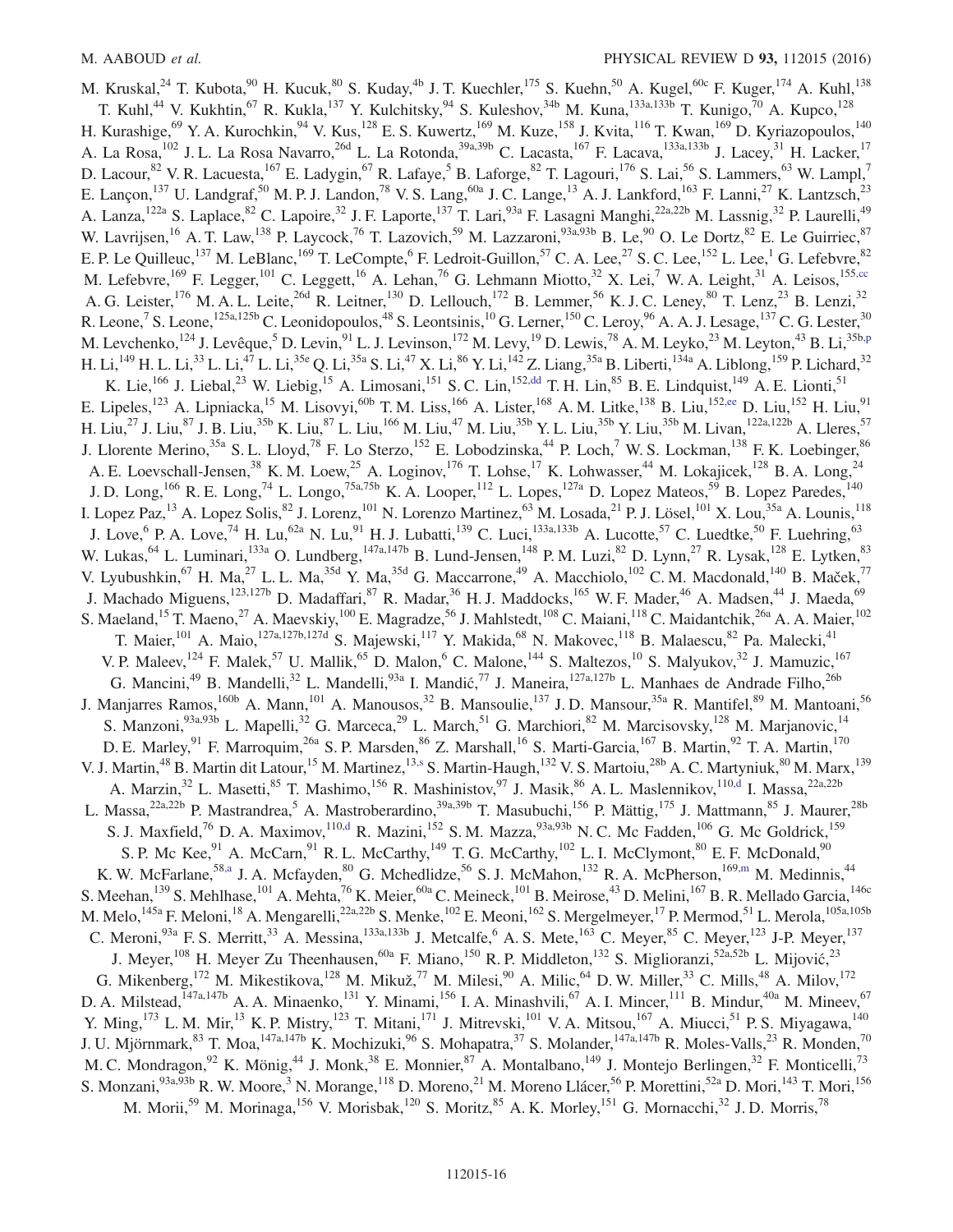<span id="page-17-3"></span><span id="page-17-2"></span><span id="page-17-1"></span><span id="page-17-0"></span>S. S. Mortensen,<sup>38</sup> L. Morvaj,<sup>149</sup> M. Mosidze,<sup>53b</sup> J. Moss,<sup>144</sup> K. Motohashi,<sup>158</sup> R. Mount,<sup>144</sup> E. Mountricha,<sup>27</sup> S. V. Mouraviev, <sup>9[7,a](#page-23-7)</sup> E. J. W. Moyse, <sup>88</sup> S. Muanza, <sup>87</sup> R. D. Mudd, <sup>19</sup> F. Mueller, <sup>102</sup> J. Mueller, <sup>126</sup> R. S. P. Mueller, <sup>101</sup> T. Mueller,<sup>30</sup> D. Muenstermann,<sup>74</sup> P. Mullen,<sup>55</sup> G. A. Mullier,<sup>18</sup> F. J. Munoz Sanchez,<sup>86</sup> J. A. Murillo Quijada,<sup>19</sup> W. J. Murray,<sup>170,132</sup> H. Musheghyan,<sup>56</sup> M. Muškinja,<sup>77</sup> A. G. Myagkov,<sup>131[,ff](#page-23-31)</sup> M. Myska,<sup>129</sup> B. P. Nachman,<sup>144</sup> O. Nackenhorst,<sup>51</sup> K. Nagai,<sup>121</sup> R. Nagai,<sup>68[,aa](#page-23-26)</sup> K. Nagano,<sup>68</sup> Y. Nagasaka,<sup>61</sup> K. Nagata,<sup>161</sup> M. Nagel,<sup>50</sup> E. Nagy,<sup>87</sup> A. M. Nairz,<sup>32</sup> Y. Nakahama,<sup>32</sup> K. Nakamura,<sup>68</sup> T. Nakamura,<sup>156</sup> I. Nakano,<sup>113</sup> H. Namasivayam,<sup>43</sup> R. F. Naranjo Garcia,<sup>44</sup> R. Narayan,<sup>11</sup> D. I. Narrias Villar,<sup>60a</sup> I. Naryshkin,<sup>124</sup> T. Naumann,<sup>44</sup> G. Navarro,<sup>21</sup> R. Nayyar,<sup>7</sup> H. A. Neal,<sup>91</sup> P. Yu. Nechaeva, <sup>97</sup> T. J. Neep, <sup>86</sup> P. D. Nef, <sup>144</sup> A. Negri, <sup>122a,122b</sup> M. Negrini,<sup>22a</sup> S. Nektarijevic, <sup>107</sup> C. Nellist, <sup>118</sup> A. Nelson, <sup>163</sup> S. Nemecek,<sup>128</sup> P. Nemethy,<sup>111</sup> A. A. Nepomuceno,<sup>26a</sup> M. Nessi,<sup>3[2,gg](#page-23-32)</sup> M. S. Neubauer,<sup>166</sup> M. Neumann,<sup>175</sup> R. M. Neves,<sup>111</sup> P. Nevski,<sup>27</sup> P. R. Newman,<sup>19</sup> D. H. Nguyen,<sup>6</sup> T. Nguyen Manh,<sup>96</sup> R. B. Nickerson,<sup>121</sup> R. Nicolaidou,<sup>137</sup> J. Nielsen,<sup>138</sup> A. Nikiforov,<sup>17</sup> V. Nikolaenko,<sup>13[1,ff](#page-23-31)</sup> I. Nikolic-Audit,<sup>82</sup> K. Nikolopoulos,<sup>19</sup> J. K. Nilsen,<sup>120</sup> P. Nilsson,<sup>27</sup> Y. Ninomiya,<sup>156</sup> A. Nisati,<sup>133a</sup> R. Nisius,<sup>102</sup> T. Nobe,<sup>156</sup> L. Nodulman,<sup>6</sup> M. Nomachi,<sup>119</sup> I. Nomidis,<sup>31</sup> T. Nooney,<sup>78</sup> S. Norberg,<sup>114</sup> M. Nordberg,<sup>32</sup> N. Norjoharuddeen,<sup>121</sup> O. Novgorodova,<sup>46</sup> S. Nowak,<sup>102</sup> M. Nozaki,<sup>68</sup> L. Nozka,<sup>116</sup> K. Ntekas,<sup>10</sup> E. Nurse,<sup>80</sup> F. Nuti,  $90$  F. O'grady,  $7$  D. C. O'Neil,  $^{143}$  A. A. O'Rourke,  $^{44}$  V. O'Shea,  $^{55}$  F. G. Oakham,  $^{31,e}$  $^{31,e}$  $^{31,e}$  H. Oberlack,  $^{102}$  T. Obermann,  $^{23}$ J. Ocariz, <sup>82</sup> A. Ochi, <sup>69</sup> I. Ochoa, <sup>37</sup> J. P. Ochoa-Ricoux, <sup>34a</sup> S. Oda, <sup>72</sup> S. Odaka, <sup>68</sup> H. Ogren, <sup>63</sup> A. Oh, <sup>86</sup> S. H. Oh, <sup>47</sup> C. C. Ohm, <sup>16</sup> H. Ohman, <sup>165</sup> H. Oide, <sup>32</sup> H. Okawa, <sup>161</sup> Y. Okumura, <sup>33</sup> T. Okuyama, <sup>68</sup> A. Olariu, <sup>28b</sup> L. F. Oleiro Seabra, <sup>127a</sup> S. A. Olivares Pino,<sup>48</sup> D. Oliveira Damazio,<sup>27</sup> A. Olszewski,<sup>41</sup> J. Olszowska,<sup>41</sup> A. Onofre,<sup>127a,127e</sup> K. Onogi,<sup>104</sup> P. U. E. Onyisi,<sup>1[1,w](#page-23-22)</sup> M. J. Oreglia,<sup>33</sup> Y. Oren,<sup>154</sup> D. Orestano,<sup>135a,135b</sup> N. Orlando,<sup>62b</sup> R. S. Orr,<sup>159</sup> B. Osculati,<sup>52a,52b</sup> R. Ospanov, 86 G. Otero y Garzon, 29 H. Otono, <sup>72</sup> M. Ouchrif, 136d F. Ould-Saada, <sup>120</sup> A. Ouraou, <sup>137</sup> K. P. Oussoren, <sup>108</sup> Q. Ouyang,  $35a$  M. Owen,  $55$  R. E. Owen,  $19$  V. E. Ozcan,  $20a$  N. Ozturk,  $8$  K. Pachal,  $143$  A. Pacheco Pages,  $13$  C. Padilla Aranda,  $13$ M. Pagáčová,<sup>50</sup> S. Pagan Griso,<sup>16</sup> F. Paige,<sup>27</sup> P. Pais,<sup>88</sup> K. Pajchel,<sup>120</sup> G. Palacino,<sup>160b</sup> S. Palestini,<sup>32</sup> M. Palka,<sup>40b</sup> D. Pallin,<sup>36</sup> A. Palma,<sup>127a,127b</sup> E. St. Panagiotopoulou,<sup>10</sup> C. E. Pandini,<sup>82</sup> J. G. Panduro Vazquez,<sup>79</sup> P. Pani,<sup>147a,147b</sup> S. Panitkin,<sup>27</sup> D. Pantea,<sup>28b</sup> L. Paolozzi,<sup>51</sup> Th. D. Papadopoulou,<sup>10</sup> K. Papageorgiou,<sup>155</sup> A. Paramonov,<sup>6</sup> D. Paredes Hernandez,<sup>176</sup> A. J. Parker,<sup>74</sup> M. A. Parker,<sup>30</sup> K. A. Parker,<sup>140</sup> F. Parodi,<sup>52a,52b</sup> J. A. Parsons,<sup>37</sup> U. Parzefall,<sup>50</sup> V. R. Pascuzzi,<sup>159</sup> E. Pasqualucci,<sup>133a</sup> S. Passaggio,<sup>52a</sup> Fr. Pastore,<sup>79</sup> G. Pásztor,<sup>3[1,hh](#page-24-0)</sup> S. Pataraia,<sup>175</sup> J. R. Pater,<sup>86</sup> T. Pauly,<sup>32</sup> J. Pearce,<sup>169</sup> B. Pearson, <sup>114</sup> L. E. Pedersen, <sup>38</sup> M. Pedersen, <sup>120</sup> S. Pedraza Lopez, <sup>167</sup> R. Pedro, <sup>127a, 127b</sup> S. V. Peleganchuk, <sup>110[,d](#page-23-2)</sup> D. Pelikan, <sup>165</sup> O. Penc,<sup>128</sup> C. Peng,<sup>35a</sup> H. Peng,<sup>35b</sup> J. Penwell,<sup>63</sup> B. S. Peralva,<sup>26b</sup> M. M. Perego,<sup>137</sup> D. V. Perepelitsa,<sup>27</sup> E. Perez Codina,<sup>160a</sup> L. Perini,<sup>93a,93b</sup> H. Pernegger,<sup>32</sup> S. Perrella,<sup>105a,105b</sup> R. Peschke,<sup>44</sup> V. D. Peshekhonov,<sup>67</sup> K. Peters,<sup>44</sup> R. F. Y. Peters,<sup>86</sup> B. A. Petersen,<sup>32</sup> T. C. Petersen,<sup>38</sup> E. Petit,<sup>57</sup> A. Petridis,<sup>1</sup> C. Petridou,<sup>155</sup> P. Petroff,<sup>118</sup> E. Petrolo,<sup>133a</sup> M. Petrov,<sup>121</sup> F. Petrucci,<sup>135a,135b</sup> N. E. Pettersson,<sup>88</sup> A. Peyaud,<sup>137</sup> R. Pezoa,<sup>34b</sup> P. W. Phillips,<sup>132</sup> G. Piacquadio,<sup>144</sup> E. Pianori,<sup>170</sup> A. Picazio, <sup>88</sup> E. Piccaro, <sup>78</sup> M. Piccinini, <sup>22a, 22b</sup> M. A. Pickering, <sup>121</sup> R. Piegaia, <sup>29</sup> J. E. Pilcher, <sup>33</sup> A. D. Pilkington, <sup>86</sup> A. W. J. Pin,<sup>86</sup> M. Pinamonti,<sup>164a,164c[,ii](#page-24-1)</sup> J. L. Pinfold,<sup>3</sup> A. Pingel,<sup>38</sup> S. Pires,<sup>82</sup> H. Pirumov,<sup>44</sup> M. Pitt,<sup>172</sup> L. Plazak,<sup>145a</sup> M.-A. Pleier,<sup>27</sup> V. Pleskot,<sup>85</sup> E. Plotnikova,<sup>67</sup> P. Plucinski,<sup>92</sup> D. Pluth,<sup>66</sup> R. Poettgen,<sup>147a,147b</sup> L. Poggioli,<sup>118</sup> D. Pohl,<sup>23</sup> G. Polesello,<sup>122a</sup> A. Poley,<sup>44</sup> A. Policicchio,<sup>39a,39b</sup> R. Polifka,<sup>159</sup> A. Polini,<sup>22a</sup> C. S. Pollard,<sup>55</sup> V. Polychronakos,<sup>27</sup> K. Pommès,<sup>32</sup> L. Pontecorvo,<sup>133a</sup> B. G. Pope,<sup>92</sup> G. A. Popeneciu,<sup>28c</sup> D. S. Popovic,<sup>14</sup> A. Poppleton,<sup>32</sup> S. Pospisil,<sup>129</sup> K. Potamianos,<sup>16</sup> I. N. Potrap,<sup>67</sup> C. J. Potter,<sup>30</sup> C. T. Potter,<sup>117</sup> G. Poulard,<sup>32</sup> J. Poveda,<sup>32</sup> V. Pozdnyakov,<sup>67</sup> M. E. Pozo Astigarraga,<sup>32</sup> P. Pralavorio,<sup>87</sup> A. Pranko,<sup>16</sup> S. Prell,<sup>66</sup> D. Price,<sup>86</sup> L. E. Price,<sup>6</sup> M. Primavera,<sup>75a</sup> S. Prince,<sup>89</sup> M. Proissl,<sup>48</sup> K. Prokofiev,<sup>62c</sup> F. Prokoshin,<sup>34b</sup> S. Protopopescu,<sup>27</sup> J. Proudfoot,<sup>6</sup> M. Przybycien,<sup>40a</sup> D. Puddu,<sup>135a,135b</sup> M. Purohit,<sup>27[,jj](#page-24-2)</sup> P. Puzo,<sup>118</sup> J. Qian,<sup>91</sup> G. Qin,<sup>55</sup> Y. Qin,<sup>86</sup> A. Quadt,<sup>56</sup> W. B. Quayle,<sup>164a,164b</sup> M. Queitsch-Maitland,<sup>86</sup> D. Quilty,<sup>55</sup> S. Raddum,<sup>120</sup> V. Radeka,<sup>27</sup> V. Radescu,<sup>60b</sup> S. K. Radhakrishnan,<sup>149</sup> P. Radloff,<sup>117</sup> P. Rados,<sup>90</sup> F. Ragusa,<sup>93a,93b</sup> G. Rahal,<sup>178</sup> J. A. Raine,<sup>86</sup> S. Rajagopalan,<sup>27</sup> M. Rammensee,<sup>32</sup> C. Rangel-Smith,<sup>165</sup> M. G. Ratti,<sup>93a,93b</sup> F. Rauscher,<sup>101</sup> S. Rave,  $85$  T. Ravenscroft,  $55$  I. Ravinovich,  $172$  M. Raymond,  $32$  A. L. Read,  $120$  N. P. Readioff,  $76$  M. Reale,  $75a,75b$ D. M. Rebuzzi,<sup>122a,122b</sup> A. Redelbach,<sup>174</sup> G. Redlinger,<sup>27</sup> R. Reece,<sup>138</sup> K. Reeves,<sup>43</sup> L. Rehnisch,<sup>17</sup> J. Reichert,<sup>123</sup> H. Reisin,<sup>29</sup> C. Rembser,<sup>32</sup> H. Ren,<sup>35a</sup> M. Rescigno,<sup>133a</sup> S. Resconi,<sup>93a</sup> O. L. Rezanova,<sup>11[0,d](#page-23-2)</sup> P. Reznicek,<sup>130</sup> R. Rezvani,<sup>96</sup> R. Richter,<sup>102</sup> S. Richter,<sup>80</sup> E. Richter-Was,<sup>40b</sup> O. Ricken,<sup>23</sup> M. Ridel,<sup>82</sup> P. Rieck,<sup>17</sup> C. J. Riegel,<sup>175</sup> J. Rieger,<sup>56</sup> O. Rifki,<sup>114</sup> M. Rijssenbeek,<sup>149</sup> A. Rimoldi,<sup>122a,122b</sup> M. Rimoldi,<sup>18</sup> L. Rinaldi,<sup>22a</sup> B. Ristić,<sup>51</sup> E. Ritsch,<sup>32</sup> I. Riu,<sup>13</sup> F. Rizatdinova,<sup>115</sup> E. Rizvi,<sup>78</sup> C. Rizzi,<sup>13</sup> S. H. Robertson,<sup>89[,m](#page-23-12)</sup> A. Robichaud-Veronneau,<sup>89</sup> D. Robinson,<sup>30</sup> J. E. M. Robinson, $\frac{44}{10}$  A. Robson,  $\frac{55}{10}$ C. Roda,<sup>125a,125b</sup> Y. Rodina,<sup>87</sup> A. Rodriguez Perez,<sup>13</sup> D. Rodriguez Rodriguez,<sup>167</sup> S. Roe,<sup>32</sup> C. S. Rogan,<sup>59</sup> O. Røhne,<sup>120</sup> A. Romaniouk,<sup>99</sup> M. Romano,<sup>22a,22b</sup> S. M. Romano Saez,<sup>36</sup> E. Romero Adam,<sup>167</sup> N. Rompotis,<sup>139</sup> M. Ronzani,<sup>50</sup> L. Roos,<sup>82</sup>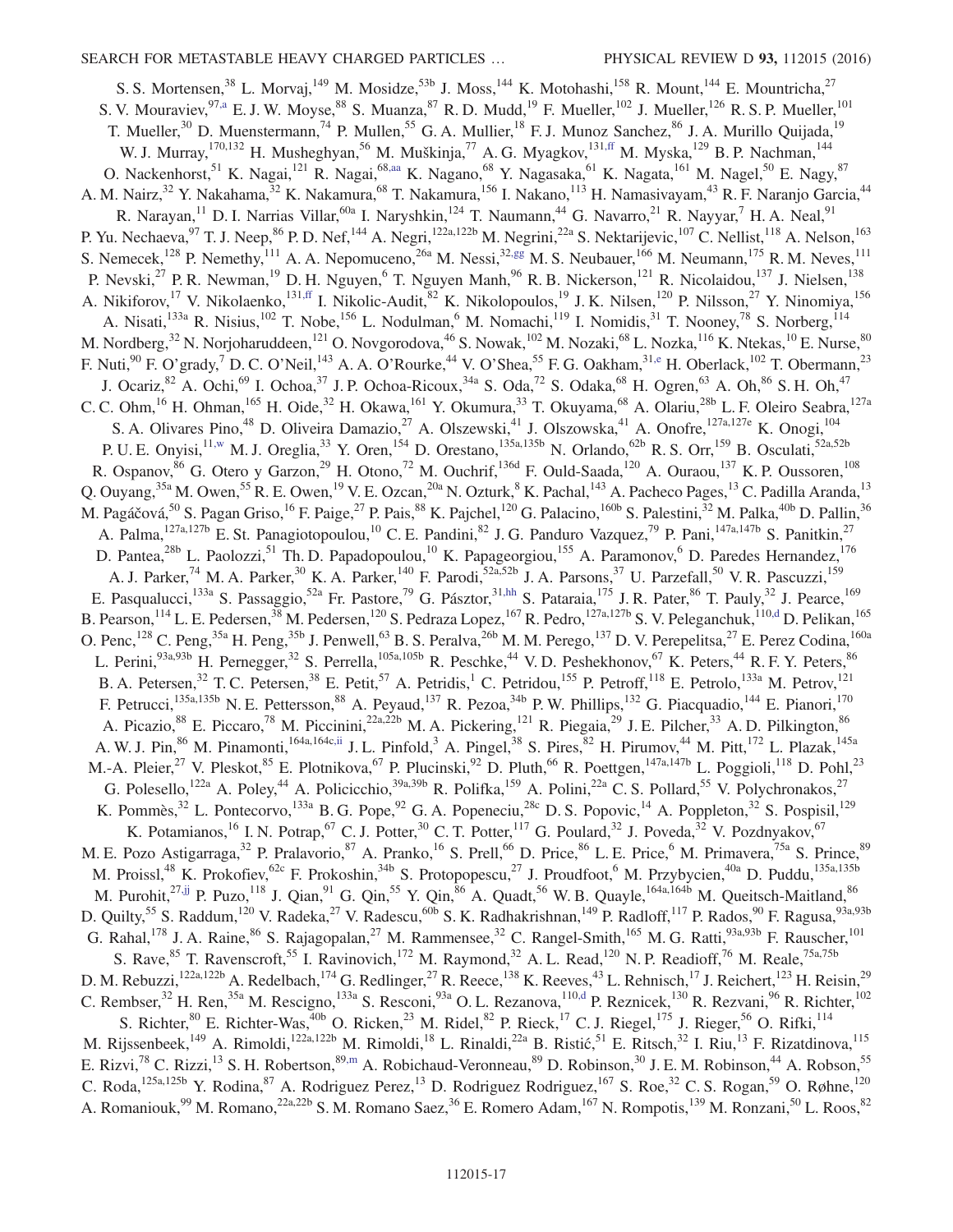<span id="page-18-5"></span><span id="page-18-4"></span><span id="page-18-3"></span><span id="page-18-2"></span><span id="page-18-1"></span><span id="page-18-0"></span>E. Ros,<sup>167</sup> S. Rosati,<sup>133a</sup> K. Rosbach,<sup>50</sup> P. Rose,<sup>138</sup> O. Rosenthal,<sup>142</sup> N.-A. Rosien,<sup>56</sup> V. Rossetti,<sup>147a,147b</sup> E. Rossi,<sup>105a,105b</sup> L. P. Rossi,<sup>52a</sup> J. H. N. Rosten,<sup>30</sup> R. Rosten,<sup>139</sup> M. Rotaru,<sup>28b</sup> I. Roth,<sup>172</sup> J. Rothberg,<sup>139</sup> D. Rousseau,<sup>118</sup> C. R. Royon,<sup>137</sup> A. Rozanov,  $87$  Y. Rozen,<sup>153</sup> X. Ruan,<sup>146c</sup> F. Rubbo,<sup>144</sup> M. S. Rudolph,<sup>159</sup> F. Rühr,<sup>50</sup> A. Ruiz-Martinez,<sup>31</sup> Z. Rurikova,<sup>50</sup> N. A. Rusakovich,<sup>67</sup> A. Ruschke,<sup>101</sup> H. L. Russell,<sup>139</sup> J. P. Rutherfoord,<sup>7</sup> N. Ruthmann,<sup>32</sup> Y. F. Ryabov,<sup>124</sup> M. Rybar,<sup>166</sup> G. Rybkin,<sup>118</sup> S. Ryu,<sup>6</sup> A. Ryzhov,<sup>131</sup> G. F. Rzehorz,<sup>56</sup> A. F. Saavedra,<sup>151</sup> G. Sabato,<sup>108</sup> S. Sacerdoti,<sup>29</sup> H. F-W. Sadrozinski,<sup>138</sup> R. Sadykov,<sup>67</sup> F. Safai Tehrani,<sup>133a</sup> P. Saha,<sup>109</sup> M. Sahinsoy,<sup>60a</sup> M. Saimpert,<sup>137</sup> T. Saito,<sup>156</sup> H. Sakamoto,<sup>156</sup> Y. Sakurai,<sup>171</sup> G. Salamanna,<sup>135a,135b</sup> A. Salamon,<sup>134a,134b</sup> J. E. Salazar Loyola,<sup>34b</sup> D. Salek,<sup>108</sup> P. H. Sales De Bruin,<sup>139</sup> D. Salihagic,<sup>102</sup> A. Salnikov,<sup>144</sup> J. Salt,<sup>167</sup> D. Salvatore,<sup>39a,39b</sup> F. Salvatore,<sup>150</sup> A. Salvucci,<sup>62a</sup> A. Salzburger,<sup>32</sup> D. Sammel,<sup>50</sup> D. Sampsonidis,<sup>155</sup> A. Sanchez,<sup>105a,105b</sup> J. Sánchez,<sup>167</sup> V. Sanchez Martinez,<sup>167</sup> H. Sandaker,<sup>120</sup> R. L. Sandbach,<sup>78</sup> H. G. Sander,<sup>85</sup> M. Sandhoff,<sup>175</sup> C. Sandoval,<sup>21</sup> R. Sandstroem,<sup>102</sup> D. P. C. Sankey,<sup>132</sup> M. Sannino, <sup>52a,52b</sup> A. Sansoni,<sup>49</sup> C. Santoni,<sup>36</sup> R. Santonico, <sup>134a,134b</sup> H. Santos, <sup>127a</sup> I. Santoyo Castillo, <sup>150</sup> K. Sapp, <sup>126</sup> A. Sapronov,<sup>67</sup> J. G. Saraiva,<sup>127a,127d</sup> B. Sarrazin,<sup>23</sup> O. Sasaki,<sup>68</sup> Y. Sasaki,<sup>156</sup> K. Sato,<sup>161</sup> G. Sauvage,<sup>5[,a](#page-23-7)</sup> E. Sauvan,<sup>5</sup> G. Savage,<sup>79</sup> P. Savard,<sup>159[,e](#page-23-3)</sup> C. Sawyer,<sup>132</sup> L. Sawyer,<sup>8[1,r](#page-23-17)</sup> J. Saxon,<sup>33</sup> C. Sbarra,<sup>22a</sup> A. Sbrizzi,<sup>22a,22b</sup> T. Scanlon,<sup>80</sup> D. A. Scannicchio,<sup>163</sup> M. Scarcella,<sup>151</sup> V. Scarfone,<sup>39a,39b</sup> J. Schaarschmidt,<sup>172</sup> P. Schacht,<sup>102</sup> B. M. Schachtner,<sup>101</sup> D. Schaefer,<sup>32</sup> R. Schaefer,<sup>44</sup> J. Schaeffer,<sup>85</sup> S. Schaepe,<sup>23</sup> S. Schaetzel,<sup>60b</sup> U. Schäfer,<sup>85</sup> A. C. Schaffer,<sup>118</sup> D. Schaile,<sup>101</sup> R. D. Schamberger,<sup>149</sup> V. Scharf,<sup>60a</sup> V. A. Schegelsky,<sup>124</sup> D. Scheirich,<sup>130</sup> M. Schernau,<sup>163</sup> C. Schiavi,<sup>52a,52b</sup> S. Schier,<sup>138</sup> C. Schillo,<sup>50</sup> M. Schioppa,<sup>39a,39b</sup> S. Schlenker,<sup>32</sup> K. R. Schmidt-Sommerfeld,<sup>102</sup> K. Schmieden,<sup>32</sup> C. Schmitt,<sup>85</sup> S. Schmitt,<sup>44</sup> S. Schmitz,  $85$  B. Schneider,<sup>160a</sup> U. Schnoor,<sup>50</sup> L. Schoeffel,<sup>137</sup> A. Schoening,<sup>60b</sup> B. D. Schoenrock,<sup>92</sup> E. Schopf,<sup>23</sup> M. Schott,<sup>85</sup> J. Schovancova, <sup>8</sup> S. Schramm, <sup>51</sup> M. Schreyer, <sup>174</sup> N. Schuh, <sup>85</sup> M. J. Schultens, <sup>23</sup> H.-C. Schultz-Coulon, <sup>60a</sup> H. Schulz,<sup>17</sup> M. Schumacher,<sup>50</sup> B. A. Schumm,<sup>138</sup> Ph. Schune,<sup>137</sup> A. Schwartzman,<sup>144</sup> T. A. Schwarz,<sup>91</sup> Ph. Schwegler,<sup>102</sup> H. Schweiger,  $86$  Ph. Schwemling,  $^{137}$  R. Schwienhorst,  $92$  J. Schwindling,  $^{137}$  T. Schwindt,  $^{23}$  G. Sciolla,  $^{25}$  F. Scuri,  $^{125a,125b}$ F. Scutti,  $90$  J. Searcy,  $91$  P. Seema,  $23$  S. C. Seidel,  $106$  A. Seiden,  $138$  F. Seifert,  $129$  J. M. Seixas,  $26a$  G. Sekhniaidze,  $105a$ K. Sekhon,<sup>91</sup> S. J. Sekula,<sup>42</sup> D. M. Seliverstov,<sup>124[,a](#page-23-7)</sup> N. Semprini-Cesari,<sup>22a,22b</sup> C. Serfon,<sup>120</sup> L. Serin,<sup>118</sup> L. Serkin,<sup>164a,164b</sup> M. Sessa,<sup>135a,135b</sup> R. Seuster,<sup>169</sup> H. Severini,<sup>114</sup> T. Sfiligoj,<sup>77</sup> F. Sforza,<sup>32</sup> A. Sfyrla,<sup>51</sup> E. Shabalina,<sup>56</sup> N. W. Shaikh,<sup>147a,147b</sup> L. Y. Shan,<sup>35a</sup> R. Shang,<sup>166</sup> J. T. Shank,<sup>24</sup> M. Shapiro,<sup>16</sup> P. B. Shatalov,<sup>98</sup> K. Shaw,<sup>164a,164b</sup> S. M. Shaw,<sup>86</sup> A. Shcherbakova,<sup>147a,147b</sup> C. Y. Shehu,<sup>150</sup> P. Sherwood,<sup>80</sup> L. Shi,<sup>15[2,kk](#page-24-3)</sup> S. Shimizu,<sup>69</sup> C. O. Shimmin,<sup>163</sup> M. Shimojima,<sup>103</sup> M. Shiyakova,<sup>67[,ll](#page-24-4)</sup> A. Shmeleva,<sup>97</sup> D. Shoaleh Saadi,<sup>96</sup> M. J. Shochet,<sup>33</sup> S. Shojaii,<sup>93a,93b</sup> S. Shrestha,<sup>112</sup> E. Shulga,<sup>99</sup> M. A. Shupe,<sup>7</sup> P. Sicho,<sup>128</sup> A. M. Sickles,<sup>166</sup> P. E. Sidebo,<sup>148</sup> O. Sidiropoulou,<sup>174</sup> D. Sidorov,<sup>115</sup> A. Sidoti,<sup>22a,22b</sup> F. Siegert,<sup>46</sup> Dj. Sijacki,  $14$  J. Silva,  $127a,127d$  S. B. Silverstein,  $147a$  V. Simak,  $129$  O. Simard,  $5$  Lj. Simic,  $14$  S. Simion,  $118$  E. Simioni,  $85$ B. Simmons,  ${}^{80}$  D. Simon,  ${}^{36}$  M. Simon,  ${}^{85}$  P. Sinervo,  ${}^{159}$  N. B. Sinev,  ${}^{117}$  M. Sioli,  ${}^{22a,22b}$  G. Siragusa,  ${}^{174}$  S. Yu. Sivoklokov,  ${}^{100}$ J. Sjölin,<sup>147a,147b</sup> T. B. Sjursen,<sup>15</sup> M. B. Skinner,<sup>74</sup> H. P. Skottowe,<sup>59</sup> P. Skubic,<sup>114</sup> M. Slater,<sup>19</sup> T. Slavicek,<sup>129</sup> M. Slawinska, <sup>108</sup> K. Sliwa, <sup>162</sup> R. Slovak, <sup>130</sup> V. Smakhtin, <sup>172</sup> B. H. Smart, <sup>5</sup> L. Smestad, <sup>15</sup> J. Smiesko, <sup>145a</sup> S. Yu. Smirnov, <sup>99</sup> Y. Smirnov,  $99$  L. N. Smirnova,  $100, \text{mm}$  O. Smirnova,  $83$  M. N. K. Smith,  $37$  R. W. Smith,  $37$  M. Smizanska,  $74$  K. Smolek,  $129$ A. A. Snesarev, <sup>97</sup> S. Snyder, <sup>27</sup> R. Sobie, <sup>169[,m](#page-23-12)</sup> F. Socher, <sup>46</sup> A. Soffer, <sup>154</sup> D. A. Soh, <sup>152</sup> G. Sokhrannyi,<sup>77</sup> C. A. Solans Sanchez,<sup>32</sup> M. Solar,<sup>129</sup> E. Yu. Soldatov,<sup>99</sup> U. Soldevila,<sup>167</sup> A. A. Solodkov,<sup>131</sup> A. Soloshenko,<sup>67</sup> O. V. Solovyanov,<sup>131</sup> V. Solovyev,<sup>124</sup> P. Sommer,<sup>50</sup> H. Son,<sup>162</sup> H. Y. Song,<sup>35[b,nn](#page-24-6)</sup> A. Sood,<sup>16</sup> A. Sopczak,<sup>129</sup> V. Sopko,<sup>129</sup> V. Sorin,<sup>13</sup> D. Sosa,<sup>60b</sup> C. L. Sotiropoulou,<sup>125a,125b</sup> R. Soualah,<sup>164a,164c</sup> A. M. Soukharev,<sup>110[,d](#page-23-2)</sup> D. South,<sup>44</sup> B. C. Sowden,<sup>79</sup> S. Spagnolo,<sup>75a,75b</sup> M. Spalla,<sup>125a,125b</sup> M. Spangenberg,<sup>170</sup> F. Spanò,<sup>79</sup> D. Sperlich,<sup>17</sup> F. Spettel,<sup>102</sup> R. Spighi,<sup>22a</sup> G. Spigo,<sup>32</sup> L. A. Spiller,<sup>90</sup> M. Spousta,<sup>130</sup> R. D. St. Denis,<sup>5[5,a](#page-23-7)</sup> A. Stabile,<sup>93a</sup> R. Stamen,<sup>60a</sup> S. Stamm,<sup>17</sup> E. Stanecka,<sup>41</sup> R. W. Stanek,<sup>6</sup> C. Stanescu,<sup>135a</sup> M. Stanescu-Bellu,<sup>44</sup> M. M. Stanitzki,<sup>44</sup> S. Stapnes,<sup>120</sup> E. A. Starchenko,<sup>131</sup> G. H. Stark,<sup>33</sup> J. Stark,<sup>57</sup> P. Staroba,<sup>128</sup> P. Starovoitov,<sup>60a</sup> S. Stärz,<sup>32</sup> R. Staszewski,<sup>41</sup> P. Steinberg,<sup>27</sup> B. Stelzer,<sup>143</sup> H. J. Stelzer,<sup>32</sup> O. Stelzer-Chilton,<sup>160a</sup> H. Stenzel,<sup>54</sup> G. A. Stewart,<sup>55</sup> J. A. Stillings,<sup>23</sup> M. C. Stockton,<sup>89</sup> M. Stoebe,<sup>89</sup> G. Stoicea,<sup>28b</sup> P. Stolte,<sup>56</sup> S. Stonjek,<sup>102</sup> A. R. Stradling,<sup>8</sup> A. Straessner,<sup>46</sup> M. E. Stramaglia,<sup>18</sup> J. Strandberg,<sup>148</sup> S. Strandberg,<sup>147a,147b</sup> A. Strandlie,<sup>120</sup> M. Strauss,<sup>114</sup> P. Strizenec,<sup>145b</sup> R. Ströhmer,<sup>174</sup> D. M. Strom,<sup>117</sup> R. Stroynowski,<sup>42</sup> A. Strubig,<sup>107</sup> S. A. Stucci,<sup>18</sup> B. Stugu,<sup>15</sup> N. A. Styles,<sup>44</sup> D. Su,<sup>144</sup> J. Su,<sup>126</sup> R. Subramaniam,<sup>81</sup> S. Suchek,<sup>60a</sup> Y. Sugaya,<sup>119</sup> M. Suk,<sup>129</sup> V. V. Sulin,  $97$  S. Sultansoy,  $4c$  T. Sumida,  $70$  S. Sun,  $59$  X. Sun,  $35a$  J. E. Sundermann,  $50$  K. Suruliz,  $150$  G. Susinno,  $39a,39b$ M. R. Sutton,<sup>150</sup> S. Suzuki,<sup>68</sup> M. Svatos,<sup>128</sup> M. Swiatlowski,<sup>33</sup> I. Sykora,<sup>145a</sup> T. Sykora,<sup>130</sup> D. Ta,<sup>50</sup> C. Taccini,<sup>135a,135b</sup> K. Tackmann,<sup>44</sup> J. Taenzer,<sup>159</sup> A. Taffard,<sup>163</sup> R. Tafirout,<sup>160a</sup> N. Taiblum,<sup>154</sup> H. Takai,<sup>27</sup> R. Takashima,<sup>71</sup> T. Takeshita,<sup>141</sup> Y. Takubo, <sup>68</sup> M. Talby, <sup>87</sup> A. A. Talyshev,  $110, d$  K. G. Tan,  $90$  J. Tanaka,  $156$  R. Tanaka,  $118$  S. Tanaka,  $68$  B. B. Tannenwald,  $112$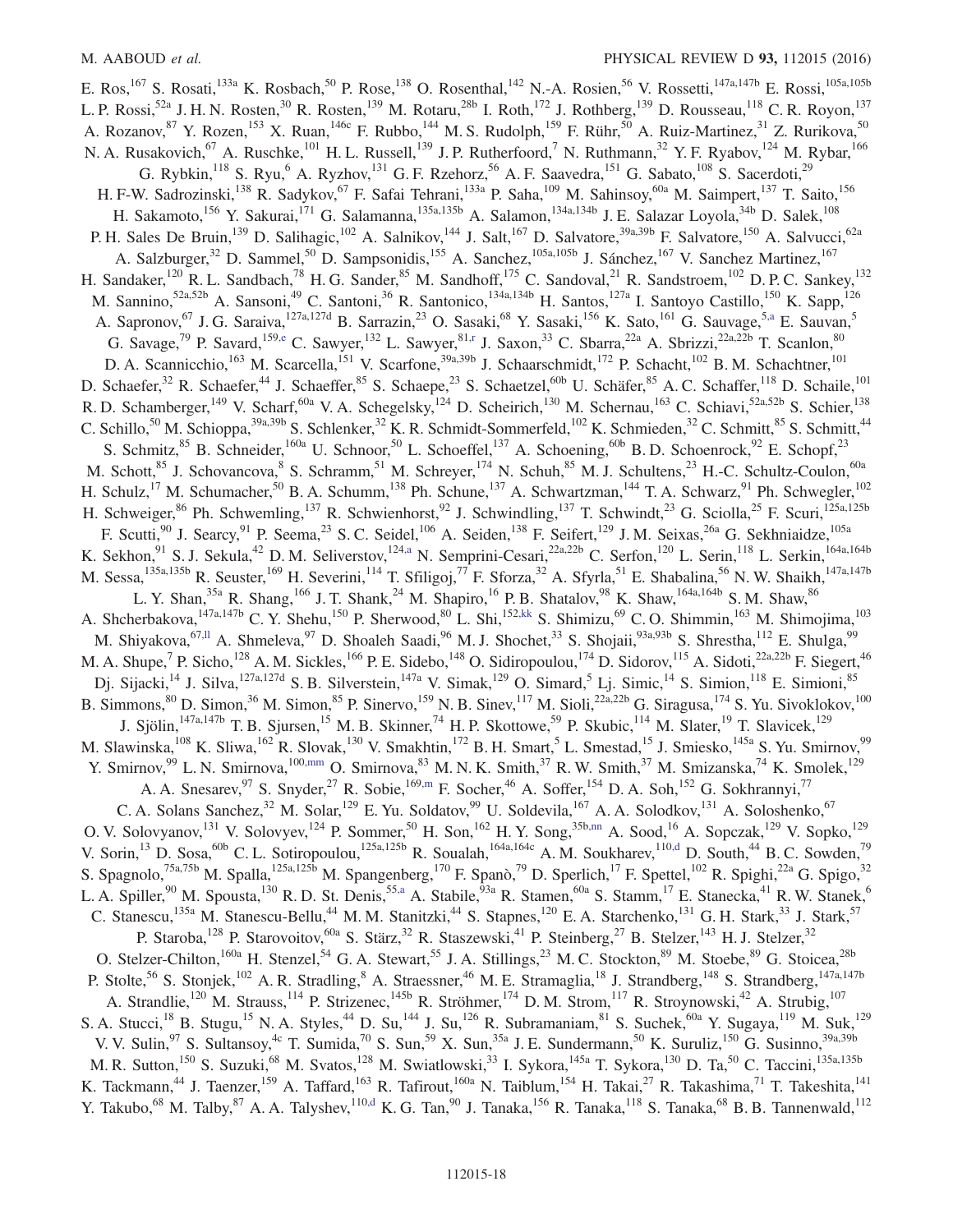S. Tapia Araya,<sup>34b</sup> S. Tapprogge,<sup>85</sup> S. Tarem,<sup>153</sup> G. F. Tartarelli,<sup>93a</sup> P. Tas,<sup>130</sup> M. Tasevsky,<sup>128</sup> T. Tashiro,<sup>70</sup> E. Tassi,<sup>39a,39b</sup> A. Tavares Delgado,<sup>127a,127b</sup> Y. Tayalati,<sup>136d</sup> A. C. Taylor,<sup>106</sup> G. N. Taylor,<sup>90</sup> P. T. E. Taylor,<sup>90</sup> W. Taylor,<sup>160b</sup> F. A. Teischinger,<sup>32</sup> P. Teixeira-Dias,<sup>79</sup> K. K. Temming,<sup>50</sup> D. Temple,<sup>143</sup> H. Ten Kate,<sup>32</sup> P. K. Teng,<sup>152</sup> J. J. Teoh,<sup>119</sup> F. Tepel,  $^{175}$  S. Terada,  $^{68}$  K. Terashi,  $^{156}$  J. Terron,  $^{84}$  S. Terzo,  $^{102}$  M. Testa,  $^{49}$  R. J. Teuscher,  $^{159,m}$  $^{159,m}$  $^{159,m}$  T. Theveneaux-Pelzer,  $^{87}$ J. P. Thomas,<sup>19</sup> J. Thomas-Wilsker,<sup>79</sup> E. N. Thompson,<sup>37</sup> P. D. Thompson,<sup>19</sup> A. S. Thompson,<sup>55</sup> L. A. Thomsen,<sup>176</sup> E. Thomson,<sup>123</sup> M. Thomson,<sup>30</sup> M. J. Tibbetts,<sup>16</sup> R. E. Ticse Torres,<sup>87</sup> V. O. Tikhomirov,<sup>97,00</sup> Yu. A. Tikhonov,<sup>110[,d](#page-23-2)</sup> S. Timoshenko,<sup>99</sup> P. Tipton,<sup>176</sup> S. Tisserant,<sup>87</sup> K. Todome,<sup>158</sup> T. Todorov,<sup>[5,a](#page-23-7)</sup> S. Todorova-Nova,<sup>130</sup> J. Tojo,<sup>72</sup> S. Tokár,<sup>145a</sup> K. Tokushuku,<sup>68</sup> E. Tolley,<sup>59</sup> L. Tomlinson,<sup>86</sup> M. Tomoto,<sup>104</sup> L. Tompkins,<sup>14[4,pp](#page-24-8)</sup> K. Toms,<sup>106</sup> B. Tong,<sup>59</sup> E. Torrence,<sup>117</sup> H. Torres,<sup>143</sup> E. Torró Pastor,<sup>139</sup> J. Toth,<sup>87[,qq](#page-24-9)</sup> F. Touchard,<sup>87</sup> D. R. Tovey,<sup>140</sup> T. Trefzger,<sup>174</sup> A. Tricoli,<sup>27</sup> I. M. Trigger,<sup>160a</sup> S. Trincaz-Duvoid,<sup>82</sup> M. F. Tripiana,<sup>13</sup> W. Trischuk,<sup>159</sup> B. Trocmé,<sup>57</sup> A. Trofymov,<sup>44</sup> C. Troncon,<sup>93a</sup> M. Trottier-McDonald,<sup>16</sup> M. Trovatelli,<sup>169</sup> L. Truong,<sup>164a,164c</sup> M. Trzebinski,<sup>41</sup> A. Trzupek,<sup>41</sup> J. C-L. Tseng,<sup>121</sup> P. V. Tsiareshka, <sup>94</sup> G. Tsipolitis, <sup>10</sup> N. Tsirintanis, <sup>9</sup> S. Tsiskaridze, <sup>13</sup> V. Tsiskaridze, <sup>50</sup> E. G. Tskhadadze, <sup>53a</sup> K. M. Tsui, <sup>62a</sup> I. I. Tsukerman,<sup>98</sup> V. Tsulaia,<sup>16</sup> S. Tsuno,<sup>68</sup> D. Tsybychev,<sup>149</sup> A. Tudorache,<sup>28b</sup> V. Tudorache,<sup>28b</sup> A. N. Tuna,<sup>59</sup> S. A. Tupputi,<sup>22a,22b</sup> S. Turchikhin,<sup>100[,mm](#page-24-5)</sup> D. Turecek,<sup>129</sup> D. Turgeman,<sup>172</sup> R. Turra,<sup>93a,93b</sup> A. J. Turvey,<sup>42</sup> P. M. Tuts,<sup>37</sup> M. Tyndel,<sup>132</sup> G. Ucchielli,<sup>22a,22b</sup> I. Ueda,<sup>156</sup> R. Ueno,<sup>31</sup> M. Ughetto,<sup>147a,147b</sup> F. Ukegawa,<sup>161</sup> G. Unal,<sup>32</sup> A. Undrus,<sup>27</sup> G. Unel,  $^{163}$  F. C. Ungaro,  $^{90}$  Y. Unno,  $^{68}$  C. Unverdorben,  $^{101}$  J. Urban,  $^{145b}$  P. Urquijo,  $^{90}$  P. Urrejola,  $^{85}$  G. Usai,  $^8$  A. Usanova,  $^{64}$ L. Vacavant, <sup>87</sup> V. Vacek, <sup>129</sup> B. Vachon, <sup>89</sup> C. Valderanis, <sup>101</sup> E. Valdes Santurio, <sup>147a, 147b</sup> N. Valencic, <sup>108</sup> S. Valentinetti, <sup>22a, 22b</sup> A. Valero,<sup>167</sup> L. Valery,<sup>13</sup> S. Valkar,<sup>130</sup> S. Vallecorsa,<sup>51</sup> J. A. Valls Ferrer,<sup>167</sup> W. Van Den Wollenberg,<sup>108</sup> P. C. Van Der Deijl,<sup>108</sup> R. van der Geer,<sup>108</sup> H. van der Graaf,<sup>108</sup> N. van Eldik,<sup>153</sup> P. van Gemmeren,<sup>6</sup> J. Van Nieuwkoop,<sup>143</sup> I. van Vulpen,<sup>108</sup> M. C. van Woerden,<sup>32</sup> M. Vanadia,<sup>133a,133b</sup> W. Vandelli,<sup>32</sup> R. Vanguri,<sup>123</sup> A. Vaniachine,<sup>131</sup> P. Vankov,<sup>108</sup> G. Vardanyan,  $^{177}$  R. Vari,  $^{133a}$  E. W. Varnes,  $^7$  T. Varol,  $^{42}$  D. Varouchas,  $^{82}$  A. Vartapetian,  $^8$  K. E. Varvell,  $^{151}$  J. G. Vasquez,  $^{176}$ F. Vazeille,<sup>36</sup> T. Vazquez Schroeder,<sup>89</sup> J. Veatch,<sup>56</sup> L. M. Veloce,<sup>159</sup> F. Veloso,<sup>127a,127c</sup> S. Veneziano,<sup>133a</sup> A. Ventura,<sup>75a,75b</sup> M. Venturi,<sup>169</sup> N. Venturi,<sup>159</sup> A. Venturini,<sup>25</sup> V. Vercesi,<sup>122a</sup> M. Verducci,<sup>133a,133b</sup> W. Verkerke,<sup>108</sup> J. C. Vermeulen,<sup>108</sup> A. Vest,<sup>4[6,rr](#page-24-10)</sup> M. C. Vetterli,<sup>14[3,e](#page-23-3)</sup> O. Viazlo,<sup>83</sup> I. Vichou,<sup>166</sup> T. Vickey,<sup>140</sup> O. E. Vickey Boeriu,<sup>140</sup> G. H. A. Viehhauser,<sup>121</sup> S. Viel,<sup>16</sup> L. Vigani,<sup>121</sup> R. Vigne,<sup>64</sup> M. Villa,<sup>22a,22b</sup> M. Villaplana Perez,<sup>93a,93b</sup> E. Vilucchi,<sup>49</sup> M. G. Vincter,<sup>31</sup> V. B. Vinogradov,<sup>67</sup> C. Vittori,<sup>22a,22b</sup> I. Vivarelli,<sup>150</sup> S. Vlachos,<sup>10</sup> M. Vlasak,<sup>129</sup> M. Vogel,<sup>175</sup> P. Vokac,<sup>129</sup> G. Volpi,<sup>125a,125b</sup> M. Volpi,<sup>90</sup> H. von der Schmitt,<sup>102</sup> E. von Toerne,<sup>23</sup> V. Vorobel,<sup>130</sup> K. Vorobev,<sup>99</sup> M. Vos,<sup>167</sup> R. Voss,<sup>32</sup> J. H. Vossebeld,<sup>76</sup> N. Vranjes,<sup>14</sup> M. Vranjes Milosavljevic,<sup>14</sup> V. Vrba,<sup>128</sup> M. Vreeswijk,<sup>108</sup> R. Vuillermet,<sup>32</sup> I. Vukotic,<sup>33</sup> Z. Vykydal,<sup>129</sup> P. Wagner,<sup>23</sup> W. Wagner,<sup>175</sup> H. Wahlberg,<sup>73</sup> S. Wahrmund,<sup>46</sup> J. Wakabayashi,<sup>104</sup> J. Walder,<sup>74</sup> R. Walker,<sup>101</sup> W. Walkowiak,<sup>142</sup> V. Wallangen,<sup>147a,147b</sup> C. Wang,<sup>35c</sup> C. Wang,<sup>35d,87</sup> F. Wang,<sup>173</sup> H. Wang,<sup>16</sup> H. Wang,<sup>42</sup> J. Wang,<sup>44</sup> J. Wang,<sup>151</sup> K. Wang,<sup>89</sup> R. Wang,  $^6$  S. M. Wang,  $^{152}$  T. Wang,  $^{23}$  T. Wang,  $^{37}$  W. Wang,  $^{35b}$  X. Wang,  $^{176}$  C. Wanotayaroj,  $^{117}$  A. Warburton,  $^{89}$  C. P. Ward,  $^{30}$ D. R. Wardrope, <sup>80</sup> A. Washbrook, <sup>48</sup> P. M. Watkins, <sup>19</sup> A. T. Watson, <sup>19</sup> M. F. Watson, <sup>19</sup> G. Watts, <sup>139</sup> S. Watts, <sup>86</sup> B. M. Waugh,  $80$  S. Webb,  $85$  M. S. Weber,  $18$  S. W. Weber,  $174$  J. S. Webster,  $6$  A. R. Weidberg,  $121$  B. Weinert,  $63$  J. Weingarten,  $56$ C. Weiser, $50$  H. Weits, $108$  P. S. Wells, $32$  T. Wenaus, $27$  T. Wengler, $32$  S. Wenig, $32$  N. Wermes, $23$  M. Werner,  $50$  P. Werner,  $32$ M. Wessels,<sup>60a</sup> J. Wetter,<sup>162</sup> K. Whalen,<sup>117</sup> N. L. Whallon,<sup>139</sup> A. M. Wharton,<sup>74</sup> A. White,<sup>8</sup> M. J. White,<sup>1</sup> R. White,<sup>34b</sup> D. Whiteson,<sup>163</sup> F. J. Wickens,<sup>132</sup> W. Wiedenmann,<sup>173</sup> M. Wielers,<sup>132</sup> P. Wienemann,<sup>23</sup> C. Wiglesworth,<sup>38</sup> L. A. M. Wiik-Fuchs,  $^{23}$  A. Wildauer,  $^{102}$  F. Wilk,  $^{86}$  H. G. Wilkens,  $^{32}$  H. H. Williams,  $^{123}$  S. Williams,  $^{108}$  C. Willis,  $^{92}$ S. Willocq,<sup>88</sup> J. A. Wilson,<sup>19</sup> I. Wingerter-Seez,<sup>5</sup> F. Winklmeier,<sup>117</sup> O. J. Winston,<sup>150</sup> B. T. Winter,<sup>23</sup> M. Wittgen,<sup>144</sup> J. Wittkowski,<sup>101</sup> S. J. Wollstadt,<sup>85</sup> M. W. Wolter,<sup>41</sup> H. Wolters,<sup>127a,127c</sup> B. K. Wosiek,<sup>41</sup> J. Wotschack,<sup>32</sup> M. J. Woudstra,<sup>86</sup> K. W. Wozniak,<sup>41</sup> M. Wu,<sup>57</sup> M. Wu,<sup>33</sup> S. L. Wu,<sup>173</sup> X. Wu,<sup>51</sup> Y. Wu,<sup>91</sup> T. R. Wyatt,<sup>86</sup> B. M. Wynne,<sup>48</sup> S. Xella,<sup>38</sup> D. Xu,<sup>35a</sup> L. Xu,<sup>27</sup> B. Yabsley,<sup>151</sup> S. Yacoob,<sup>146a</sup> R. Yakabe,<sup>69</sup> D. Yamaguchi,<sup>158</sup> Y. Yamaguchi,<sup>119</sup> A. Yamamoto,<sup>68</sup> S. Yamamoto,<sup>156</sup> T. Yamanaka,<sup>156</sup> K. Yamauchi,<sup>104</sup> Y. Yamazaki,<sup>69</sup> Z. Yan,<sup>24</sup> H. Yang,<sup>35e</sup> H. Yang,<sup>173</sup> Y. Yang,<sup>152</sup> Z. Yang,<sup>15</sup> W-M. Yao,<sup>16</sup> Y. C. Yap,  $82$  Y. Yasu,  $68$  E. Yatsenko,  $5$  K. H. Yau Wong,  $23$  J. Ye,  $42$  S. Ye,  $27$  I. Yeletskikh,  $67$  A. L. Yen,  $59$  E. Yildirim,  $85$ K. Yorita,  $^{171}$  R. Yoshida,  $^{6}$  K. Yoshihara,  $^{123}$  C. Young,  $^{144}$  C.J. S. Young,  $^{32}$  S. Youssef,  $^{24}$  D.R. Yu,  $^{16}$  J. Yu,  $^{8}$  J.M. Yu,  $^{91}$ J. Yu,<sup>66</sup> L. Yuan,<sup>69</sup> S. P. Y. Yuen,<sup>23</sup> I. Yusuff,<sup>3[0,ss](#page-24-11)</sup> B. Zabinski,<sup>41</sup> R. Zaidan,<sup>35d</sup> A. M. Zaitsev,<sup>131[,ff](#page-23-31)</sup> N. Zakharchuk,<sup>44</sup> J. Zalieckas,<sup>15</sup> A. Zaman,<sup>149</sup> S. Zambito,<sup>59</sup> L. Zanello,<sup>133a,133b</sup> D. Zanzi,<sup>90</sup> C. Zeitnitz,<sup>175</sup> M. Zeman,<sup>129</sup> A. Zemla,<sup>40a</sup> J. C. Zeng,<sup>166</sup> Q. Zeng,<sup>144</sup> K. Zengel,<sup>25</sup> O. Zenin,<sup>131</sup> T. Ženiš,<sup>145a</sup> D. Zerwas,<sup>118</sup> D. Zhang,<sup>91</sup> F. Zhang,<sup>173</sup> G. Zhang,<sup>35[b,nn](#page-24-6)</sup> H. Zhang,<sup>35c</sup> J. Zhang,<sup>6</sup> L. Zhang,<sup>50</sup> R. Zhang,<sup>23</sup> R. Zhang,<sup>35[b,tt](#page-24-12)</sup> X. Zhang,<sup>35d</sup> Z. Zhang,<sup>118</sup> X. Zhao,<sup>42</sup> Y. Zhao,<sup>35d</sup> Z. Zhao,<sup>35b</sup> A. Zhemchugov,  $^{67}$  J. Zhong,  $^{121}$  B. Zhou,  $^{91}$  C. Zhou,  $^{47}$  L. Zhou,  $^{37}$  L. Zhou,  $^{42}$  M. Zhou,  $^{149}$  N. Zhou,  $^{35f}$  C. G. Zhu,  $^{35d}$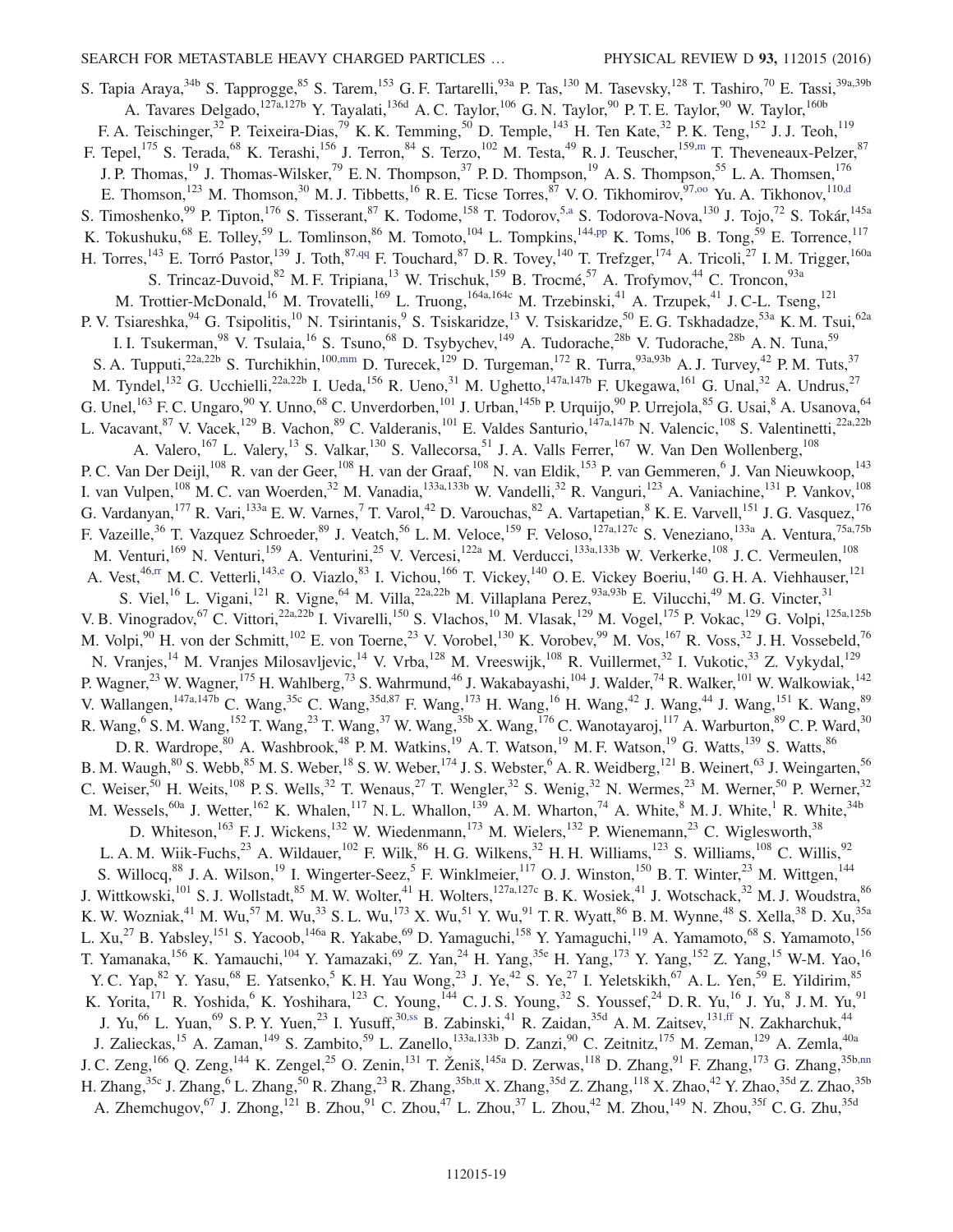H. Zhu,<sup>35a</sup> J. Zhu,<sup>91</sup> Y. Zhu,<sup>35b</sup> X. Zhuang,<sup>35a</sup> K. Zhukov,<sup>97</sup> A. Zibell,<sup>174</sup> D. Zieminska,<sup>63</sup> N. I. Zimine,<sup>67</sup> C. Zimmermann,<sup>85</sup>

S. Zimmermann,<sup>50</sup> Z. Zinonos,<sup>56</sup> M. Zinser,<sup>85</sup> M. Ziolkowski,<sup>142</sup> L. Živković,<sup>14</sup> G. Zobernig,<sup>173</sup> A. Zoccoli,<sup>22a,22b</sup>

M. zur Nedden,  $^{17}$  G. Zurzolo,  $^{105a,105b}$  and L. Zwalinski<sup>32</sup>

(ATLAS Collaboration)

 ${}^{1}$ Department of Physics, University of Adelaide, Adelaide, Australia

<sup>2</sup>Physics Department, SUNY Albany, Albany, New York, USA

 $3$ Department of Physics, University of Alberta, Edmonton, Alberta, Canada

<sup>4a</sup>Department of Physics, Ankara University, Ankara, Turkey

<sup>4b</sup>Istanbul Aydin University, Istanbul, Turkey

<sup>4c</sup>Division of Physics, TOBB University of Economics and Technology, Ankara, Turkey

<sup>5</sup>LAPP, CNRS/IN2P3 and Université Savoie Mont Blanc, Annecy-le-Vieux, France

 ${}^{6}$ High Energy Physics Division, Argonne National Laboratory, Argonne, Illinois, USA

 $7$ Department of Physics, University of Arizona, Tucson, Arizona, USA

<sup>8</sup>Department of Physics, The University of Texas at Arlington, Arlington, Texas, USA <sup>9</sup>Physics Department, University of Athens, Athens, Greece

 $10P$ hysics Department, National Technical University of Athens, Zografou, Greece

 $11$ Department of Physics, The University of Texas at Austin, Austin, Texas, USA

 $^{2}$ Institute of Physics, Azerbaijan Academy of Sciences, Baku, Azerbaijan

 $^{13}$ Institut de Física d'Altes Energies (IFAE), The Barcelona Institute of Science and Technology,

Barcelona, Spain

<sup>14</sup>Institute of Physics, University of Belgrade, Belgrade, Serbia

 $15$ Department for Physics and Technology, University of Bergen, Bergen, Norway

<sup>16</sup>Physics Division, Lawrence Berkeley National Laboratory and University of California,

Berkeley, California, USA

 $17$ Department of Physics, Humboldt University, Berlin, Germany

<sup>18</sup>Albert Einstein Center for Fundamental Physics and Laboratory for High Energy Physics, University of Bern, Bern, Switzerland

<sup>19</sup>School of Physics and Astronomy, University of Birmingham, Birmingham, United Kingdom  $^{20a}$ Department of Physics, Bogazici University, Istanbul, Turkey

20b Department of Physics Engineering, Gaziantep University, Gaziantep, Turkey

<sup>20d</sup>Istanbul Bilgi University, Faculty of Engineering and Natural Sciences, Istanbul, Turkey

 $20e$ Bahcesehir University, Faculty of Engineering and Natural Sciences, Istanbul, Turkey

 $^{21}$ Centro de Investigaciones, Universidad Antonio Narino, Bogota, Colombia

<sup>22a</sup>INFN Sezione di Bologna, Italy

<sup>22b</sup>Dipartimento di Fisica e Astronomia, Università di Bologna, Bologna, Italy  $^{23}$ Physikalisches Institut, University of Bonn, Bonn, Germany

<sup>24</sup>Department of Physics, Boston University, Boston, Massachusetts, USA

 $^{25}$ Department of Physics, Brandeis University, Waltham, Massachusetts, USA

26aUniversidade Federal do Rio De Janeiro COPPE/EE/IF, Rio de Janeiro, Brazil

<sup>26b</sup>Electrical Circuits Department, Federal University of Juiz de Fora (UFJF), Juiz de Fora, Brazil

<sup>26c</sup>Federal University of Sao Joao del Rei (UFSJ), Sao Joao del Rei, Brazil

<sup>26d</sup>Instituto de Fisica, Universidade de Sao Paulo, Sao Paulo, Brazil

<sup>27</sup>Physics Department, Brookhaven National Laboratory, Upton, New York, USA

<sup>28a</sup>Transilvania University of Brasov, Brasov, Romania

<sup>28b</sup>National Institute of Physics and Nuclear Engineering, Bucharest, Romania

 $28c$ National Institute for Research and Development of Isotopic and Molecular Technologies,

Physics Department, Cluj Napoca, Romania

 $^{28d}$ University Politehnica Bucharest, Bucharest, Romania

<sup>28e</sup>West University in Timisoara, Timisoara, Romania

 $^{29}$ Departamento de Física, Universidad de Buenos Aires, Buenos Aires, Argentina

 $30C$ avendish Laboratory, University of Cambridge, Cambridge, United Kingdom

<sup>31</sup>Department of Physics, Carleton University, Ottawa, Ontario, Canada

<sup>32</sup>CERN, Geneva, Switzerland

 $33$ Enrico Fermi Institute, University of Chicago, Chicago, Illinois, USA

<sup>34a</sup>Departamento de Física, Pontificia Universidad Católica de Chile, Santiago, Chile

34bDepartamento de Física, Universidad Técnica Federico Santa María, Valparaíso, Chile

<sup>a</sup>Institute of High Energy Physics, Chinese Academy of Sciences, Beijing, China

<sup>35b</sup>Department of Modern Physics, University of Science and Technology of China, Anhui, China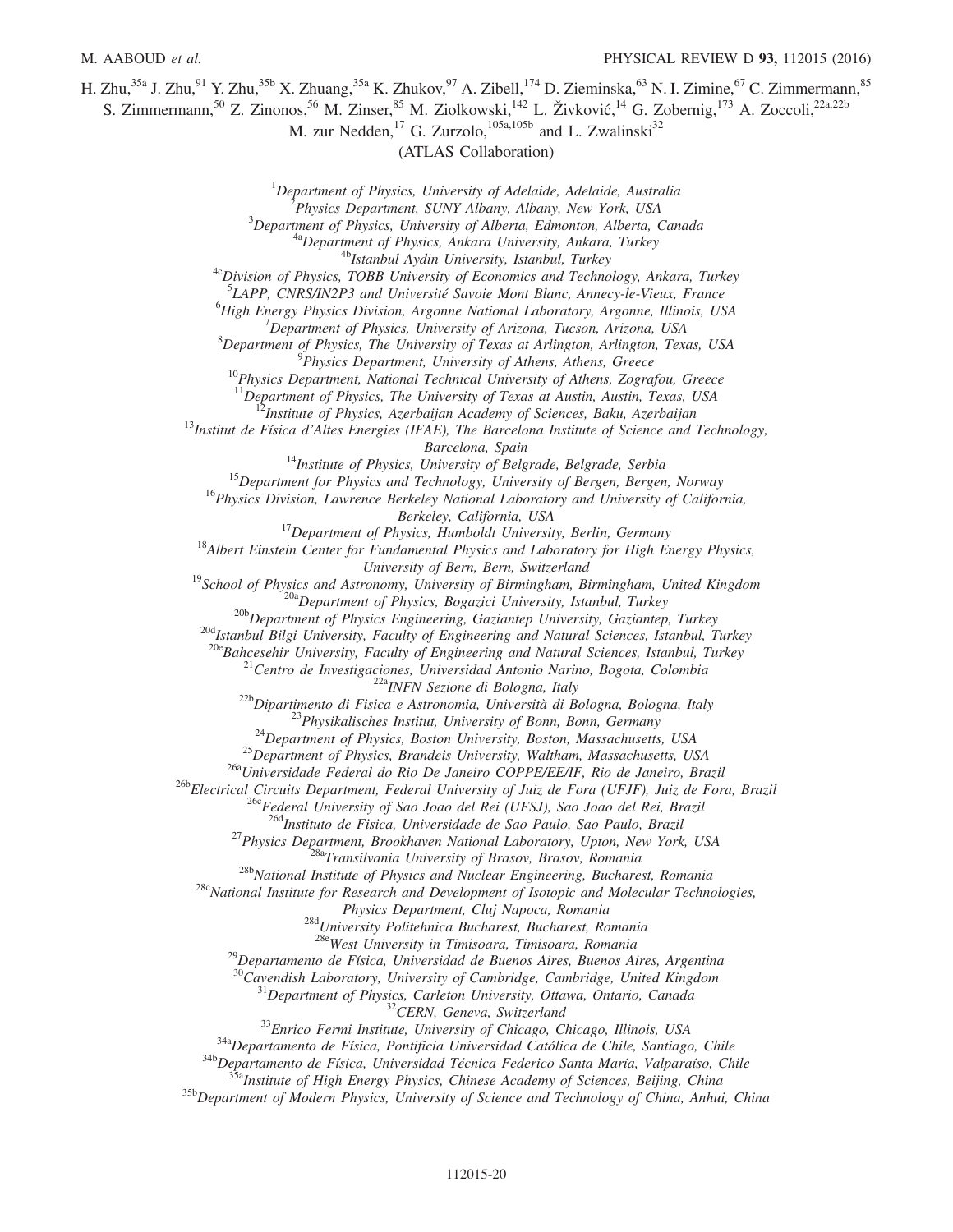<sup>35c</sup>Department of Physics, Nanjing University, Jiangsu, China

<sup>35d</sup>School of Physics, Shandong University, Shandong, China

<sup>35e</sup>Department of Physics and Astronomy, Shanghai Key Laboratory for Particle Physics and Cosmology,

Shanghai Jiao Tong University, Shanghai; (also affiliated with PKU-CHEP), China

<sup>35f</sup>Physics Department, Tsinghua University, Beijing 100084, China

<sup>36</sup>Laboratoire de Physique Corpusculaire, Clermont Université and Université Blaise Pascal and CNRS/

IN2P3, Clermont-Ferrand, France

 $37$ Nevis Laboratory, Columbia University, Irvington, New York, USA

<sup>38</sup>Niels Bohr Institute, University of Copenhagen, Kobenhavn, Denmark

<sup>39a</sup>INFN Gruppo Collegato di Cosenza, Laboratori Nazionali di Frascati, Italy

<sup>39b</sup>Dipartimento di Fisica, Università della Calabria, Rende, Italy

 $^{40a}$ AGH University of Science and Technology, Faculty of Physics and Applied Computer Science, Krakow, Poland

<sup>40b</sup>Marian Smoluchowski Institute of Physics, Jagiellonian University, Krakow, Poland

<sup>41</sup>Institute of Nuclear Physics Polish Academy of Sciences, Krakow, Poland

<sup>42</sup>Physics Department, Southern Methodist University, Dallas, Texas, USA

<sup>43</sup>Physics Department, University of Texas at Dallas, Richardson, Texas, USA

<sup>44</sup>DESY, Hamburg and Zeuthen, Germany

<sup>45</sup>Institut für Experimentelle Physik IV, Technische Universität Dortmund, Dortmund, Germany

<sup>46</sup>Institut für Kern- und Teilchenphysik, Technische Universität Dresden, Dresden, Germany

 $^{47}$ Department of Physics, Duke University, Durham, North Carolina, USA

<sup>48</sup>SUPA—School of Physics and Astronomy, University of Edinburgh, Edinburgh, United Kingdom

<sup>49</sup>INFN Laboratori Nazionali di Frascati, Frascati, Italy

<sup>50</sup>Fakultät für Mathematik und Physik, Albert-Ludwigs-Universität, Freiburg, Germany

<sup>1</sup>Section de Physique, Université de Genève, Geneva, Switzerland

52<sup>a</sup>INFN Sezione di Genova, Italy

52b Dipartimento di Fisica, Università di Genova, Genova, Italy

53aE. Andronikashvili Institute of Physics, Iv. Javakhishvili Tbilisi State University, Tbilisi, Georgia

<sup>53b</sup>High Energy Physics Institute, Tbilisi State University, Tbilisi, Georgia

<sup>54</sup>II Physikalisches Institut, Justus-Liebig-Universität Giessen, Giessen, Germany

<sup>55</sup>SUPA—School of Physics and Astronomy, University of Glasgow, Glasgow, United Kingdom

<sup>56</sup>II Physikalisches Institut, Georg-August-Universität, Göttingen, Germany

 $57$ Laboratoire de Physique Subatomique et de Cosmologie, Université Grenoble-Alpes,

CNRS/IN2P3, Grenoble, France

<sup>58</sup>Department of Physics, Hampton University, Hampton, Virginia, USA

<sup>59</sup>Laboratory for Particle Physics and Cosmology, Harvard University, Cambridge, Massachusetts, USA

Kirchhoff-Institut für Physik, Ruprecht-Karls-Universität Heidelberg, Heidelberg, Germany

<sup>60b</sup>Physikalisches Institut, Ruprecht-Karls-Universität Heidelberg, Heidelberg, Germany

60cZITI Institut für technische Informatik, Ruprecht-Karls-Universität Heidelberg, Mannheim, Germany

 $^{61}$ Faculty of Applied Information Science, Hiroshima Institute of Technology, Hiroshima, Japan

 $62a$ Department of Physics, The Chinese University of Hong Kong, Shatin, N.T., Hong Kong, China

 $62b$ Department of Physics, The University of Hong Kong, Hong Kong, China

 $62c$ Department of Physics, The Hong Kong University of Science and Technology,

Clear Water Bay, Kowloon, Hong Kong, China

 $^{63}$ Department of Physics, Indiana University, Bloomington, Indiana, USA

<sup>64</sup>Institut für Astro- und Teilchenphysik, Leopold-Franzens-Universität, Innsbruck, Austria

<sup>65</sup>University of Iowa, Iowa City, Iowa, USA

<sup>66</sup>Department of Physics and Astronomy, Iowa State University, Ames, Iowa, USA

<sup>67</sup>Joint Institute for Nuclear Research, JINR Dubna, Russia

<sup>68</sup>KEK, High Energy Accelerator Research Organization, Tsukuba, Japan

<sup>69</sup>Graduate School of Science, Kobe University, Kobe, Japan

 $^{70}$ Faculty of Science, Kyoto University, Kyoto, Japan

 $71$ Kyoto University of Education, Kyoto, Japan

 $12$ Department of Physics, Kyushu University, Fukuoka, Japan

 $^{73}$ Instituto de Física La Plata, Universidad Nacional de La Plata and CONICET, La Plata, Argentina

<sup>74</sup>Physics Department, Lancaster University, Lancaster, United Kingdom

<sup>75a</sup>INFN Sezione di Lecce, Italy

<sup>75b</sup>Dipartimento di Matematica e Fisica, Università del Salento, Lecce, Italy

 $76$ Oliver Lodge Laboratory, University of Liverpool, Liverpool, United Kingdom

 $^{77}$ Department of Physics, Jožef Stefan Institute and University of Ljubljana, Ljubljana, Slovenia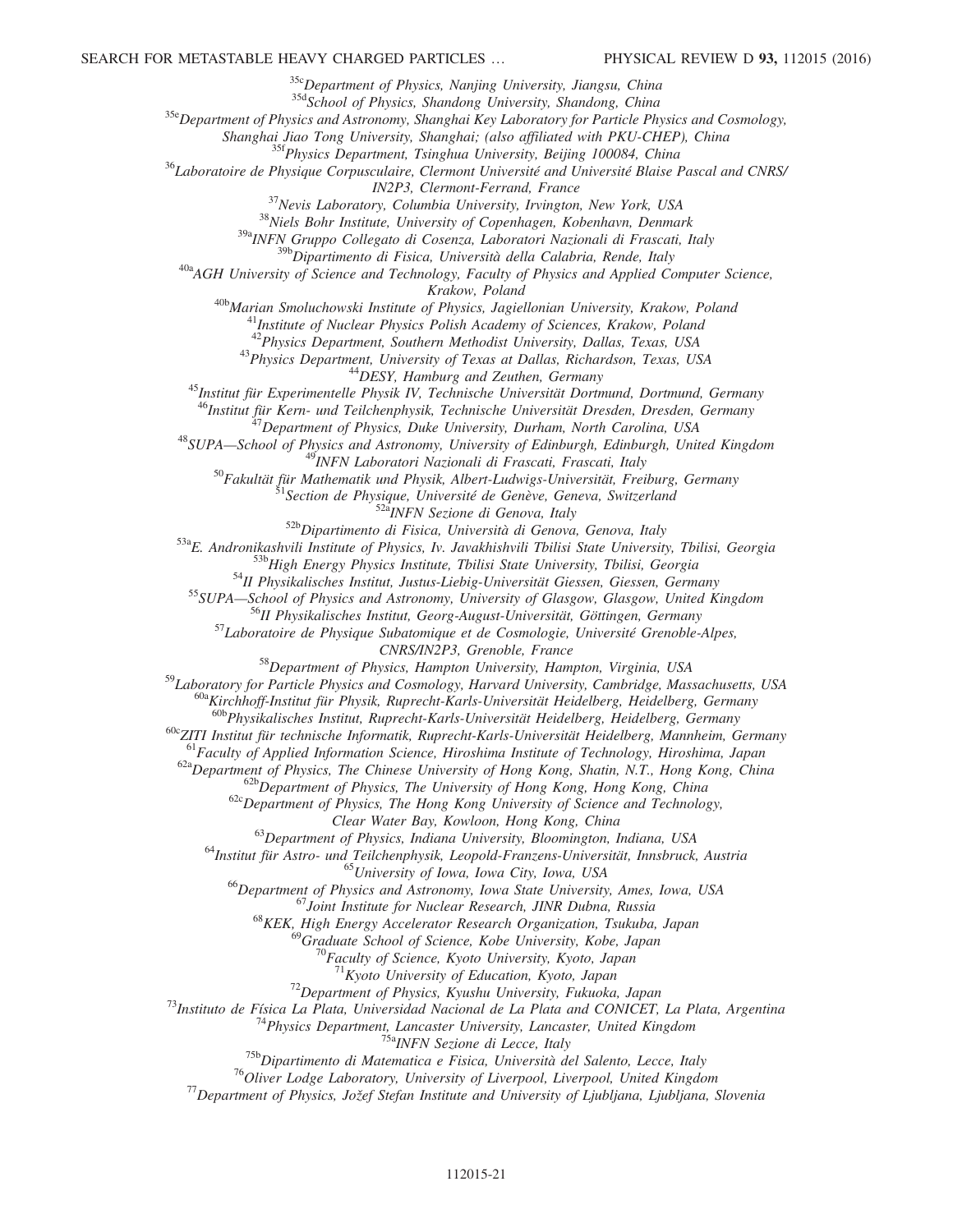$^{78}$ School of Physics and Astronomy, Queen Mary University of London, London, United Kingdom

<sup>(9</sup>Department of Physics, Royal Holloway University of London, Surrey, United Kingdom

80 Department of Physics and Astronomy, University College London, London, United Kingdom

 $81$ Louisiana Tech University, Ruston, Los Angeles, USA

 $82$ Laboratoire de Physique Nucléaire et de Hautes Energies, UPMC and Université Paris-Diderot

and CNRS/IN2P3, Paris, France

 $83$ Fysiska institutionen, Lunds universitet, Lund, Sweden

<sup>84</sup>Departamento de Fisica Teorica C-15, Universidad Autonoma de Madrid, Madrid, Spain

<sup>85</sup>Institut für Physik, Universität Mainz, Mainz, Germany

<sup>86</sup>School of Physics and Astronomy, University of Manchester, Manchester, United Kingdom

<sup>87</sup>CPPM, Aix-Marseille Université and CNRS/IN2P3, Marseille, France

88Department of Physics, University of Massachusetts, Amherst, Massachusetts, USA

 $^{9}$ Department of Physics, McGill University, Montreal QC, Canada

 $90S<sub>0</sub>$ Chool of Physics, University of Melbourne, Victoria, Australia

 $91$ Department of Physics, The University of Michigan, Ann Arbor, Michigan, USA

 $92$ Department of Physics and Astronomy, Michigan State University, East Lansing, Michigan, USA

93a<sub>INFN</sub> Sezione di Milano, Italy

93bDipartimento di Fisica, Università di Milano, Milano, Italy

 $94$ B. I. Stepanov Institute of Physics, National Academy of Sciences of Belarus, Minsk, Republic of Belarus

 $<sup>5</sup>$ National Scientific and Educational Centre for Particle and High Energy Physics,</sup>

Minsk, Republic of Belarus

 $96$ Group of Particle Physics, University of Montreal, Montreal, Québec, Canada

 $97P$ . N. Lebedev Physical Institute of the Russian Academy of Sciences, Moscow, Russia

 $^{98}$ Institute for Theoretical and Experimental Physics (ITEP), Moscow, Russia

<sup>99</sup>National Research Nuclear University MEPhI, Moscow, Russia

 $100$ D. V. Skobeltsyn Institute of Nuclear Physics, M. V. Lomonosov Moscow State University,

Moscow, Russia

 $101$ Fakultät für Physik, Ludwig-Maximilians-Universität München, München, Germany

 $102$ Max-Planck-Institut für Physik (Werner-Heisenberg-Institut), München, Germany

 $103$ Nagasaki Institute of Applied Science, Nagasaki, Japan

<sup>104</sup>Graduate School of Science and Kobayashi-Maskawa Institute, Nagoya University, Nagoya, Japan 105a<sub>INFN</sub> Sezione di Napoli, Italy

<sup>105b</sup>Dipartimento di Fisica, Università di Napoli, Napoli, Italy

<sup>106</sup>Department of Physics and Astronomy, University of New Mexico, Albuquerque, New Mexico, USA

 $107$ Institute for Mathematics, Astrophysics and Particle Physics, Radboud University Nijmegen/Nikhef,

Nijmegen, Netherlands

<sup>108</sup>Nikhef National Institute for Subatomic Physics and University of Amsterdam, Amsterdam, Netherlands

<sup>109</sup>Department of Physics, Northern Illinois University, DeKalb, Illinois, USA

<sup>110</sup>Budker Institute of Nuclear Physics, SB RAS, Novosibirsk, Russia

<sup>111</sup>Department of Physics, New York University, New York, New York, USA

 $112$ Ohio State University, Columbus, Ohio, USA

<sup>113</sup>Faculty of Science, Okayama University, Okayama, Japan

<sup>114</sup>Homer L. Dodge Department of Physics and Astronomy, University of Oklahoma,

Norman, Oklahoma, USA

<sup>115</sup>Department of Physics, Oklahoma State University, Stillwater, Oklahoma, USA

 $116$ Palacký University, RCPTM, Olomouc, Czech Republic

<sup>117</sup>Center for High Energy Physics, University of Oregon, Eugene, Oregon, USA

<sup>118</sup>LAL, Univ. Paris-Sud, CNRS/IN2P3, Université Paris-Saclay, Orsay, France

 ${}^{9}$ Graduate School of Science, Osaka University, Osaka, Japan

 $120$ Department of Physics, University of Oslo, Oslo, Norway

 $121$ Department of Physics, Oxford University, Oxford, United Kingdom

<sup>122a</sup>INFN Sezione di Pavia, Italy

<sup>122b</sup>Dipartimento di Fisica, Università di Pavia, Pavia, Italy

 $123$ Department of Physics, University of Pennsylvania, Philadelphia, Pennsylvania, USA

<sup>124</sup>National Research Centre "Kurchatov Institute" B. P.Konstantinov Petersburg Nuclear Physics

Institute, St. Petersburg, Russia

<sup>125a</sup>INFN Sezione di Pisa, Italy

 $125<sup>b</sup>Dipartimento$  di Fisica E. Fermi, Università di Pisa, Pisa, Italy

<sup>126</sup>Department of Physics and Astronomy, University of Pittsburgh, Pittsburgh, Pennsylvania, USA

 $127a$ Laboratório de Instrumentação e Física Experimental de Partículas—LIP, Lisboa, Portugal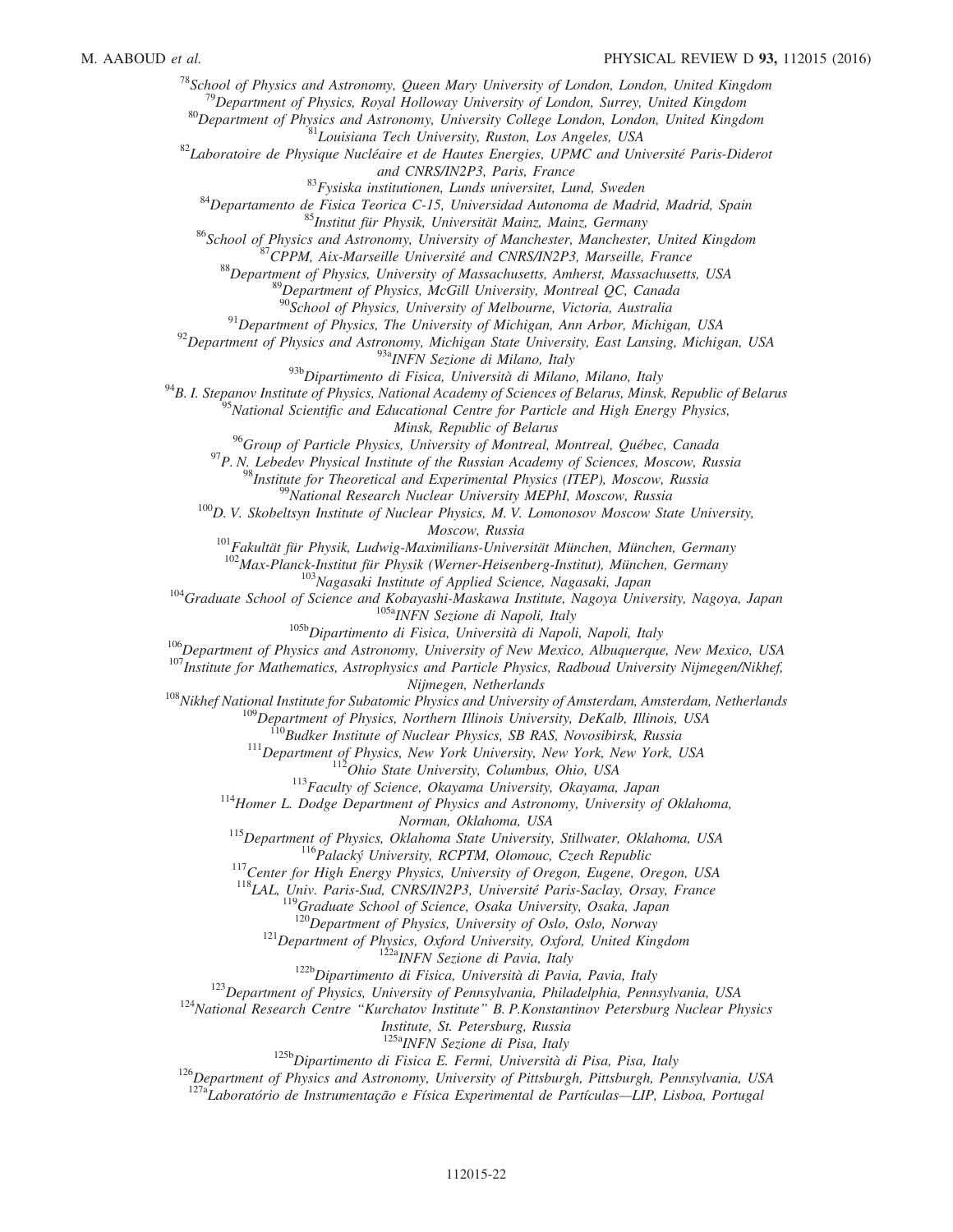#### SEARCH FOR METASTABLE HEAVY CHARGED PARTICLES … PHYSICAL REVIEW D 93, 112015 (2016)

<sup>127b</sup>Faculdade de Ciências, Universidade de Lisboa, Lisboa, Portugal

 $127c$ Department of Physics, University of Coimbra, Coimbra, Portugal

<sup>127d</sup>Centro de Física Nuclear da Universidade de Lisboa, Lisboa, Portugal

<sup>127e</sup>Departamento de Fisica, Universidade do Minho, Braga, Portugal

 $127f$ Departamento de Fisica Teorica y del Cosmos and CAFPE, Universidad de Granada,

Granada, Spain

 $1278$ Dep Fisica and CEFITEC of Faculdade de Ciencias e Tecnologia,

Universidade Nova de Lisboa, Caparica, Portugal

<sup>128</sup>Institute of Physics, Academy of Sciences of the Czech Republic, Praha, Czech Republic

 $129C$ zech Technical University in Prague, Praha, Czech Republic

 $130$ Faculty of Mathematics and Physics, Charles University in Prague, Praha, Czech Republic

<sup>131</sup>State Research Center Institute for High Energy Physics (Protvino), NRC KI, Russia

<sup>132</sup>Particle Physics Department, Rutherford Appleton Laboratory, Didcot, United Kingdom

<sup>133a</sup>INFN Sezione di Roma, Italy

<sup>133b</sup>Dipartimento di Fisica, Sapienza Università di Roma, Roma, Italy 134aINFN Sezione di Roma Tor Vergata, Italy

<sup>134b</sup>Dipartimento di Fisica, Università di Roma Tor Vergata, Roma, Italy

<sup>135a</sup>INFN Sezione di Roma Tre, Italy

<sup>135b</sup>Dipartimento di Matematica e Fisica, Università Roma Tre, Roma, Italy

<sup>136a</sup>Faculté des Sciences Ain Chock, Réseau Universitaire de Physique des Hautes Energies—Université

Hassan II, Casablanca, Morocco

<sup>136b</sup>Centre National de l'Energie des Sciences Techniques Nucleaires, Rabat, Morocco

136cFaculté des Sciences Semlalia, Université Cadi Ayyad, LPHEA-Marrakech, Morocco

<span id="page-23-7"></span><sup>136d</sup>Faculté des Sciences, Université Mohamed Premier and LPTPM, Oujda, Morocco

 $136e$ Faculté des sciences, Université Mohammed V, Rabat, Morocco

<sup>137</sup>DSM/IRFU (Institut de Recherches sur les Lois Fondamentales de l'Univers),

CEA Saclay (Commissariat à l'Energie Atomique et aux Energies Alternatives), Gif-sur-Yvette, France

 $138$ Santa Cruz Institute for Particle Physics, University of California Santa Cruz, Santa Cruz, California, USA

 $139$ Department of Physics, University of Washington, Seattle, Washington, USA

<span id="page-23-4"></span><span id="page-23-3"></span><span id="page-23-2"></span><span id="page-23-1"></span><span id="page-23-0"></span><sup>140</sup>Department of Physics and Astronomy, University of Sheffield, Sheffield, United Kingdom

<sup>141</sup>Department of Physics, Shinshu University, Nagano, Japan

<sup>142</sup>Fachbereich Physik, Universität Siegen, Siegen, Germany

<sup>143</sup>Department of Physics, Simon Fraser University, Burnaby, British Columbia, Canada

<sup>144</sup>SLAC National Accelerator Laboratory, Stanford, California, USA

<span id="page-23-12"></span><span id="page-23-11"></span><span id="page-23-10"></span><span id="page-23-9"></span><span id="page-23-8"></span><span id="page-23-6"></span><span id="page-23-5"></span> $145a$ Faculty of Mathematics, Physics & Informatics, Comenius University, Bratislava, Slovak Republic

<span id="page-23-17"></span><span id="page-23-16"></span><span id="page-23-15"></span><span id="page-23-14"></span><span id="page-23-13"></span><sup>145b</sup>Department of Subnuclear Physics, Institute of Experimental Physics of the Slovak Academy of

Sciences, Kosice, Slovak Republic

<sup>146a</sup>Department of Physics, University of Cape Town, Cape Town, South Africa

146b Department of Physics, University of Johannesburg, Johannesburg, South Africa

<sup>146c</sup>School of Physics, University of the Witwatersrand, Johannesburg, South Africa

<sup>147a</sup>Department of Physics, Stockholm University, Sweden

147bThe Oskar Klein Centre, Stockholm, Sweden

 $148$ Physics Department, Royal Institute of Technology, Stockholm, Sweden

<sup>149</sup>Departments of Physics & Astronomy and Chemistry, Stony Brook University,

Stony Brook, New York, USA

<span id="page-23-19"></span><span id="page-23-18"></span><sup>150</sup>Department of Physics and Astronomy, University of Sussex, Brighton, United Kingdom

School of Physics, University of Sydney, Sydney, Australia

<sup>152</sup>Institute of Physics, Academia Sinica, Taipei, Taiwan

<sup>153</sup>Department of Physics, Technion: Israel Institute of Technology, Haifa, Israel

<span id="page-23-28"></span><span id="page-23-27"></span><span id="page-23-26"></span><span id="page-23-25"></span><span id="page-23-24"></span><span id="page-23-23"></span><span id="page-23-22"></span><span id="page-23-21"></span><span id="page-23-20"></span><sup>154</sup>Ravmond and Beverly Sackler School of Physics and Astronomy, Tel Aviv University, Tel Aviv, Israel

<sup>155</sup>Department of Physics, Aristotle University of Thessaloniki, Thessaloniki, Greece

<sup>156</sup>International Center for Elementary Particle Physics and Department of Physics,

The University of Tokyo, Tokyo, Japan

<span id="page-23-32"></span><span id="page-23-31"></span><span id="page-23-30"></span><span id="page-23-29"></span><sup>157</sup>Graduate School of Science and Technology, Tokyo Metropolitan University, Tokyo, Japan

<sup>158</sup>Department of Physics, Tokyo Institute of Technology, Tokyo, Japan

<sup>159</sup>Department of Physics, University of Toronto, Toronto, Ontario, Canada

160aTRIUMF, Vancouver, British Columbia, Canada

<sup>160b</sup>Department of Physics and Astronomy, York University, Toronto, Ontario, Canada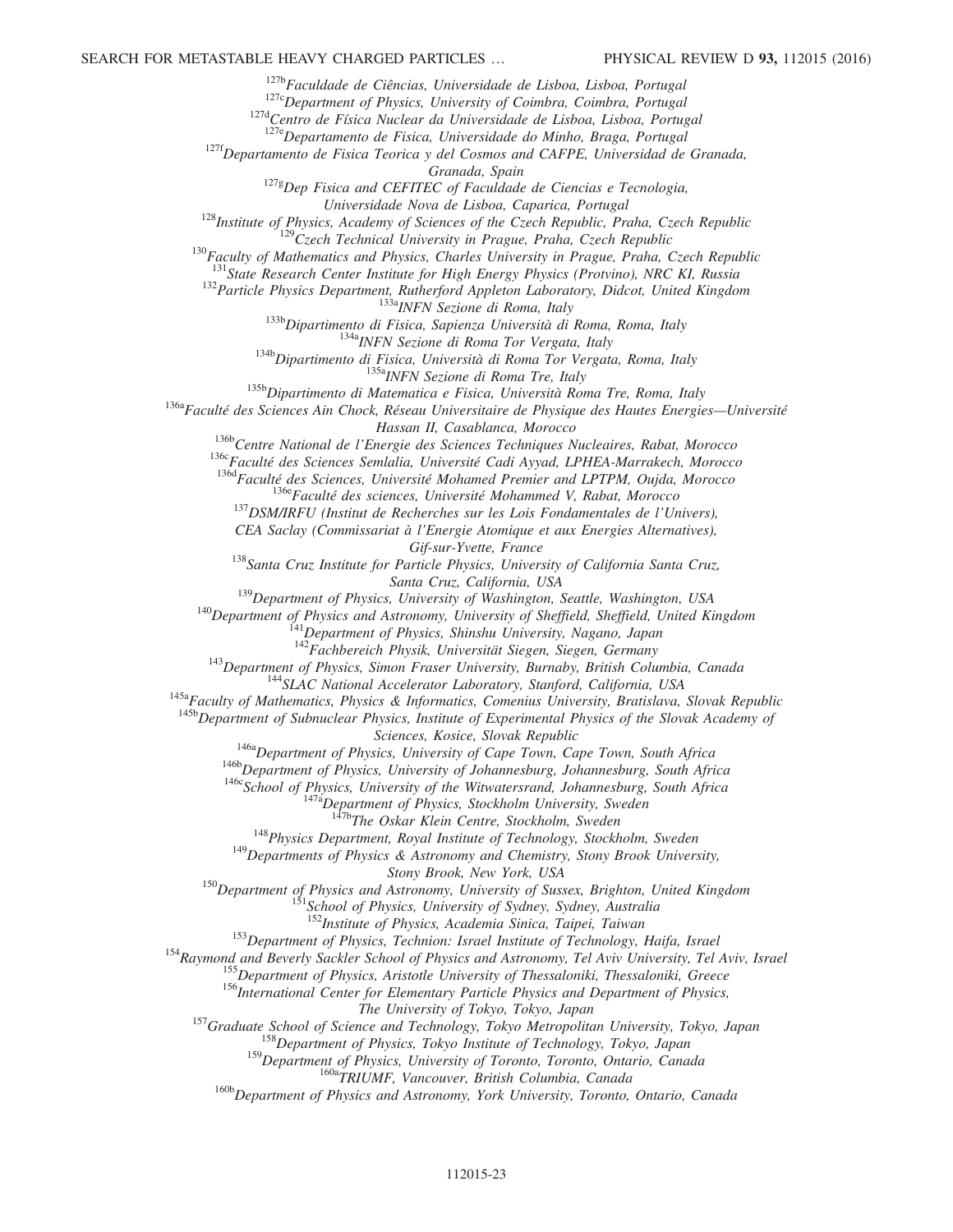<span id="page-24-3"></span><span id="page-24-2"></span><span id="page-24-1"></span><span id="page-24-0"></span><sup>161</sup>Faculty of Pure and Applied Sciences, and Center for Integrated Research in Fundamental Science and Engineering, University of Tsukuba, Tsukuba, Japan

<sup>162</sup>Department of Physics and Astronomy, Tufts University, Medford, Massachusetts, USA

<span id="page-24-5"></span><span id="page-24-4"></span><sup>163</sup>Department of Physics and Astronomy, University of California Irvine, Irvine, California, USA

<sup>164a</sup>INFN Gruppo Collegato di Udine, Sezione di Trieste, Udine, Italy

<sup>164b</sup>ICTP, Trieste, Italy

<sup>164c</sup>Dipartimento di Chimica, Fisica e Ambiente, Università di Udine, Udine, Italy

<sup>165</sup>Department of Physics and Astronomy, University of Uppsala, Uppsala, Sweden

<sup>166</sup>Department of Physics, University of Illinois, Urbana, Illinois, USA

<span id="page-24-9"></span><span id="page-24-8"></span><span id="page-24-7"></span><span id="page-24-6"></span><sup>167</sup>Instituto de Fisica Corpuscular (IFIC) and Departamento de Fisica Atomica, Molecular y Nuclear and

<span id="page-24-12"></span><span id="page-24-11"></span><span id="page-24-10"></span>Departamento de Ingeniería Electrónica and Instituto de Microelectrónica de Barcelona (IMB-CNM), University of Valencia and CSIC, Valencia, Spain

<sup>168</sup>Department of Physics, University of British Columbia, Vancouver, British Columbia, Canada

<sup>169</sup>Department of Physics and Astronomy, University of Victoria, Victoria, British Columbia, Canada

 $170$ Department of Physics, University of Warwick, Coventry, United Kingdom

<sup>171</sup>Waseda University, Tokyo, Japan

<sup>172</sup>Department of Particle Physics, The Weizmann Institute of Science, Rehovot, Israel

<sup>[73</sup>Department of Physics, University of Wisconsin, Madison, Wisconsin, USA

<sup>174</sup>Fakultät für Physik und Astronomie, Julius-Maximilians-Universität, Würzburg, Germany

 $175$ Fakultät für Mathematik und Naturwissenschaften, Fachgruppe Physik,

Bergische Universität Wuppertal, Wuppertal, Germany

<sup>176</sup>Department of Physics, Yale University, New Haven, Connecticut, USA

 $177$ Yerevan Physics Institute, Yerevan, Armenia

 $1^{178}$ Centre de Calcul de l'Institut National de Physique Nucléaire et de Physique des Particules (IN2P3),

Villeurbanne, France

<sup>[a](#page-11-8)</sup>Deceased.

<sup>[c](#page-11-10)</sup>Also at Institute of Physics, Azerbaijan Academy of Sciences, Baku, Azerbaijan.

[d](#page-11-11)Also at Novosibirsk State University, Novosibirsk, Russia.

[e](#page-11-12)Also at TRIUMF, Vancouver BC, Canada.

[f](#page-11-13)Also at Department of Physics & Astronomy, University of Louisville, Louisville, KY, USA.

<sup>[g](#page-11-14)</sup>Also at Department of Physics, California State University, Fresno CA, USA.

[h](#page-11-14)Also at Department of Physics, University of Fribourg, Fribourg, Switzerland.

[i](#page-12-0)Also at Departament de Fisica de la Universitat Autonoma de Barcelona, Barcelona, Spain.

[j](#page-12-1)Also at Departamento de Fisica e Astronomia, Faculdade de Ciencias, Universidade do Porto, Portugal.

[k](#page-12-2)Also at Tomsk State University, Tomsk, Russia.

<sup>1</sup>A[l](#page-12-3)so at Universita di Napoli Parthenope, Napoli, Italy.

[m](#page-12-4)Also at Institute of Particle Physics (IPP), Canada.

<sup>[n](#page-13-0)</sup>Also at National Institute of Physics and Nuclear Engineering, Bucharest, Romania.

<sup>[o](#page-13-1)</sup>Also at Department of Physics, St. Petersburg State Polytechnical University, St. Petersburg, Russia.

<su[p](#page-13-2)>p</sup>Also at Department of Physics, The University of Michigan, Ann Arbor MI, United States of America.

<sup>[q](#page-13-3)</sup>Also at Centre for High Performance Computing, CSIR Campus, Rosebank, Cape Town, South Africa.

<sup>[r](#page-13-4)</sup>Also at Louisiana Tech University, Ruston LA, United States of America.

[s](#page-13-5)Also at Institucio Catalana de Recerca i Estudis Avancats, ICREA, Barcelona, Spain.

<sup>[t](#page-14-0)</sup>Also at Graduate School of Science, Osaka University, Osaka, Japan.

<s[u](#page-14-1)p>u</sup>Also at Department of Physics, National Tsing Hua University, Taiwan.

<sup>[v](#page-14-2)</sup>Also at Institute for Mathematics, Astrophysics and Particle Physics, Radboud University Nijmegen/Nikhef, Nijmegen, Netherlands.

[w](#page-14-2)Also at Department of Physics, The University of Texas at Austin, Austin TX, USA.

[x](#page-14-3)Also at Institute of Theoretical Physics, Ilia State University, Tbilisi, Georgia.

<sup>[y](#page-14-4)</sup>Also at CERN, Geneva, Switzerland.

<sup>[z](#page-14-5)</sup>Also at Georgian Technical University (GTU), Tbilisi, Georgia.

[aa](#page-14-6) Also at Ochadai Academic Production, Ochanomizu University, Tokyo, Japan.

[bb](#page-14-7)<sub>Also</sub> at Manhattan College, New York NY, USA.

<sup>[cc](#page-15-0)</sup>Also at Hellenic Open University, Patras, Greece.

[dd](#page-15-1) Also at Academia Sinica Grid Computing, Institute of Physics, Academia Sinica, Taipei, Taiwan.

[ee](#page-15-2) Also at School of Physics, Shandong University, Shandong, China.

[ff](#page-16-0)Also at Moscow Institute of Physics and Technology State University, Dolgoprudny, Russia.

<sup>[gg](#page-16-1)</sup>Also at Section de Physique, Université de Genève, Geneva, Switzerland.

<sup>&</sup>lt;sup>[b](#page-11-9)</sup>Also at Department of Physics, King's College London, London, United Kingdom.